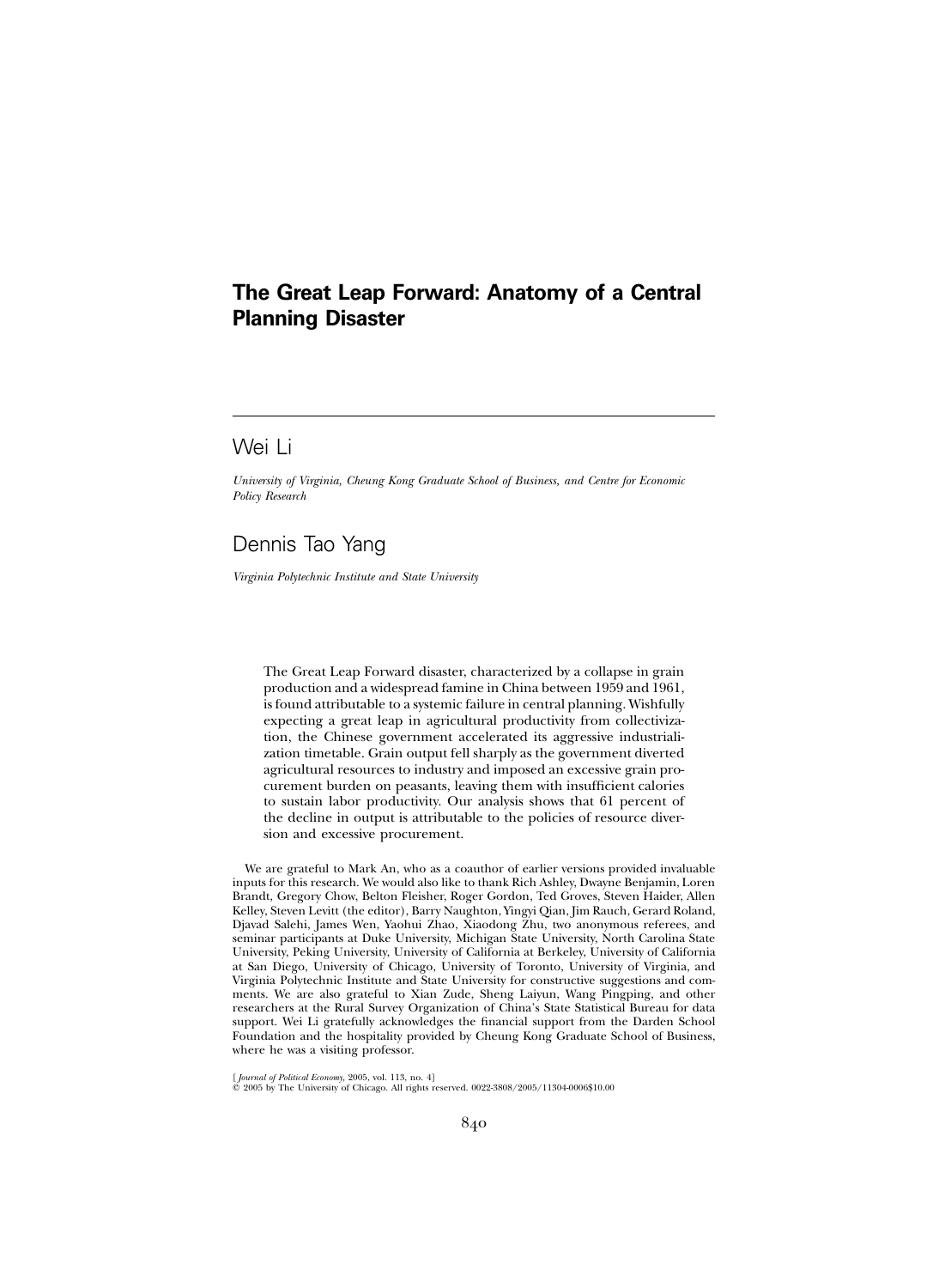Ten thousand years are too long, seize the day, seize the hour! [Mao Zedong, "Manjianghong—a Reply to Comrade Guo Moruo," 1963]

# **I. Introduction**

In China, the world's most populous country that was barely self-sufficient in food supply, the unthinkable happened: National grain output plunged by 15 percent in 1959 and by another 16 percent in the following two years. The government, which ran a closed economy, neither requested nor accepted international assistance. Famine soon raged across China.

The turn of events in China in the late 1950s was dramatic. With much fanfare, the new Communist government launched the Great Leap Forward (GLF) movement in 1958. In its New Year's editorial, the *People's Daily*—the official newspaper of the Chinese Communist Party proclaimed that the GLF would propel China to surpass Great Britain in industrial production in 15 years and the United States in 20 or 30 years. The nation was soon propelled to a state of exuberance, as news about extraordinary gains in agricultural and industrial production broke out across the country. It appeared that even the seemingly lofty GLF goal could be achieved much sooner. But as the first signs of famine emerged in the winter of 1959, grim reality gradually set in. Years later, demographers who extrapolated mortality trends in China estimated the total number of premature deaths during the GLF famine at between 16.5 and 30 million.<sup>1</sup> Even by the most conservative estimate, this famine ranked the worst in the loss of human lives in recorded world history.<sup>2</sup>

Since the release of official data in the late 1970s, this catastrophe has attracted much attention from social scientists.<sup>3</sup> Recent empirical research has concentrated on the causes of the famine, taking food shortage as a given.<sup>4</sup> This paper departs from the literature by focusing on the fundamental issue: What caused the collapse in grain output?

<sup>&</sup>lt;sup>1</sup> This range of estimates is based on the following research reports, listed in ascending order of the estimated death toll measured in millions: Coale (1981), 16.5; Yao (1999), 18.48; Peng (1987), 23; Ashton et al. (1984), 29.5; and Banister (1987), 30. The variation in the estimates is due to differences in data sources and methods of estimation.

<sup>&</sup>lt;sup>2</sup> In comparison, the great Irish famine (1845–51) claimed 1.1 million lives, the Bengal famine (1943) 3 million, and the Ethiopian famine (1984–85) between 0.6 and 1 million (see Sen 1981; Ravallion 1997).

<sup>3</sup> Evidence of increased research interests includes a 1993 symposium issue of the *Journal of Comparative Economics* and a 1998 special issue of *China Economic Review*.

<sup>4</sup> See Yang (1996), Chang and Wen (1997), Lin and Yang (2000), Kung and Lin (2003), and surveys of the literature on excess mortality by Johnson (1998), Lin and Yang (1998), and Riskin (1998). There is a consensus that the production shortfall alone was not enough to account for the heavy death toll. Other causes of the famine identified by researchers include urban bias in food distribution, excessive grain procurement, wasteful use of food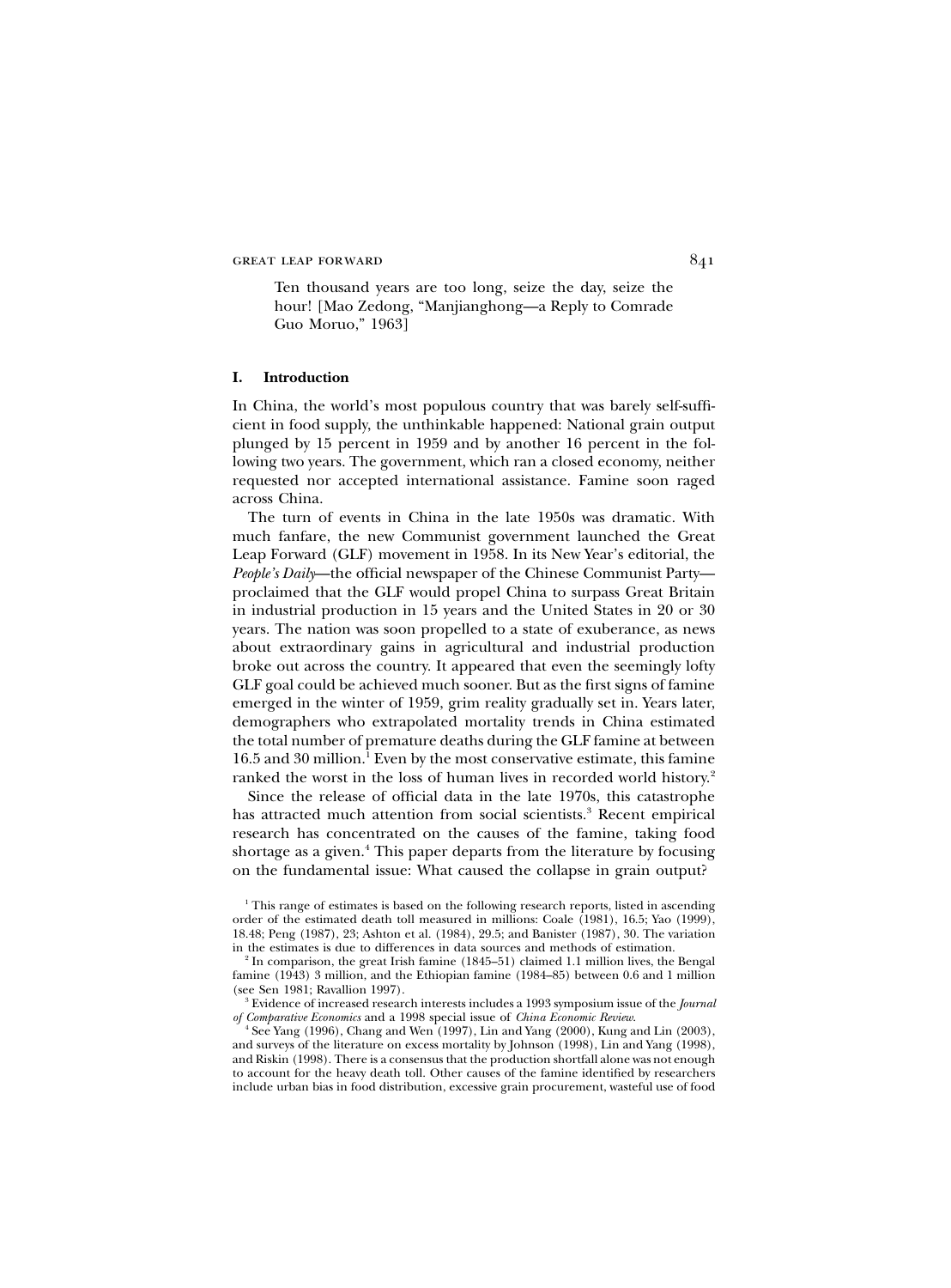The postmortem official explanation puts the blame mainly on bad weather (Chinese Communist Party Central Committee 1981) and refers to the period 1959–61 as "three years of natural calamities." Using meteorological data collected independently, Kueh (1995) finds that bad weather was a contributing factor. But he notes that bad weather of similar magnitude in the past did not produce such a serious reduction in aggregate grain output. Kueh's finding suggests that there were other important factors. Piece by piece, researchers have identified a number of plausible policy factors. They include reductions in labor and acreage used in grain production (e.g., Peng 1987; Yao 1999), implementation of radical programs such as communal dining (e.g., Yang 1996; Chang and Wen 1997), and reduced work incentives due to the formation of the people's communes (Perkins and Yusuf 1984). Another policy factor, identified by Lin (1990), is the deprivation of peasants' rights to exit from the commune. Lin argues that the threat of withdrawal from an agricultural collective by harder-working members helps discipline would-be shirkers. The removal of exit rights destroyed this self-enforcing discipline, reduced work incentives, and hence contributed to the fall in grain output.<sup>5</sup> To date, however, few studies have assessed in a systematic manner the relative quantitative effects of these and other possible factors on grain output, leaving a significant gap in our understanding of the GLF crisis. The paucity of systematic empirical research is perhaps due in part to the lack of a consistent framework for analyzing GLF policies.

In this paper, we formulate a dynamic model of central planning that rationalizes the observed GLF policies and identifies additional factors that may have contributed to the collapse of output. Given the government's objective of rapid industrialization, the observed policies are consistent with a false premise ingrained in the dominant Soviet economic ideology that collectivization would transform Chinese agriculture from small household farming into large-scale mechanized production, achieving a great leap in productivity.<sup>6</sup> The leap in productivity is what the increasingly impatient central planner wanted. With it, the central planner could extract more surplus (or taxes) from the peasantry to fund an accelerated industrialization campaign. Our model predicts

supplies through communal kitchens, grain exports during the early years of the crisis, and radical policies implemented by provincial leaders.

 $<sup>5</sup>$  Lin's hypothesis is consistent with the empirical finding that the total factor productivity</sup> in Chinese agriculture fell during the GLF period and remained low until the decollectivization in the late 1970s (Wen 1993).

<sup>&</sup>lt;sup>6</sup> To the government, this premise appeared to have passed field tests. Between 1953 and 1957, the growth of China's agricultural production coincided with the collectivization movement. The premise seemed to have been resoundingly reaffirmed when thousands of local cadres outdid one another in making wild claims about grain yields in 1958, the first year of the GLF.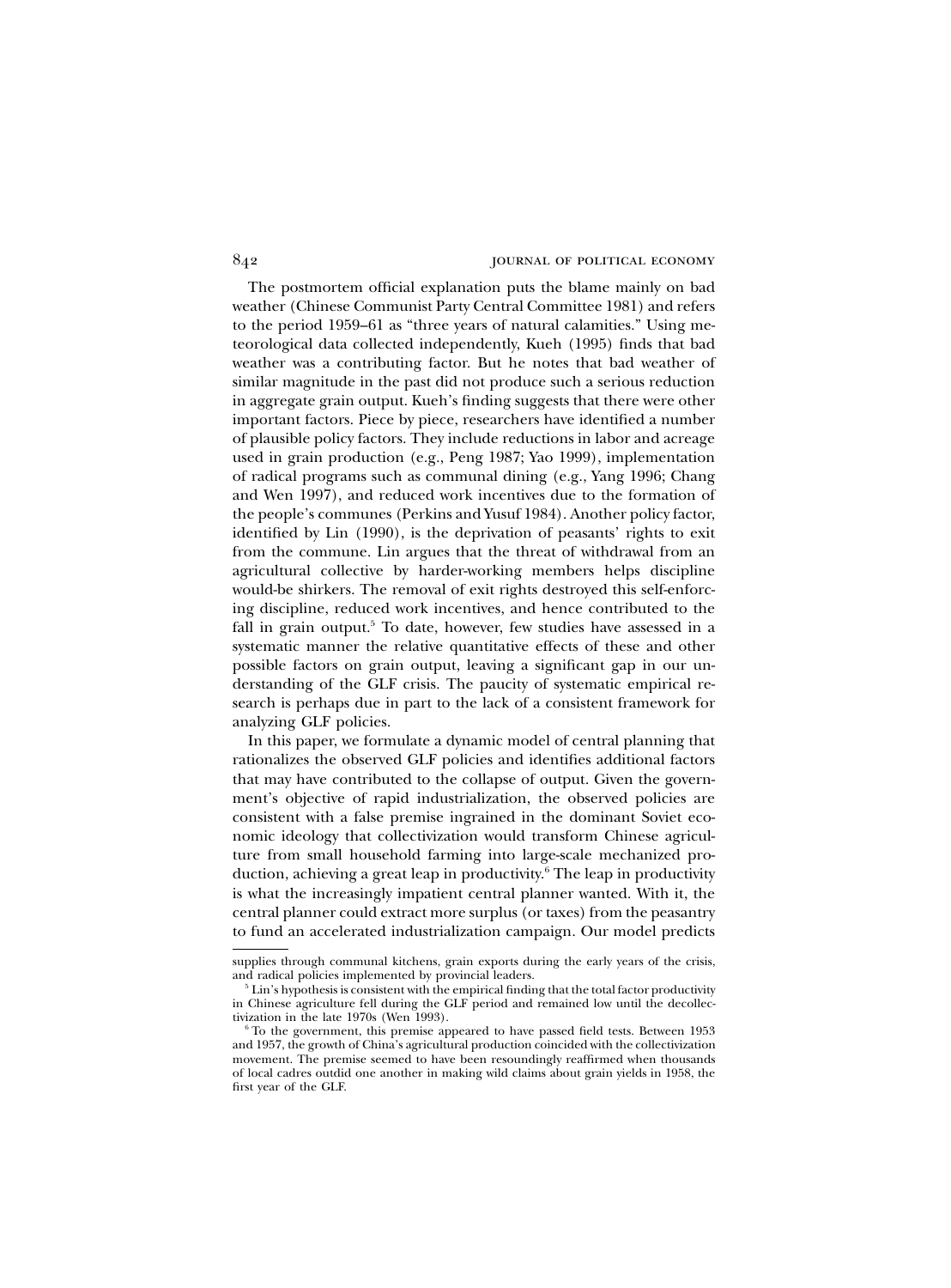that the impatient central planner, believing in the magic power of collectivization, would divert labor (and other resources) from agriculture to industry and impose excessive burdens of grain procurement on the rural population. Diversion of resources reduces agricultural output directly. Excessive procurement, when combined with an actual reduction in productivity caused by collectivization, significantly reduces food available for consumption in rural areas, leading to a severe nutritional deficiency among rural workers. The resulting reduction in physiological capacity to carry out manual labor would in turn reduce the quality of labor input in growing next year's crops, leading to an additional decline in production. As we shall show later, the model's prediction of the dynamic progression of the GLF crisis is consistent with the stylized facts in the data.

To test our hypothesis that the GLF policy package—diversion of agricultural resources and excessive procurement—was responsible for a significant portion of the collapse in grain output, we compiled a province-level panel data set from published sources. We also conducted a retrospective survey in 1999 to acquire additional data from local data archives and agricultural experts. Using these data, we estimate a production function that takes into account both the quantity and quality of factor inputs for assessing the role of various factors in determining changes in grain output between 1952 and 1977. By including as explanatory variables in the production function not only conventional inputs and nutritional status of agricultural workers but also climate conditions and other institutional variables, we are able to test both existing and new hypotheses under a unified framework and assess the relative contributions of various factors to the collapse and the subsequent recovery of grain output.

Our findings suggest that the most important causal factor is the diversion of resources from agriculture, which was responsible for 33 percent of the collapse of output between 1958 and 1961. Excessive procurement of grain, which decimated the physical strength of the peasantry, is the next-largest contributor, accounting for 28.3 percent of the decline in output. Bad weather did play a role, contributing to 12.9 percent of the collapse in production. The crisis thus had the marks of a perfect storm.

Agricultural crises and associated famines have long occupied the attention of scholars. While natural disaster has been a leading cause of many crop failures, Rosen (1999) and this study show that bad judgments can also be fatal. For the Irish famine that Rosen studied, erroneous expectation on the productivity of seed potatoes provoked oversaving, which delayed possible substitution of other crops and led to a sharp reduction in the following year's food supply. Unlike Ireland, China had a diversified crop portfolio and a huge land mass. It therefore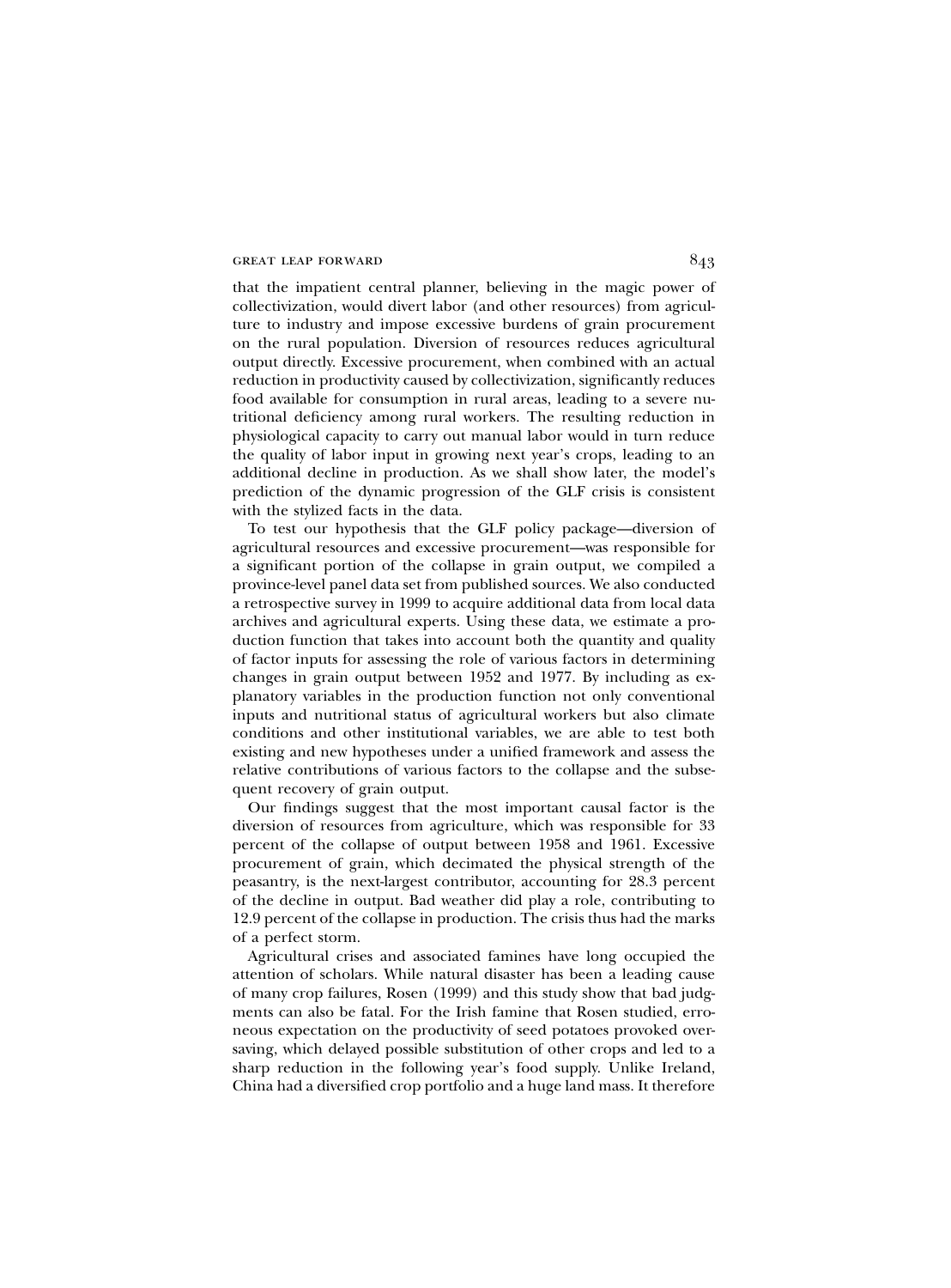# 844 JOURNAL OF POLITICAL ECONOMY

had natural hedges against natural calamities. But through collectivization and the imposition of central planning, the Chinese government introduced a systemic risk: As decisions became centralized, any policy failure would have nationwide repercussions. During the GLF, falsified statistics combined with the central planner's fanciful vision (which encouraged statistical gamesmanship in the first place) led to massive diversion of resources from agriculture and excessive grain procurement with nationwide disastrous consequences. What makes the Chinese experience unique is that the GLF catastrophe was largely the result of a systemic failure in central planning.

# **II. Development Strategy and Rural Institutions**

Devastated by a century of turmoil and wars, the China that the Communists took over in 1949 was a desperately poor agrarian economy with hardly any industrial assets. Nearly 90 percent of the population lived in rural areas, toiling on small plots of land using century-old labor-intensive farming technology. As the economy started to recover, the new government swiftly adopted a Soviet-style, heavy-industryoriented development strategy in 1952. To fund rapid industrialization, most investable surplus had to be extracted from the vast peasant population. Agricultural productivity had to be raised quickly in order to free up resources for industrial development. In a speech on July 31, 1955, Chairman Mao drew the link between industrialization, grain production, and collectivization:

> [Some] comrades fail to understand that socialist industrialization cannot be carried out in isolation from the cooperative transformation of agriculture. In the first place, as everyone knows, China's current level of production of commodity grain and raw materials for industry is low, whereas the state's need for them is growing year by year, and this presents a sharp contradiction. If we cannot basically solve the problem of agricultural cooperation within roughly three five-year plans, that is to say, if our agriculture cannot make a leap from small-scale farming with animal-drawn implements to large-scale mechanized farming, . . . then we shall fail to resolve the contradiction between the ever-increasing need for commodity grain and industrial raw materials and the present generally low output of staple crops, and we shall run into formidable difficulties in our socialist industrialization and be unable to complete it. (Mao 1977, 5:196–97)

For the central planner, industrialization could not proceed without a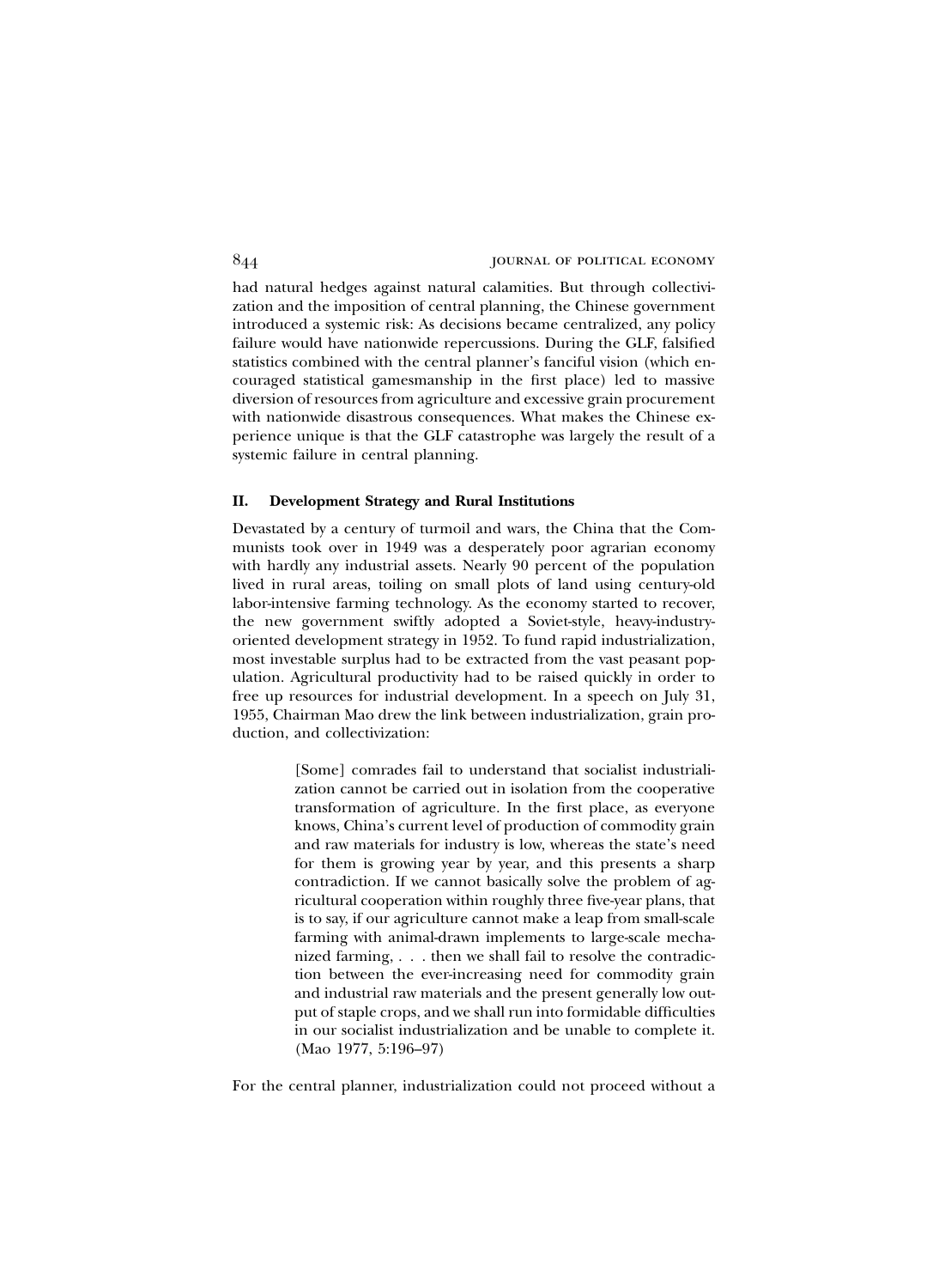great leap forward in agriculture, which in turn could not happen if the traditional household farms were not transformed into large-scale collectives ready to implement mechanized farming.

Starting in 1953, at the urging of the central government, local cadres, eager to demonstrate their revolutionary zeal, rushed to create cooperatives.<sup>7</sup> While, in principle, peasants wishing to exit agricultural producers' cooperatives were allowed to do so, only 3.7 percent of rural households remained independent by the end of 1956.<sup>8</sup> With the launch of the GLF on January 1, 1958, the government amalgamated smaller cooperatives into 26,500 "people's communes," with each encompassing thousands of households.

Believing that collectivization significantly boosted agricultural productivity, the central government exhorted local cadres to "overcome reactionary conservatism" (*People's Daily*, September 10, 1958). Local cadres responded by outdoing each other in making wild, baseless claims about grain yield. On the basis of these falsified claims, grain output in 1958 was forecasted to grow to 525 million metric tons from just 195 in 1957! "Actual" output was initially pegged at a more modest 375 million metric tons but was revised downward twice—first to 250 on August 22, 1959, and then to 200 in 1979.<sup>9</sup>

Under the illusion that the collectivization drive had solved China's food problem permanently, the government diverted a large amount of rural labor from agriculture to industry.<sup>10</sup> In 1958, 16.4 million peasants, about twice the size of the industrial labor force in 1957, were relocated to cities to support the expansion of industry and construction. In the winter of 1957–58, the government also mobilized over 100 million peasants to undertake large irrigation and land reclamation projects and to build and operate "backyard iron furnaces."<sup>11</sup> As shown in table 1, the agricultural labor force was reduced by 38 million between 1957 and 1958. These diverted laborers were likely the more productive, leaving less productive peasants to toil with agricultural chores. The

<sup>7</sup> See Lin (1990) and Yang (1996) for detailed descriptions of the collectivization process. <sup>8</sup> By the fall of 1956, official estimates were that some 20 percent of all members sought to withdraw from cooperatives (Yang 1996).

<sup>&</sup>lt;sup>9</sup> The 1959 revision was reported in the *New York Times* on August 27, 1959. The last revision was published in the 1980 edition of the *China Statistical Yearbook*.

 $10$  Simultaneously, the government mobilized massive investment funds by raising the rate of accumulation from 24.9 percent of national income (or net material product) in 1957 to 43.8 percent in 1959. Capital investment was concentrated in heavy industries (Riskin 1987, 142).

 $11$  Constructed using mud and brick, the furnaces burned wood and coal as fuel and used scrub metal as raw materials. They produced iron blocks, which, by the government's own admission, could meet only "rural requirements." Yet these iron outputs were proudly included in national statistics. National iron and steel production more than tripled between 1957 and 1960 and then collapsed to its pre-GLF level in 1962.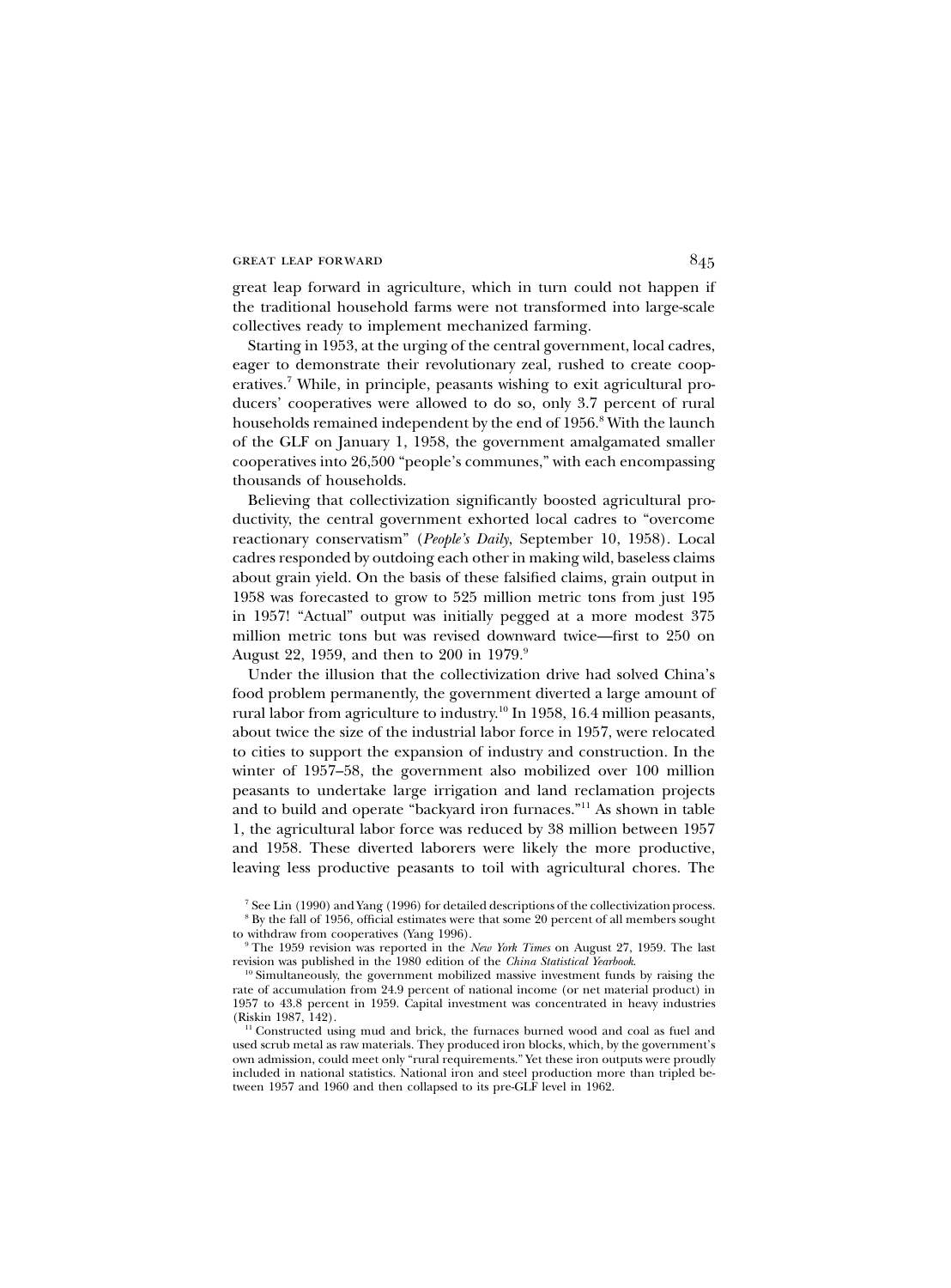| Year | Grain Output<br>(Million Tons)<br>(1) | Grain<br>Procurement<br>(Million Tons)<br>(2) | <b>Retained Grain</b><br>per Capita<br>(kg/Person)<br>(3) | Rural Labor<br>(Millions)<br>(4) | Area Sown<br>with Grain<br>(Million Hectares)<br>(5) | <b>Draft Animals</b><br>(Million Head)<br>(6) | Farm<br>Machinery<br>(Million HP)<br>(7) | Chemical<br>Fertilizer<br>(Million Tons)<br>(8) |
|------|---------------------------------------|-----------------------------------------------|-----------------------------------------------------------|----------------------------------|------------------------------------------------------|-----------------------------------------------|------------------------------------------|-------------------------------------------------|
| 1952 | 164                                   | 33                                            | 260                                                       | 173                              | 124                                                  | 76                                            | .3                                       | .08                                             |
| 1953 | 167                                   | 47                                            | 242                                                       | 177                              | 127                                                  | 81                                            | $\cdot^4$                                | .12                                             |
| 1954 | 170                                   | 51                                            | 228                                                       | 182                              | 129                                                  | 85                                            | $.5\,$                                   | .16                                             |
| 1955 | 184                                   | 48                                            | 256                                                       | 186                              | 130                                                  | 88                                            | .8                                       | .24                                             |
| 1956 | 193                                   | 40                                            | 284                                                       | 185                              | 136                                                  | 88                                            | 1.1                                      | .33                                             |
| 1957 | 195                                   | 46                                            | 273                                                       | 193                              | 134                                                  | 84                                            | 1.7                                      | .37                                             |
| 1958 | 200                                   | 52                                            | 268                                                       | 155                              | 128                                                  | 78                                            | 2.4                                      | .55                                             |
| 1959 | 170                                   | 64                                            | 193                                                       | 163                              | 116                                                  | 79                                            | 3.4                                      | .54                                             |
| 1960 | 143                                   | 47                                            | 182                                                       | 170                              | 122                                                  | 73                                            | $5.0\,$                                  | .66                                             |
| 1961 | 148                                   | 37                                            | 209                                                       | 197                              | 121                                                  | 69                                            | 7.1                                      | .45                                             |
| 1962 | 160                                   | 32                                            | 229                                                       | 213                              | 122                                                  | 70                                            | 10                                       | .63                                             |
| 1963 | 170                                   | 37                                            | 231                                                       | 220                              | 121                                                  | 75                                            | 12                                       | $1.0\,$                                         |
| 1964 | 188                                   | 40                                            | 256                                                       | 228                              | 122                                                  | 79                                            | 13                                       | 1.3                                             |
| 1965 | 195                                   | 39                                            | 261                                                       | 234                              | 120                                                  | 84                                            | 15                                       | 1.9                                             |
| 1966 | 214                                   | 41                                            | 282                                                       | 243                              | 121                                                  | 87                                            | 17                                       | 2.3                                             |
| 1967 | 218                                   | 41                                            | 281                                                       | 252                              | 119                                                  | 90                                            | 20                                       | 2.4                                             |
| 1968 | 209                                   | 40                                            | 261                                                       | 261                              | 116                                                  | 92                                            | 22                                       | 2.7                                             |
| 1969 | 211                                   | 38                                            | 259                                                       | 271                              | 118                                                  | 92                                            | 26                                       | 3.1                                             |
| 1970 | 240                                   | 46                                            | 282                                                       | 278                              | 119                                                  | 94                                            | 29                                       | 3.4                                             |
| 1971 | 250                                   | 44                                            | 293                                                       | 284                              | 121                                                  | 95                                            | 38                                       | 3.8                                             |
| 1972 | 241                                   | 39                                            | 298                                                       | 283                              | 121                                                  | 96                                            | 50                                       | 4.3                                             |
| 1973 | 265                                   | 48                                            | 293                                                       | 289                              | 121                                                  | 97                                            | 65                                       | 4.8                                             |
| 1974 | 275                                   | 47                                            | 303                                                       | 292                              | 121                                                  | 98                                            | 81                                       | 5.4                                             |
| 1975 | 285                                   | 53                                            | 304                                                       | 295                              | 121                                                  | 97                                            | 102                                      | 6.0                                             |
| 1976 | 286                                   | 49                                            | 306                                                       | 294                              | 121                                                  | 95                                            | 117                                      | 6.8                                             |
| 1977 | 283                                   | 48                                            | 300                                                       | 293                              | 120                                                  | 94                                            | 140                                      | 7.6                                             |

TABLE 1 Aggregate Grain Output and Agricultural Inputs in China, 1952–77

Source.—Cols. 1, 2, and 4–6 are taken from Ministry of Agriculture (1989); cols. 7 and 8 are taken from Wen (1993); and col. 3 is the result of dividing the difference between cols. 1 and 2 by the rural population.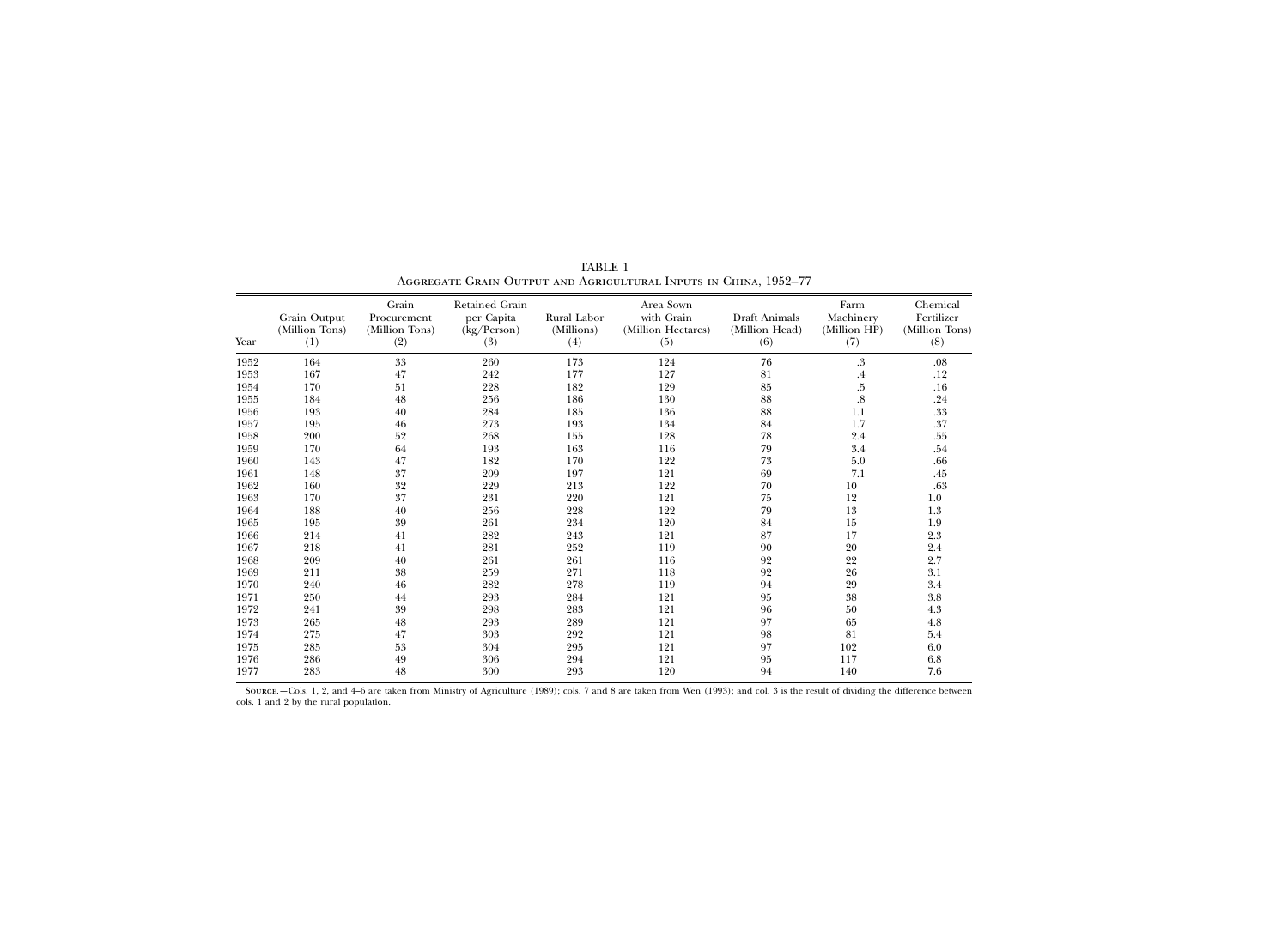diversion resulted in a neglect of agricultural work in many regions, sometimes leaving grain to rot in the field. $12$ 

With attention abruptly shifted from the problem of food shortage to the seemingly insurmountable problem of storing excess grain, the government encouraged communes to allocate more arable land to cash crops. Table 1 shows that the area sown with grain was reduced by more than 13 percent between 1957 and 1959. At the same time, fearing communalization without fair compensation, peasants reduced their stock of draft animals—the most important piece of capital in Chinese agriculture in the 1950s—by 10 million head between 1956 and 1958. Despite the rapid adoption of farm machines and chemical fertilizers in agriculture during this period (table 1), the use of modern inputs remained low. The government also encouraged communes to establish communal kitchens that provided members with free meals, resulting in a great deal of food waste (Yang 1996).

Ecstatic about the sharp increase in grain yields, the government increased state procurement of grain.<sup>13</sup> Table 1 shows that grain procurement increased from 46 million metric tons in 1957 to 64 million in 1959, even as grain output had actually fallen in 1959!<sup>14</sup> Net export of grain was raised from an average of 2.11 million tons between 1953 and 1957 to 3.95 million tons in 1959. Grain retained in rural areas fell sharply from 273 kilograms (kg) per capita in 1957 to 193 kg in 1959, and further down to 182 kg in 1960. Since grain was the primary source of food energy in China at the time, the drop in per capita food availability coincided with the onset of the GLF famine. Estimates of calorie intake by Ashton et al. (1984) show that daily per capita availability of food energy in China fell from over 2,100 calories in 1957 to about 1,500 calories in 1960, or equivalent to less than 1 pound of cereals per day.<sup>15</sup> Reduction in calorie intake has been found to reduce a particular dimension of human capital—physical capacity to carry out manual work—and therefore adversely affects labor productivity (see Strauss

<sup>14</sup> The aggregate statistics also masked regional variations in procurement policy and the severity of food shortages. For example, Becker (1996) describes in detail Henan and Anhui Provinces' more radical GLF policies and the resulting famine.

<sup>15</sup> In comparison, according to the Harris-Benedict formula popularized by weight loss programs in the United States (see, e.g., http://www.bmi-calculator.net/bmr-calculator/ harris-benedict-equation/), 2,587 calories of food energy are required to maintain body weight for a 25-year-old man who is 55 kg in weight and 170 centimeters in height and who exercises vigorously everyday.

<sup>&</sup>lt;sup>12</sup> During an interview conducted by one of the authors in 1999, a formal commune cadre in Henan Province described 1958 as "a year of bumper crops without a bumper harvest." See also Becker's (1996) accounts.

<sup>&</sup>lt;sup>13</sup> In Guangshan County, Henan Province, "cadres reported a harvest of 239,280 tons when it was really only 88,392 tons, and fixed the grain levy at 75,500 tons. When [peasants] were unable to collect more than 62,500 tons, close to the entire harvest, the local cadres launched a brutal 'anti-hiding campaign'" (Becker 1996, 113).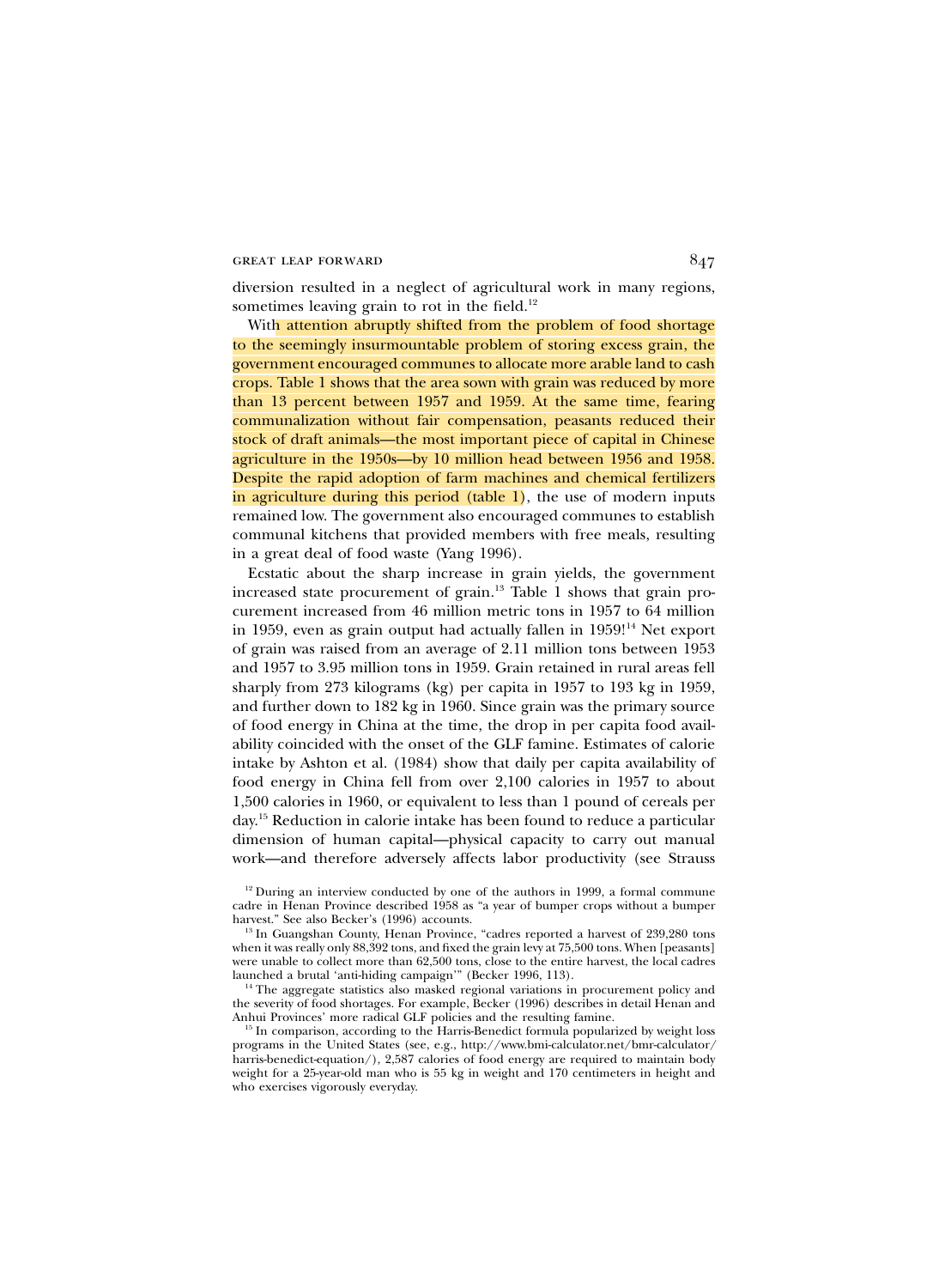1986; Dasgupta 1993; Strauss and Thomas 1995). Becker (1996) reports that in villages a few miles from Beijing, peasants who survived the initial food shortage in 1959–60 were too weak to plant or harvest new crops. Indeed, grain output fell further in 1960 and remained low in 1961, even as the government dramatically reduced grain procurement (table 1).

In early 1959, as the government gradually learned of the severity of the agricultural problems, it started to moderate its radical policies.<sup>16</sup> In 1960, it reduced the procurement of grain in the countryside by 10 million tons (table 1). It sent tens of millions of people back to the countryside, raising the rural labor force by more than 50 million between 1958 and 1962. It also reduced the size of rural collectives, making each production brigade (usually fewer than 100 households) responsible for its own finances. Beginning in 1965, the government instituted a procurement stabilization program, setting grain procurement at just over 40 million metric tons per year. It also reversed its grain export policy and imported, on average, 4.2 million metric tons of grain per year between 1961 and 1966 and 2.1 million metric tons per year between 1967 and 1976. Grain output began to recover in 1961 but did not surpass its pre-GLF level of 195 million metric tons (recorded in 1957) until 1966, the first year of yet another political upheaval—the Cultural Revolution.

# **III. The Model**

To better understand the nature of the GLF crisis, we set up a dynamic model of central planning that consists of an agricultural sector and an industrial sector. For simplicity, we assume that (*a*) the agricultural sector uses labor as the only factor input to produce a single output,  $grain;^{17}$ and (*b*) the economy's labor supply is normalized to be one. The government allocates labor  $L<sub>t</sub>$  to grain production and the remainder  $1 - L_t$  to industrial production in each year *t*. Given  $L_t < 1$  at time *t*, the effective agricultural labor is  $L_t^* = L_t h_t$ , where  $h_t > 0$  is a measure of each worker's physical capacity in year *t*—a specific form of human

<sup>&</sup>lt;sup>16</sup> However, the changes did not come smoothly. In the summer of 1959, at the Lushan Plenum of the Communist Party, Defense Minister Peng Dehuai openly criticized the GLF policies. Enraged, Mao launched a counterattack, deposed Peng and his supporters, and temporarily reinvigorated the GLF.

 $17$  We do not include other inputs (such as land and farm capital) here, not because they are not important, but because we want to highlight the role of nutrition and resource diversion in as simple a model as possible. For empirical analysis, we shall include all conventional inputs in agricultural production in the specification.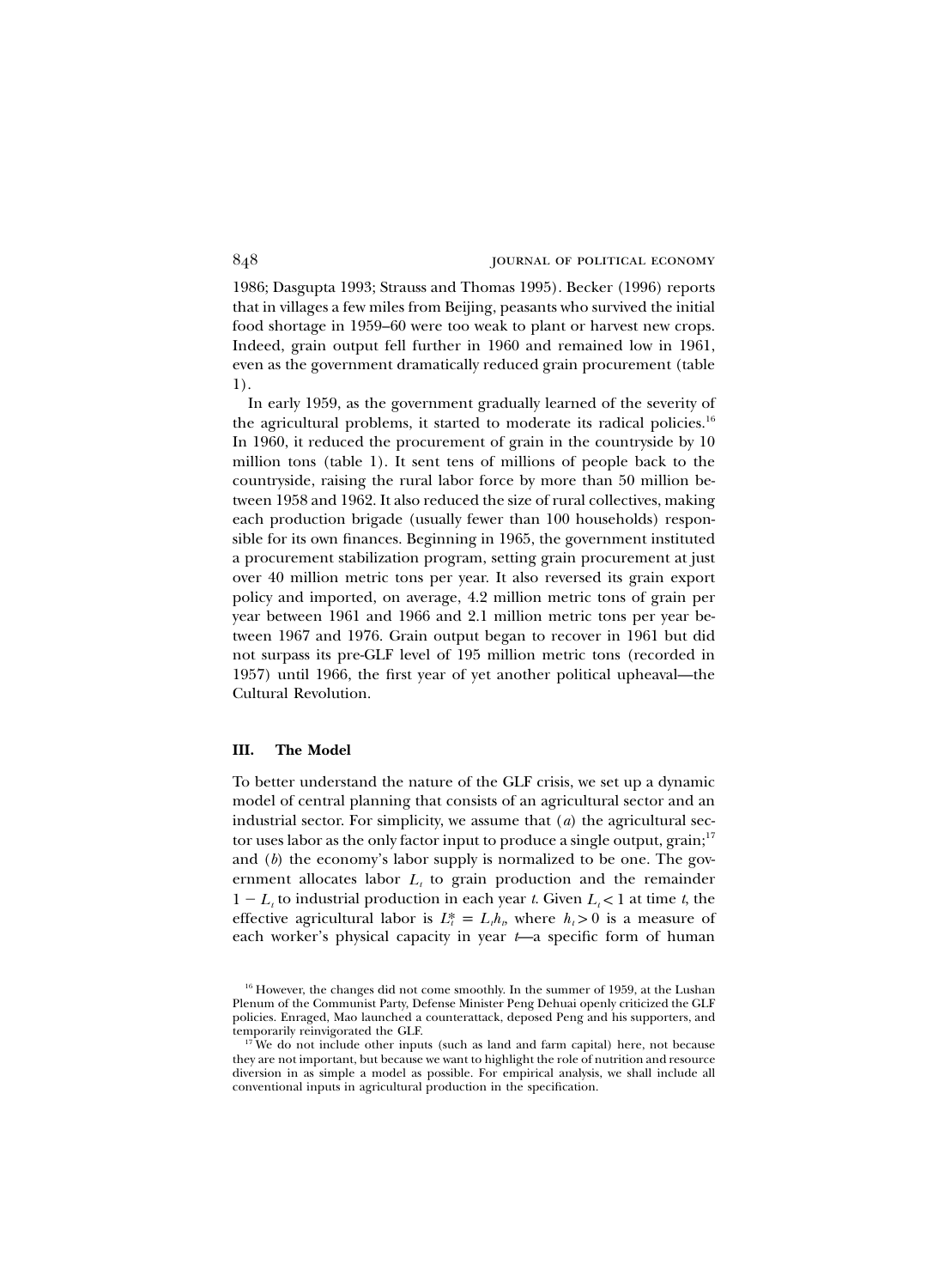capital that is relevant here.<sup>18</sup> Since a low level of calorie intake can lead to incapacity to perform farming tasks, a laborer's work capacity in any year *t* should depend on his food consumption,  $c<sub>c</sub>$ , in that year. Hence, following the previous literature (e.g., Bliss and Stern 1978*a*, 1978*b*; Strauss 1986), we specify the physical capacity of a worker as an increasing function in  $c_e$ , that is,  $h_t = f(c_t)$  and  $f'(c_t) > 0$ .

We also assume that grain production exhibits constant returns to scale in effective labor. The aggregate grain output is thus  $Q_t =$  $aL_f(c)$ , where *a* is a productivity parameter, which depends in general on both the technology and the organization of production. Grain output per worker is then  $q_t = af(c_t)$ . When the government procures (i.e., taxes)  $p_{\iota}$  from each agricultural worker after the harvest in period  $t$ , the retained grain  $g_i \equiv af(c_i) - p_i$  is saved for consumption in the subsequent period:<sup>19</sup>

$$
c_{t+1} = g_t \equiv af(c_t) - p_t. \tag{1}
$$

The industrial sector uses labor as a primary input and grain as an intermediate input. Assume that the technology in industrial production is Leontief: One unit of industrial output requires the use of one unit of labor and *m* units of grain in production. Therefore, with  $1 - L<sub>t</sub>$  units of labor in the industrial sector, the industrial output in year  $t$  is  $1 -$ *L<sub>t</sub>* if  $m(1 - L_i)$  or more units of grain are used in production.

The government maximizes a discounted flow of industrial output,  $\sum_{i=0}^{\infty} \beta^{i} (1 - L_{i})$ , subject to the constraint that there must be enough grain to feed the industrial workforce and to use as an intermediate input for industrial production in each year. The parameter  $\beta$  < 1 is the government's discount factor. When the government extracts  $p_t$  amount of grain from each agricultural worker, the food constraint can be written as

$$
ptLt \ge (m+n)(1-Lt), \tag{2}
$$

 $18$  The work capacity of a laborer is related to his or her anthropometric measurements in particular, height and weight. For example, the body mass index, defined as weight divided by height squared (see Dasgupta 1993; Strauss and Thomas 1995), is frequently used to measure a person's nutritional status, which affects physical work capacity.

 $19$  More generally, each crop cycle can be divided into two stages (e.g., Behrman, Foster, and Rosenzweig 1997): a planting stage (usually in the spring) and a harvesting stage (usually in the fall). While food is normally plentiful during the harvesting stage, the supply of food during the planting stage depends on how much grain from the last harvest was saved. Here, we implicitly assume that the beginning of each time period or year in the model matches the planting stage of the crop cycle.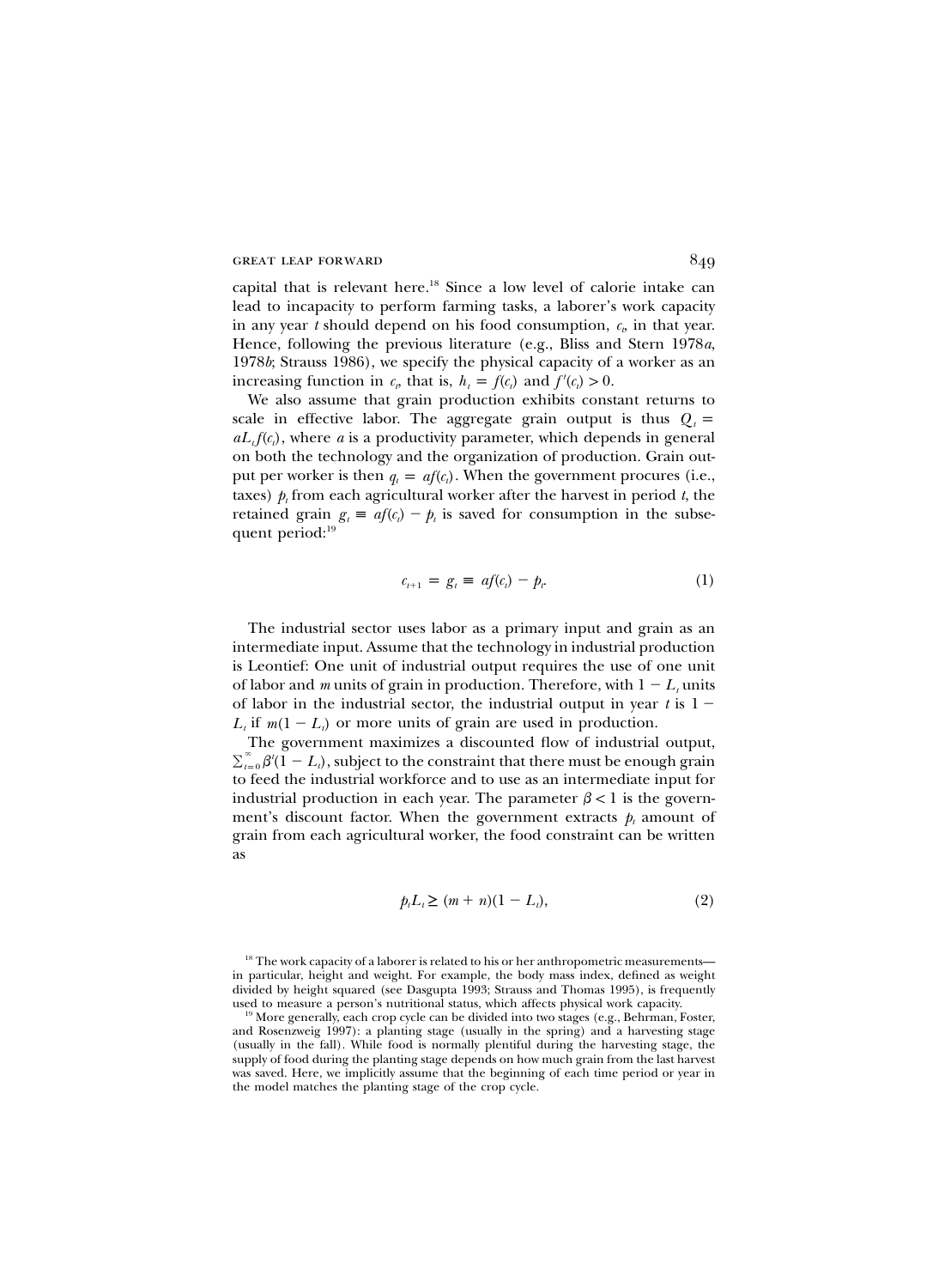where *n* is the food entitlement for each urban industrial worker.<sup>20</sup>

Given its objective function, the government should allocate just enough labor to agricultural production so that the constraint (2) is binding each year. Thus an optimal amount of labor allocated to agriculture in any year *t* should be  $L_t = (m + n)/(p_t + m + n)$ . By combining this constraint and (1), we can rewrite the central planner's objective as

$$
U = \sum_{t=0}^{\infty} \beta^t \frac{af(c_t) - c_{t+1}}{af(c_t) - c_{t+1} + m + n}.
$$
 (3)

The central planner's optimal policy is the solution to the following Euler equation for any given initial condition  $c_0$ <sup>21</sup>

$$
a\beta f'(c_{i+1}) = \left[\frac{af(c_{i+1}) - c_{i+2} + m + n}{af(c_i) - c_{i+1} + m + n}\right]^2.
$$
 (4)

By substituting in  $c_{i+2} = c_{i+1} = c_i = \overline{c}$ , we find that any stationary point of the system must satisfy  $f'(\bar{c}) = (a\beta)^{-1}$ . It can be shown that the dynamic system has an asymptotically stable steady state  $\bar{c}$  if  $f''(c_i) < 0$  in the neighborhood of  $\bar{c}$ . This stability condition requires that food consumption as an investment in work capacity exhibits diminishing returns around the steady state. Since stability implies that  $f'$  is a decreasing function, the steady-state work capacity h, and hence grain output per worker  $\bar{q}$ , should therefore increase with grain productivity  $q$  and with the central planner's discount factor  $\beta$  that measures his patience.

The properties of the steady state are consistent with Mao's statement on the link between agricultural productivity and industrial development. An increase in agricultural productivity raises grain output available for procurement and rural consumption and therefore should in general increase procurement and investment in work capacity. The result would be a permanent increase in grain available for urban consumption, allowing the government to reallocate some labor to industry permanently. A more patient central planner would procure less aggressively in order to raise rural labor's work capacity, and hence grain

 $20$  In China, each industrial worker (and each member of his immediate family) was entitled to receive a predetermined amount of food coupons from the government. The amount of food entitlement varied with job types. For example, in 1956, the national average of monthly rations of grain for laborers assigned to the most physically demanding jobs was 25 kg; for hard laborers, 20 kg; for light laborers, 16 kg; and for white-collar employees, 14 kg (Cheng 1982, 206). Retail prices of staple food and industrial wages were both set by the government to ensure the affordability of the rationed food. Prices were not market clearing and played little role in resource allocation.

 $21$ <sup>21</sup> The Euler equation can be derived using either the recursive method (Stokey, Lucas, and Prescott 1989) or the Lagrange method (Chow 1997).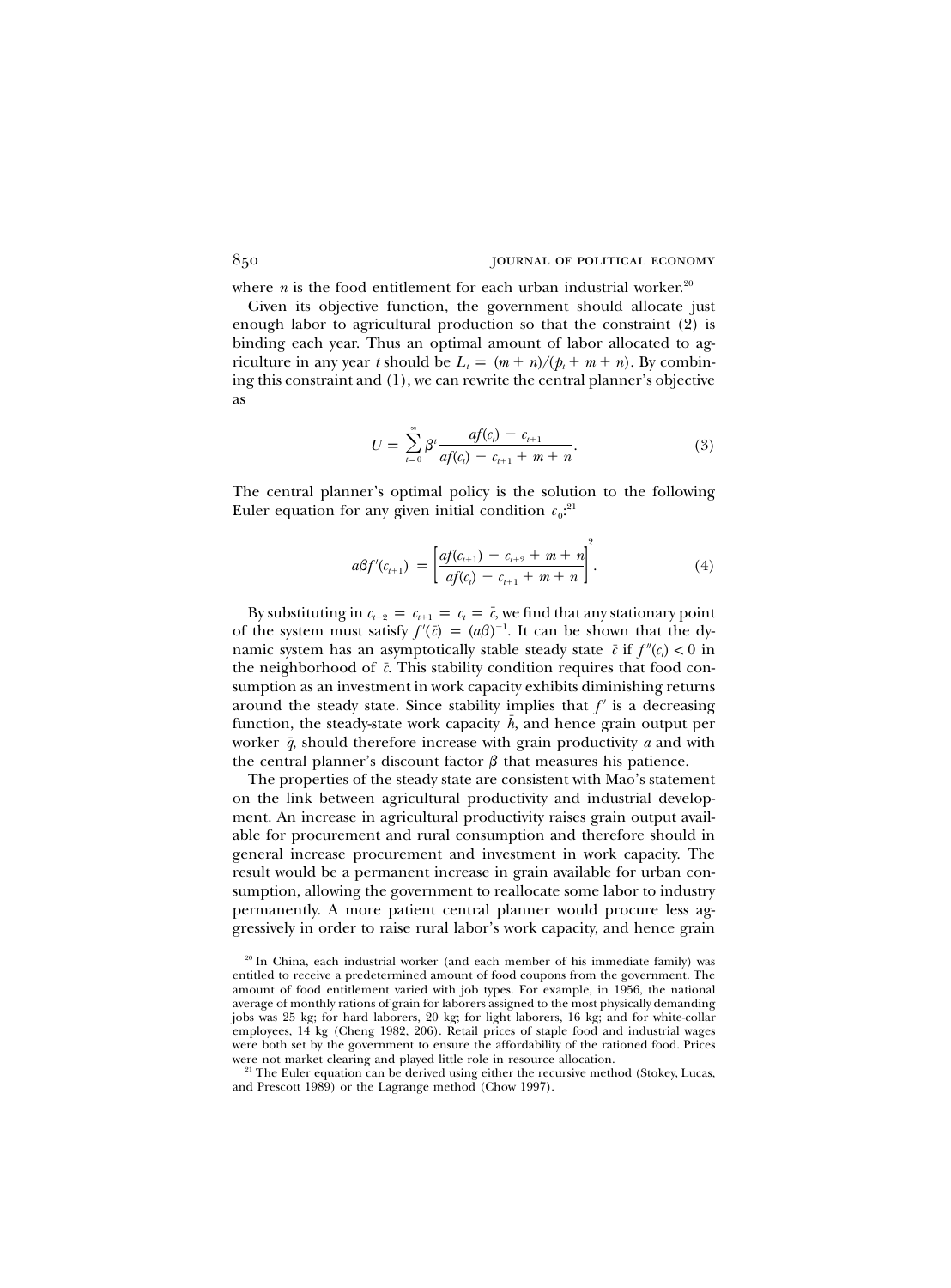

FIG. 1.—Simulated impact of the GLF: the combined effects of overoptimistic expectation and increased impatience: *a*, agricultural labor,  $L(t)$ ; *b*, output, consumption, and procurement per agricultural worker;  $c$ , work capacity per agricultural worker,  $h(t)$ ;  $d$ , aggregate agricultural output,  $Q(t)$ .

output per rural worker, to a permanently higher level than a less patient one.

In the remainder of this section, we show that the radical GLF policies can be formulated by an increasingly impatient central planner relying on the false promise on the impact of collectivization on productivity. We solve the dynamic model numerically and simulate the government's "optimal" decision making during the GLF and the economy's dynamic responses. We select the parameter values that characterize the economy on the basis of empirical findings presented later in the paper; see Appendix B for more details.

Start with the postwar recovering economy at year  $t = 1$ , with a low food consumption  $c_1 = 8$  and the steady state  $\bar{c} = 10$ . The government first pursues its optimal policy knowing what the true agricultural productivity is. Figures 1*b* and *d* show that grain output rises from year 1 to year 4 as the peasants' per capita consumption of food recovers from its wartime low. Suppose in year 5 that the government becomes more impatient—its discount factor  $\beta$  falls from 0.9 to 0.8—and launches the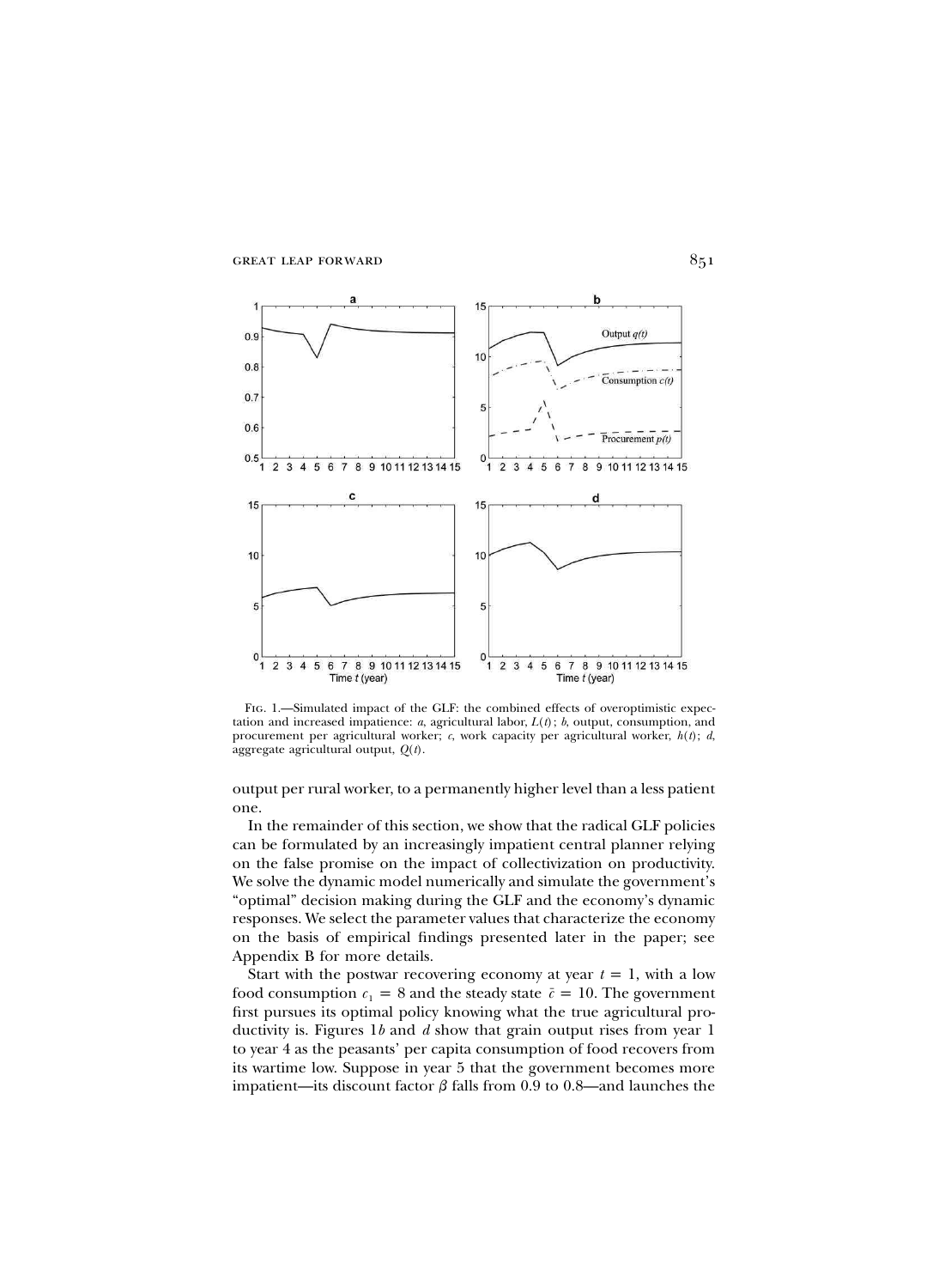GLF movement, believing that collectivization would permanently increase agricultural productivity *a* by 50 percent. But in reality we assume that *a* permanently falls by 2 percent.

Because a less patient government places a higher value on an immediate increase in industrial output than on future increases, it is willing to extract more resources from agriculture today to speed up industrialization. Combining its impatience with its expectation of a great leap in agricultural productivity, it "optimally" diverts agricultural labor to industry in year 5 (fig. 1*a*) and raises grain procurement (fig. 1*b*). But with a realized lower *a* and less agricultural labor, both output per agricultural worker and aggregate output fall in year 5 (figs. 1*b* and *d*). The procurement turns out to be excessive in year 5 (fig. 1*b*), causing food consumption in year 6 to fall sharply (fig. 1*b*). The resulting precipitous fall in work capacity (fig. 1*c*) in turn causes a sharp reduction in grain output per agricultural worker in year 6 (fig. 1*b*).

In year 6, under the assumption that the government learns the true value of *a* and restores its patience to  $\beta = 0.9$ ,<sup>22</sup> it "optimally" reallocates labor back to agriculture (fig. 1*a*) and reduces the procurement (fig. 1*b*). But as  $h_t$  reaches the lowest point in year 6, the aggregate grain output falls to its lowest level (fig. 1*d*), despite the increase in agricultural labor. As food consumption begins to recover from year 7 on (fig. 1*b*), work capacity, output, procurement, and consumption all begin to recover and gradually converge to a lower-level steady-state equilibrium associated with the lower productivity under the collective institution.

The described dynamics are consistent with the aggregate data presented in Section II. Our analysis thus suggests that diversion of resources and excessive procurement as rationalizable GLF policies are sufficient to generate the dynamic patterns observed in the data. To assess quantitatively the contribution of diversion of resources and excessive procurement to the collapse of grain output and to evaluate their relative importance compared to other potential contributing factors, we turn next to the empirical analysis.

# **IV. Data and Hypotheses**

We compiled from various published sources a panel data set on grain production and procurement at the provincial level. To acquire unpublished data needed for this study, we also conducted a retrospective survey in each province. The survey collected information on weather conditions, average size of production units, and official agricultural

 $22$  This is a simplification. The history was more complicated (see n. 16). If we simulate a delay by one year of the policy reversal, the collapse of output would be even deeper and last longer.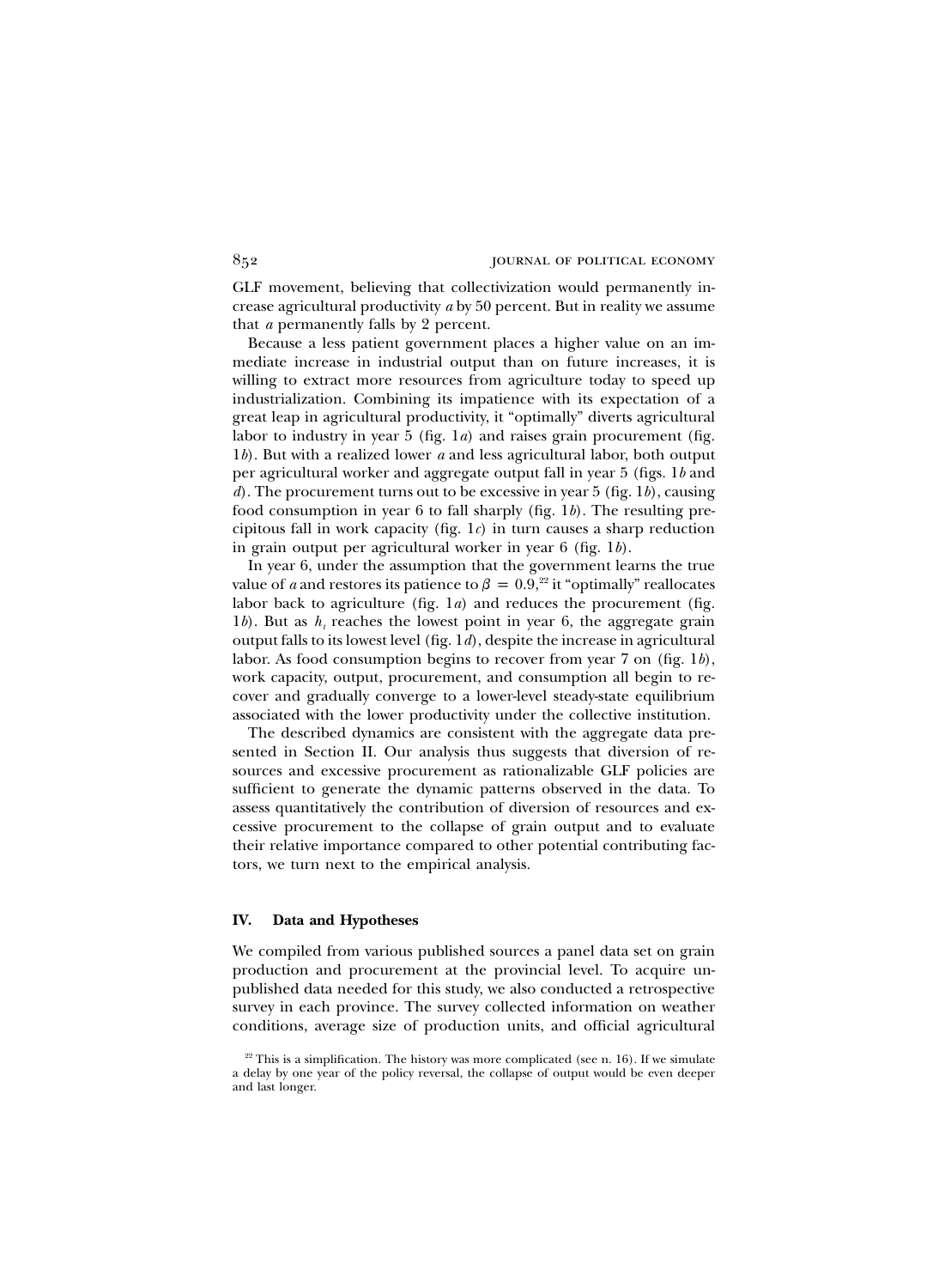policies from sources including provincial data archives and interviews with agricultural experts. Appendix A provides more information on data sources and the survey.

Our analysis focuses on the period between 1952 and 1977 because 1952 was the first year in which systematic data collection began in many provinces and 1977 was the last year prior to the decollectivization reforms. Table 2 reports sample averages of grain output and agricultural inputs from 25 provinces for each year between 1952 and 1977. Farm capital is a variable constructed to measure in equivalent power units (millions of horsepower) the sum of all farm machines and draft animals used in agricultural production. With the exception of sown area, data on inputs are available only in the amounts used in all agricultural activities, including the production of cash crops. The reported agricultural inputs in table 2 should in general be higher than those actually used in grain production. This is likely a minor measurement problem, however, since most agricultural inputs, for example, about 85 percent of sown areas (table 2), were actually used in the production of grain during our sample period. In the empirical analysis, we shall specify a procedure to control for possible measurement errors.

The provincial statistics in table 2 are consistent with the aggregate statistics in table 1. During the GLF period, there was a sharp reduction in grain output and in the use of traditional inputs—labor, land, and draft animals. While the provincial data also reveal rapid increases in fertilizer use throughout the sample period, the rapid increase in the use of farm machines could not fully compensate for the decline in draft animals during the GLF, since the aggregate farm capital fell steadily during the GLF period.

Table 3 presents summary statistics of weather and policy variables. Below we give a brief description of these variables and the testable hypotheses associated with them.

*Resource diversion*.—Input diversion has both quantitative and qualitative dimensions. The declines in sown area, labor, and farm capital during the GLF, as documented in table 2, measure the extent of quantitative diversion. What is not apparent in the data is that relatively more productive agricultural workers were often assigned to large irrigation and land reclamation projects and to backyard steel mills. Even those who were assigned to farming might also devote a fraction of their time to supporting GLF projects. Since we have data only on steel and iron production in each province, we use the incremental steel and iron output between 1956 and each year from 1957 to 1964 as a proxy for the unobserved diversion of rural labor to nonagricultural GLF projects. Column 1 of table 3 indicates that there was a temporary surge in steel and iron output during the GLF between 1958 and 1961.

*Procurement and nutrition effects*.—While we do not observe peasant food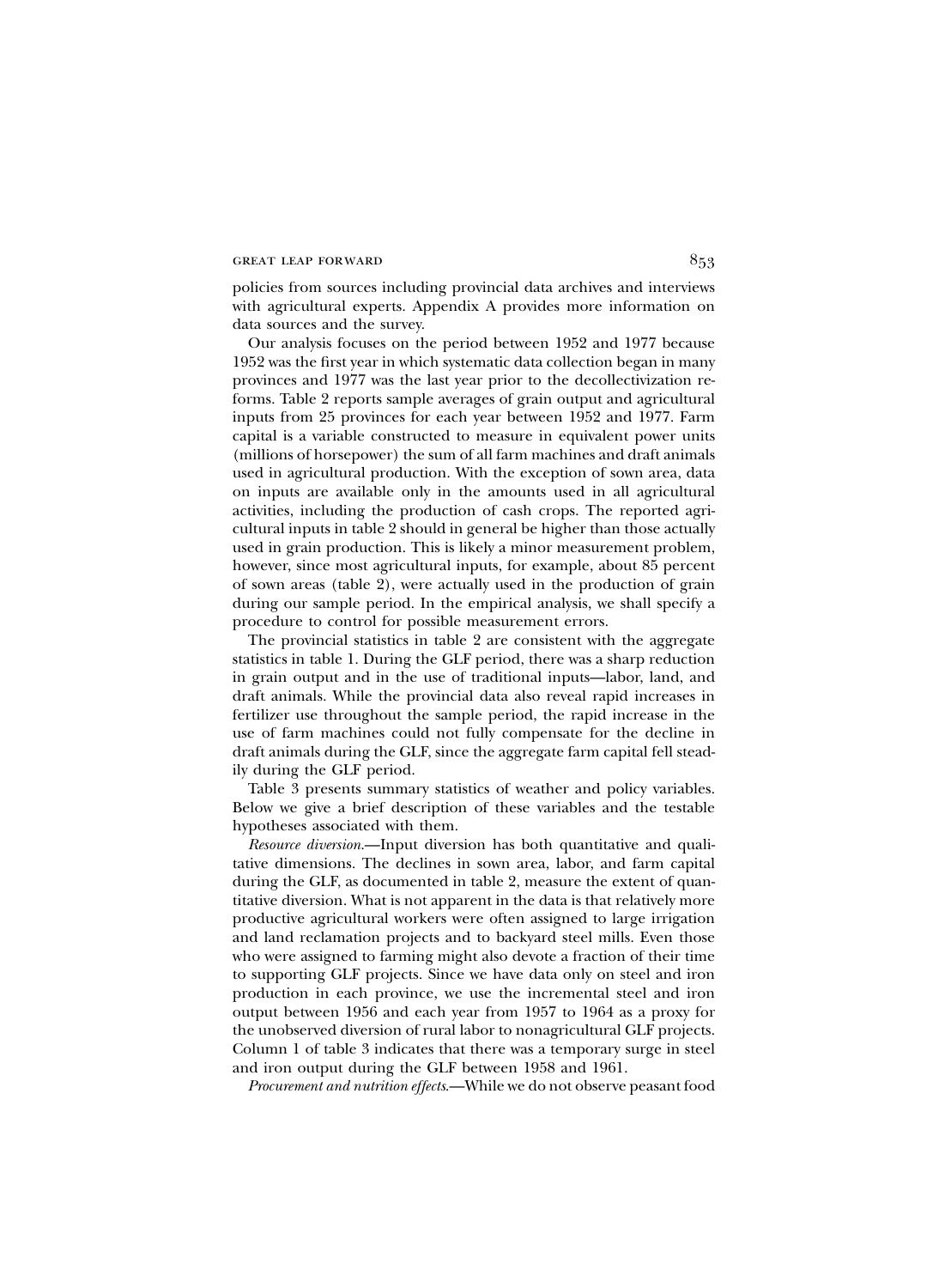| Year | Grain Output<br>(Million Tons)<br>(1) | Rural Labor<br>(Millions)<br>(2) | Area Sown<br>with Grain<br>(Million Hectares)<br>(3) | Farm Capital<br>(Million HP)<br>(4) | Draft Animals<br>(Million Head)<br>(5) | Machine<br>Power<br>(Million HP)<br>(6) | Chemical<br>Fertilizer<br>(Million Tons)<br>(7) | % Acreage<br>Irrigated<br>(8) | % Acreage<br>Sown with<br>Grain<br>(9) |
|------|---------------------------------------|----------------------------------|------------------------------------------------------|-------------------------------------|----------------------------------------|-----------------------------------------|-------------------------------------------------|-------------------------------|----------------------------------------|
| 1952 | 6.46                                  | 8.14                             | 76.1                                                 | 1.46                                | 2.04                                   | .01                                     | .01                                             | 19.5                          | 88.4                                   |
| 1953 | 6.60                                  | 8.29                             | 77.8                                                 | 1.57                                | 2.17                                   | .01                                     | .02                                             | 20.1                          | 88.7                                   |
| 1954 | 6.49                                  | 8.17                             | 76.8                                                 | 1.62                                | 2.27                                   | .03                                     | .03                                             | 22.5                          | 87.8                                   |
| 1955 | 7.05                                  | 8.31                             | 77.3                                                 | 1.72                                | 2.38                                   | .05                                     | .04                                             | 23.2                          | 86.7                                   |
| 1956 | 7.24                                  | 8.47                             | 81.1                                                 | 1.72                                | 2.35                                   | .08                                     | .05                                             | 24.3                          | 87.0                                   |
| 1957 | 6.96                                  | 8.53                             | 79.6                                                 | 1.71                                | 2.30                                   | .11                                     | .07                                             | 24.8                          | 86.7                                   |
| 1958 | 7.42                                  | 8.45                             | 76.1                                                 | 1.69                                | 2.21                                   | .13                                     | .10                                             | 31.5                          | 85.5                                   |
| 1959 | 6.36                                  | 8.34                             | 69.2                                                 | 1.64                                | 2.07                                   | .20                                     | .11                                             | 28.4                          | 82.8                                   |
| 1960 | 5.41                                  | 8.26                             | 72.7                                                 | 1.59                                | 1.90                                   | .25                                     | .14                                             | 28.8                          | 83.7                                   |
| 1961 | 5.16                                  | 8.33                             | 72.3                                                 | 1.56                                | 1.77                                   | .34                                     | .14                                             | 29.7                          | 86.9                                   |
| 1962 | 5.84                                  | 8.57                             | 72.3                                                 | 1.59                                | 1.72                                   | .39                                     | .16                                             | 30.8                          | 87.9                                   |
| 1963 | 6.28                                  | 8.79                             | 71.8                                                 | 1.70                                | 1.77                                   | .46                                     | .22                                             | 31.5                          | 87.5                                   |
| 1964 | 6.99                                  | 8.96                             | 72.5                                                 | 1.83                                | 1.85                                   | .54                                     | .26                                             | 32.2                          | 86.9                                   |
| 1965 | 7.89                                  | 9.13                             | 71.1                                                 | 1.95                                | 1.91                                   | .62                                     | .34                                             | 33.2                          | 85.2                                   |
| 1966 | 8.34                                  | 9.34                             | 71.7                                                 | 2.11                                | 1.98                                   | .72                                     | .43                                             | 34.0                          | 84.5                                   |
| 1967 | 8.45                                  | 9.53                             | 70.7                                                 | 2.30                                | 2.06                                   | .86                                     | .48                                             | 35.1                          | 84.3                                   |
| 1968 | 8.17                                  | 9.75                             | 68.9                                                 | 2.47                                | 2.12                                   | .99                                     | .50                                             | 36.0                          | 84.4                                   |
| 1969 | 8.15                                  | 10.02                            | 69.7                                                 | 2.66                                | 2.17                                   | 1.14                                    | .58                                             | 36.9                          | 84.5                                   |
| 1970 | 9.43                                  | 10.27                            | 70.6                                                 | 2.97                                | 2.22                                   | 1.41                                    | .67                                             | 38.3                          | 84.8                                   |
| 1971 | 9.94                                  | 10.44                            | 71.5                                                 | 3.36                                | 2.22                                   | 1.81                                    | .76                                             | 39.2                          | 84.6                                   |
| 1972 | 9.63                                  | 10.56                            | 71.8                                                 | 3.78                                | 2.21                                   | 2.24                                    | .84                                             | 40.0                          | 83.6                                   |
| 1973 | 10.63                                 | 10.72                            | 71.5                                                 | 4.26                                | 2.23                                   | 2.71                                    | .94                                             | 41.0                          | 82.9                                   |
| 1974 | 10.95                                 | 10.90                            | 71.4                                                 | 4.79                                | 2.23                                   | 3.23                                    | .99                                             | 42.2                          | 82.6                                   |
| 1975 | 11.43                                 | 11.03                            | 71.4                                                 | 5.35                                | 2.22                                   | 3.80                                    | 1.09                                            | 44.1                          | 82.2                                   |
| 1976 | 11.39                                 | 11.12                            | 71.3                                                 | 5.94                                | 2.20                                   | 4.40                                    | 1.24                                            | 45.4                          | 81.5                                   |
| 1977 | 11.25                                 | 11.20                            | 71.1                                                 | 6.57                                | 2.18                                   | 5.06                                    | 1.43                                            | 49.1                          | 81.5                                   |

TABLE 2 Provincial Averages of Grain Output and Agricultural Inputs, 1952–77

Nore.—Data are taken from various published sources for 25 Chinese provinces (see App. A). The three largely urban municipalities (Beijing, Shanghai, and Tianjing) and the two autonomous regions (Tibet and Xinjiang) are no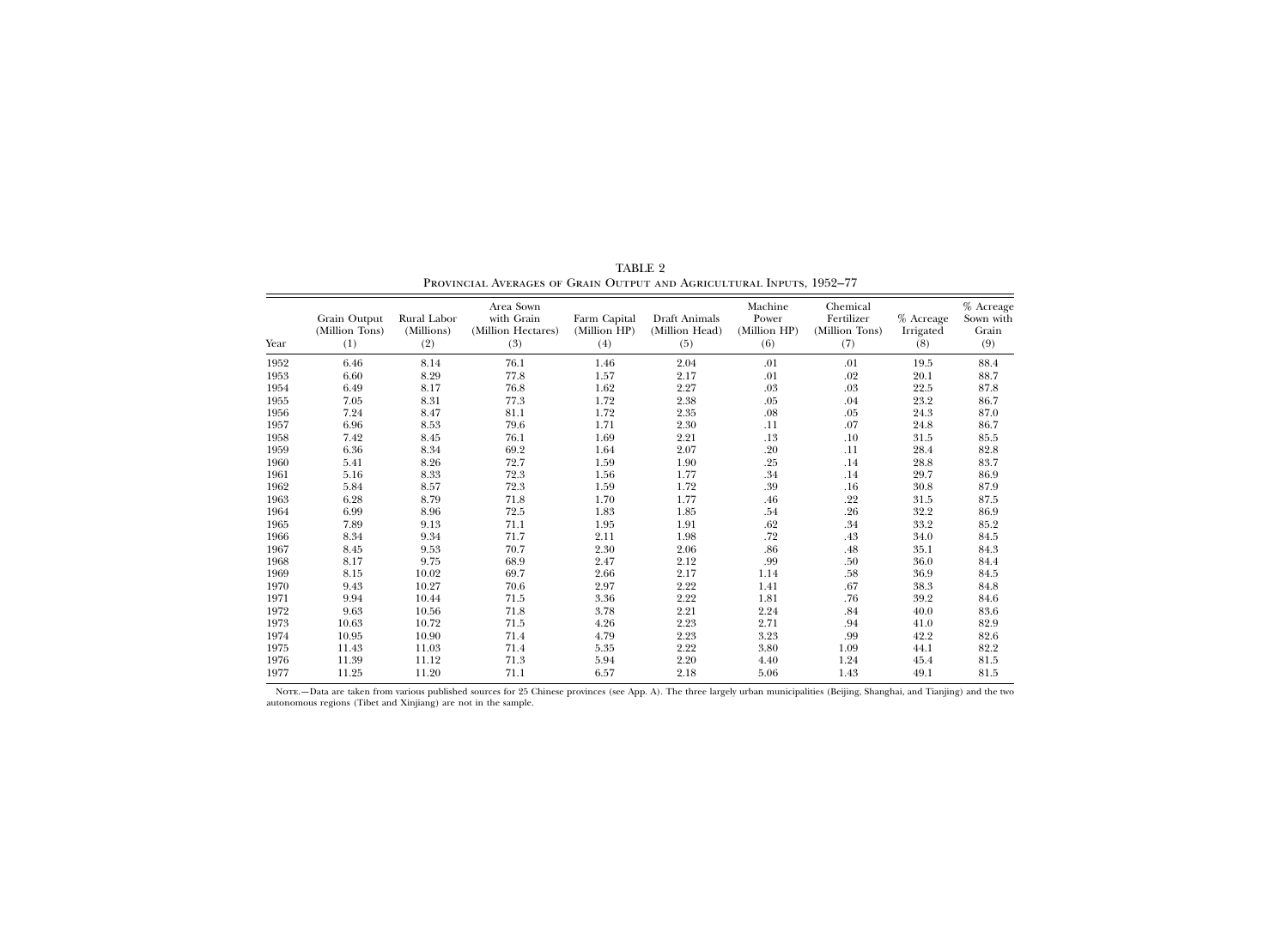TABLE 3 Provincial Averages of Policy and Weather Variables, 1952–77

| Year      | Steel and<br>Iron Output<br>$(10,000$ Tons)<br>(1) | <b>Retained Grain</b><br>per Capita<br>in Rural Areas<br>(kg/Person)<br>(2) | Weather<br>Conditions*<br>(3) | % Provinces<br>That<br>Removed<br><b>Exit Rights</b><br>(4) | Size of<br>Production<br>Units<br>(Households)<br>(5) |
|-----------|----------------------------------------------------|-----------------------------------------------------------------------------|-------------------------------|-------------------------------------------------------------|-------------------------------------------------------|
| 1952      | 4.8                                                | 289                                                                         |                               |                                                             |                                                       |
| 1953      | 6.3                                                | 282                                                                         |                               |                                                             |                                                       |
| 1954      | 7.9                                                | 251                                                                         | 3.33                          | 20                                                          | 22                                                    |
| 1955      | 10.2                                               | 271                                                                         | 2.58                          | 20                                                          | 33                                                    |
| 1956      | 16.0                                               | 306                                                                         | 3.17                          | 44                                                          | 162                                                   |
| 1957      | 19.1                                               | 257                                                                         | 3.42                          | 60                                                          | 179                                                   |
| 1958      | 30.4                                               | 280                                                                         | 2.71                          | 60                                                          | 2,675                                                 |
| 1959      | 46.9                                               | 210                                                                         | 3.54                          | 64                                                          | 1,696                                                 |
| 1960      | 62.6                                               | 179                                                                         | 4.00                          | 64                                                          | 1,751                                                 |
| 1961      | 31.0                                               | 186                                                                         | 3.95                          | 64                                                          | 354                                                   |
| 1962      | 23.8                                               | 214                                                                         | 3.39                          | 64                                                          | 41                                                    |
| 1963      | 27.2                                               | 230                                                                         | 3.09                          | 64                                                          | 30                                                    |
| 1964      | 34.4                                               | 244                                                                         | 2.70                          | 64                                                          | 31                                                    |
| 1965      | 43.7                                               | 278                                                                         | 2.74                          | 64                                                          | 33                                                    |
| 1966      | 54.7                                               | 284                                                                         | 2.58                          | 68                                                          | 31                                                    |
| 1967      | 36.8                                               | 289                                                                         | 2.58                          | 68                                                          | 31                                                    |
| 1968      | 32.6                                               | 260                                                                         | 2.83                          | 72                                                          | 35                                                    |
| 1969      | 47.5                                               | 249                                                                         | 2.83                          | 72                                                          | 36                                                    |
| 1970      | 63.3                                               | 278                                                                         | 2.70                          | 68                                                          | 37                                                    |
| 1971      | 76.0                                               | 297                                                                         | 3.13                          | 68                                                          | 49                                                    |
| 1972      | 83.5                                               | 276                                                                         | 3.41                          | 68                                                          | 50                                                    |
| 1973      | 90.0                                               | 293                                                                         | 2.83                          | 68                                                          | 39                                                    |
| 1974      | 72.2                                               | 314                                                                         | 2.48                          | 68                                                          | 40                                                    |
| 1975      | 85.4                                               | 314                                                                         | 2.91                          | 68                                                          | 40                                                    |
| 1976      | 73.1                                               | 300                                                                         | 3.00                          | 68                                                          | 41                                                    |
| 1977      | 84.8                                               | 296                                                                         | 2.87                          | 64                                                          | 42                                                    |
| Number of |                                                    |                                                                             |                               |                                                             |                                                       |
| provinces | 25                                                 | 19                                                                          | 25                            | 25                                                          | 23                                                    |

Source.—Data in cols. 1 and 2 are taken from published sources, and data in cols. 3–5 are taken from the retrospective survey that covers the years between 1954 and 1977. Availability of data varies across provinces. Note.—The last row shows the maximum number of provinces for which data are available for each of the variables

for the entire sample period.<br>  $* 1 = \text{very good}, 3 = \text{average}, \text{and } 5 = \text{very bad}.$ 

consumption directly, we do have data on procurement for each province in each year. Since grain consumed during the current planting season must come from retained grain (total grain output minus total procurement) from previous harvesting seasons, we use lagged values of retained grain as a measure of availability of food for the current year. Between 1959 and 1961, as column 2 of table 3 reveals, the retained grain per capita plunged to its lowest levels as a result of production declines and excessive procurement.

*Weather*.—We obtained from our survey an index of annual weather conditions for each province on a scale from 1 to 5, with 1 being very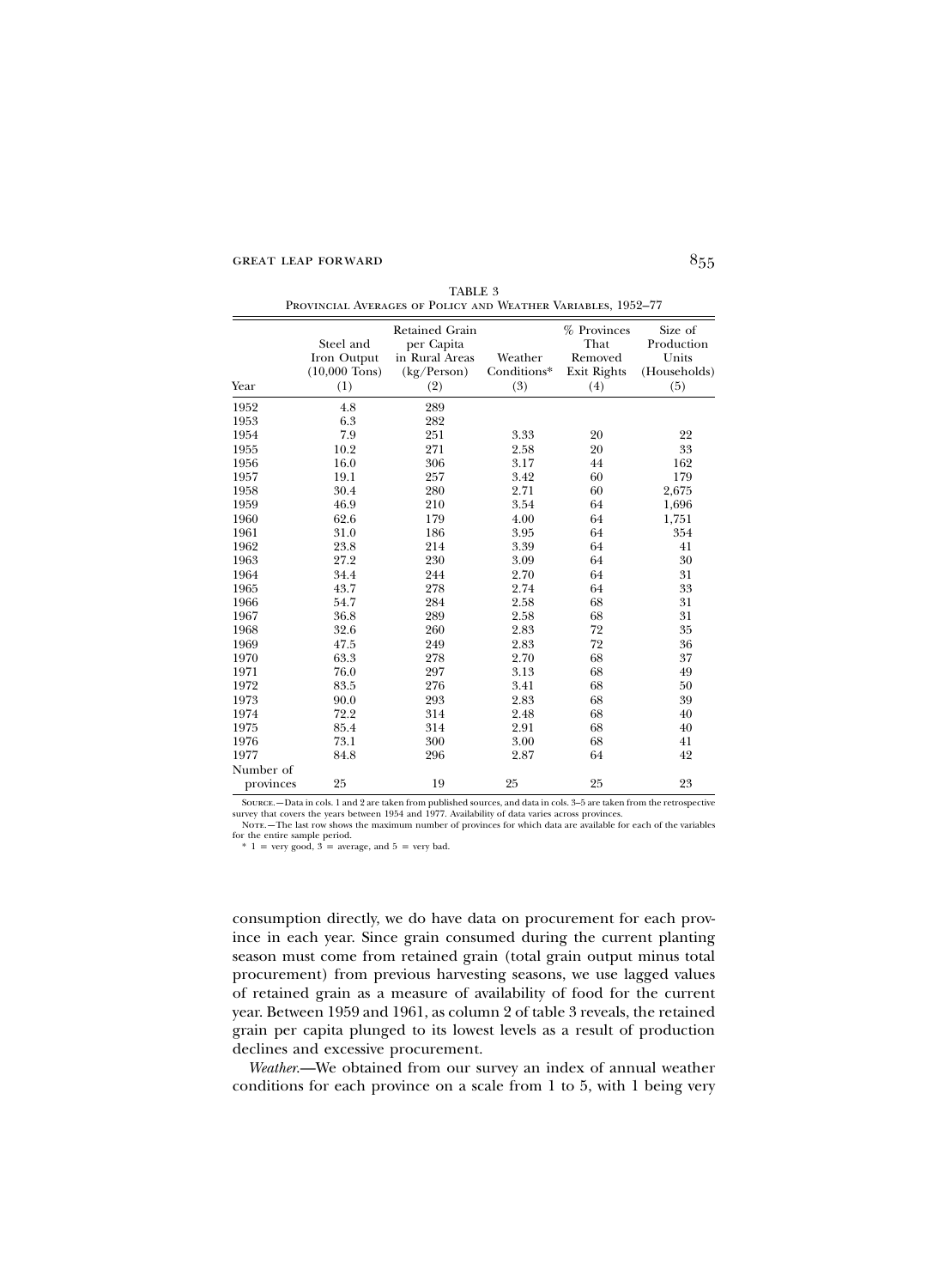good, 2 good, 3 average, 4 bad, and 5 very bad.<sup>23</sup> Consistent with Kueh (1995), column 3 of table 3 shows that bad weather coincided with the collapse of grain output in the period 1959–61.

*Exit rights*.—In our survey, we interviewed knowledgeable experts in each province, collecting information on when compulsory participation in rural collectives became an official policy. Column 4 of table 3 reports the proportion of sample provinces that explicitly removed exit rights in each year. Consistent with Kung and Putterman's (1997) observation, the percentage of provinces with no exit rights increased from 20 percent in 1955 to 60 percent in 1957, indicating that farmers' rights to withdraw from collective farms became tenuous after the consolidation of the collectivization movement in 1956. However, data on the de jure exit rights that we collected in the survey may not accurately represent the de facto exit rights that peasants had. Because of the hyperpolitical atmosphere surrounding the GLF movement, it is hard to imagine that peasants would dare to exercise their exit rights even if they were not explicitly prohibited. Indeed, compulsory participation, which was believed to have been implemented nationwide after 1958 (Lin 1990), was actually not an explicit official policy in about one-third of the sample provinces.

*Size of production units*.—To assess the incentive effect of collectivization on agricultural labor productivity, we also collected information on the size of basic production units with independent accounting. Column 5 of table 3 shows that the average number of households per production unit grew from 22 in 1954 to 2,675 in 1958 and then fell to 41 in 1962.

*Communal dining and radicalism*.—Regional innovations in radicalism, as epitomized by the establishment of communal kitchens, may have wasted a substantial amount of food and hence compounded the nutritional effects of excess procurement on peasants' work capacity. In the fall of 1958, more than 2.65 million communal kitchens were established (see Chang and Wen 1997). By the end of 1959, the participation rate of peasants in communal kitchens reached an average of 64.7 percent, with a range from 16.7 percent to 97.8 percent across provinces. While communal kitchens operated between 1958 and 1960, data on participation rates are available only for 1959. We therefore use the 1959 participation rates to capture regional variations for the whole GLF period. In addition to food waste, Yang (1996) argues that the

<sup>&</sup>lt;sup>23</sup> The government also publishes an official weather variable that measures the percentage of sown acreage experiencing 30 percent or more reduction in yield due to flood, drought, frost, or hail. However, there is reason not to use this variable. Given the party line explanation of the GLF disaster, it is plausible that crop failures caused by other factors, such as the GLF policies, may have been attributed to bad weather. Nevertheless, we shall examine whether our empirical findings are sensitive to the choice of weather variables.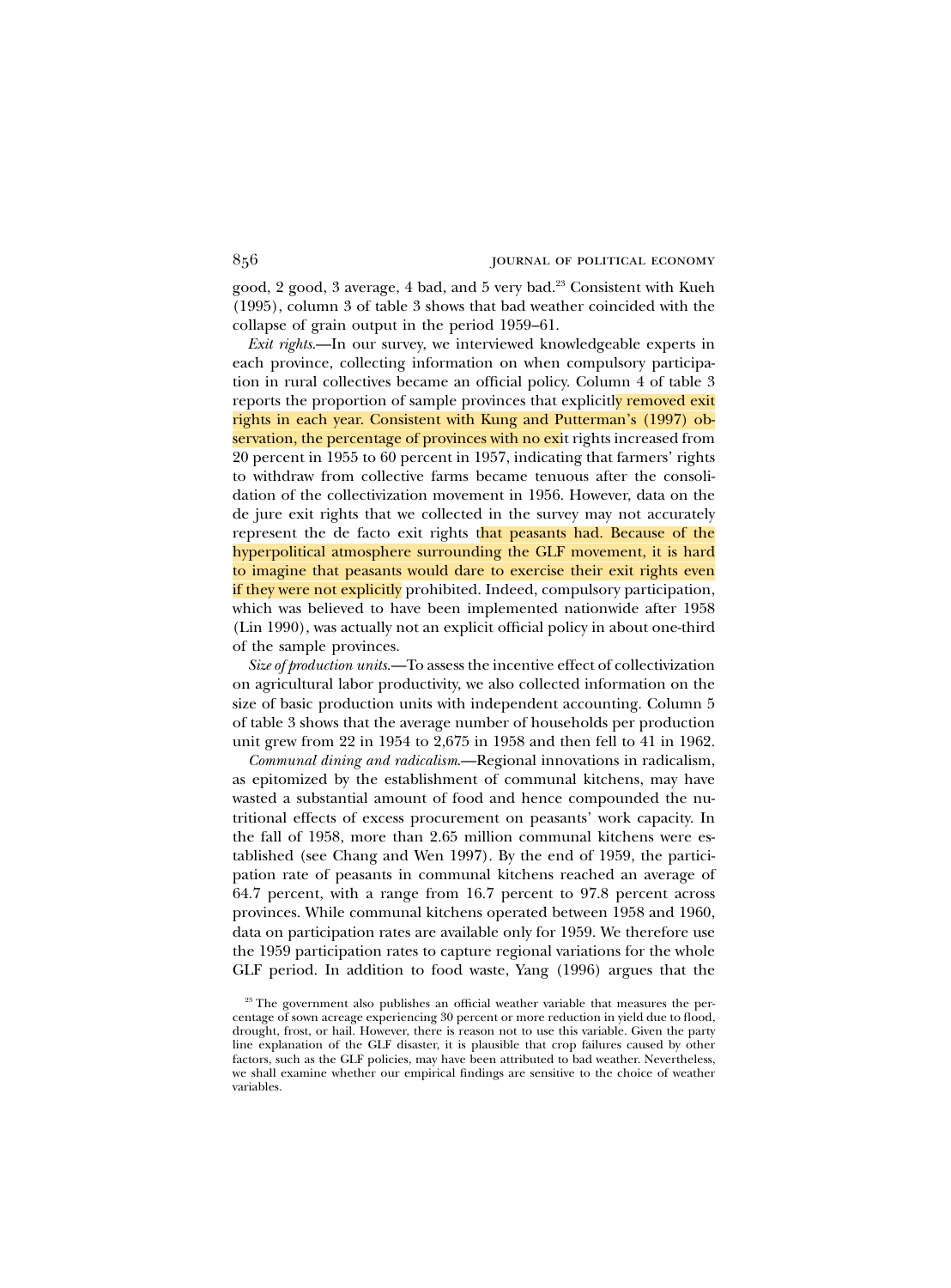cross-province variation in communal dining reflected in large part the variation in the degree of radicalism between provincial leaders, which is systematically related to the degree of involvement in the construction of mass irrigation projects and nonagricultural activities. These physically demanding radical initiatives increased the demand for calories among participating laborers, leading to faster exhaustion of food supplies before the next harvest and thus malnutrition among rural workers (Johnson 1998).

# **V. Empirical Specification**

The joint significance of the factors discussed in determining grain output in China can be estimated with a properly specified production function. For province *i* in year *t*, given *effective* inputs of labor  $(L^*_{ii})$ , land  $(A_{ii}^*)$ , farm capital  $(K_{ii}^*)$ , and chemical fertilizers  $(M_{ii}^*)$ , the grain output  $Q_{it}$  can be written in a Cobb-Douglas specification as

$$
\ln Q_{ii} = \sum_{X=L, A, K, M} \alpha_X \ln X_{it}^* + \sum_{j=2}^5 \omega_j W_{it}^j + u_i + v(t) + \epsilon_{it}
$$
 (5)

where  $u_i$  measures province-specific fixed effects that capture geographical and political factors that affect grain production,  $v(t)$  is a parametric function of time measuring time-varying factors that affect the production of all provinces, and  $\epsilon_{ii}$  is an idiosyncratic error term. The weather dummies,  $W_{it}^2$ ,  $W_{it}^3$ ,  $W_{it}^4$ , and  $W_{it}^5$ , indicate whether the weather conditions in year *t* are "good," "average," "bad," and "very bad," respectively. With the weather dummy indicating "very good" weather conditions excluded, the coefficients  $\omega_i$  measure the extent of output loss under less than ideal weather conditions. We expect  $\omega_5 < \omega_4 < \omega_3 < \omega_2 < 0$ .

Effective inputs are inputs that are allocated to gain production and adjusted for quality or efficiency differences. Efficiency adjustments are important here because we are interested in testing, among other hypotheses, whether nutritional deficiencies have a significant impact on peasants' work capacity and whether collective institutions reduced peasants' work incentive. Since effective inputs are not directly observed, we embed in (5) empirical models for measuring effective inputs using available data.

To begin with, we propose the following flexible specification for measuring inputs allocated to grain production,  $X_{ii}^G$ , by adjusting the total amount of agricultural inputs available in each year,  $X_{i}$ , using data on the proportion of sown area allocated to grain  $(G<sub>i</sub>)$ :

$$
\ln X_{ii}^G = \ln X_{ii} + \gamma_X \ln G_{ii} + c_{Xi}, \quad X = L, A, K, M,
$$
 (6)

where  $\gamma_X$  is an adjustment parameter, and  $c_{X_i}$  captures input- and prov-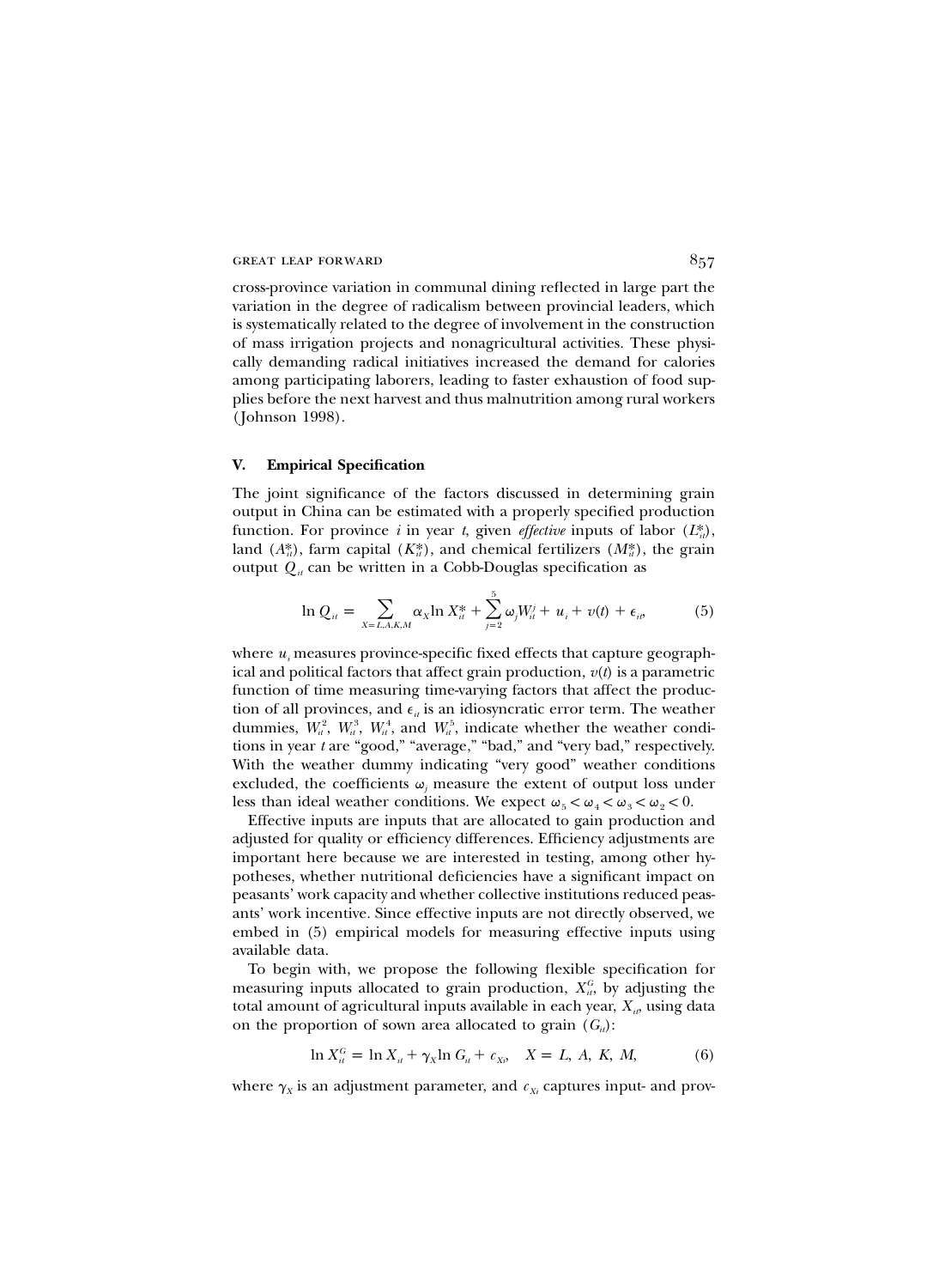ince-specific factors that affect the allocation of available inputs between grain and nongrain production. If all inputs are allocated in the same proportion as sown acreage for grain production, we should have  $\gamma_{\text{X}} = 1$  and  $c_{\text{X}i} = 0$ . In general, one expects that the proportion of labor (and other inputs) allocated to grain production would be related to  $G_i$ .

During the GLF, not all labor allocated to grain production was actually used in grain production or used to its productive potential. Many factors contributed to the reduction in effective labor input. Their combined effects on effective labor can be flexibly specified as

$$
\ln L_{it}^* = \ln L_{it}^G + \ln h_{it} + \gamma_Z \ln Z_{it} + \gamma_E E_{it} + \gamma_S \ln S_{it} + \gamma_R \ln R_{it} \tag{7}
$$

Consider first the adjustment term,  $\ln h_{in}$  which measures the contribution of nutrition to effective labor input. Here  $h_t$  is a function of an average peasant's current consumption of grain,  $c<sub>r</sub>$ . In estimation, we use a log-linear specification,  $\ln h_t = \delta \ln c_t$ , where  $\delta$  is a parameter to be estimated. Because grain consumption in the rural area in the current year is not observed, we measure it using retained grain per capita in rural areas from the previous year,  $g_{i,t-1}$ , which equals the difference between per capita output and procurement. Accordingly, the contribution of nutrition to effective labor in year *t* can thus be reexpressed as

$$
\ln h_{ii} = \delta \ln g_{i,i-1}.\tag{8}
$$

By construction,  $g_{i,t-1}$  is likely to be positively correlated with the lagged dependent variable  $\ln Q_{i,t-1}$ . This correlation may cause a downward bias in  $\delta$  in a fixed-effects panel estimation (Arellano and Bond 1991), an econometric problem that we address later.

Turn next to the rest of the adjustment terms in (7). The average size of production units  $(Z_{ii})$  and the removal of exit rights  $(E_{ii})$  may negatively influence the supply of work effort by encouraging free-riding. Here  $E_i$  is a dummy variable, with  $E_i = 1$  indicating the de jure absence of exit rights. We expect  $\gamma_z \leq 0$  and  $\gamma_{\rm E} \leq 0$ . The surge in steel output  $(S_i)$  during the GLF years due to the proliferation of backyard furnaces and other nonagricultural projects in the countryside can be used as a proxy for unobserved labor diversion. Additionally, radical programs  $(R_{ii})$ , as represented by the degree of adopting communal dining, may have caused food waste and possibly other negative effects on production. Therefore, we expect that  $\gamma_s \leq 0$  and  $\gamma_R \leq 0$ .

Efficiency adjustment can also be made to land input. Since land is usually more productive with irrigation than without, we use the following flexible quality adjustment,

$$
\ln A_{it}^* = \ln A_{it}^G + \gamma_l \ln I_{it}
$$
\n(9)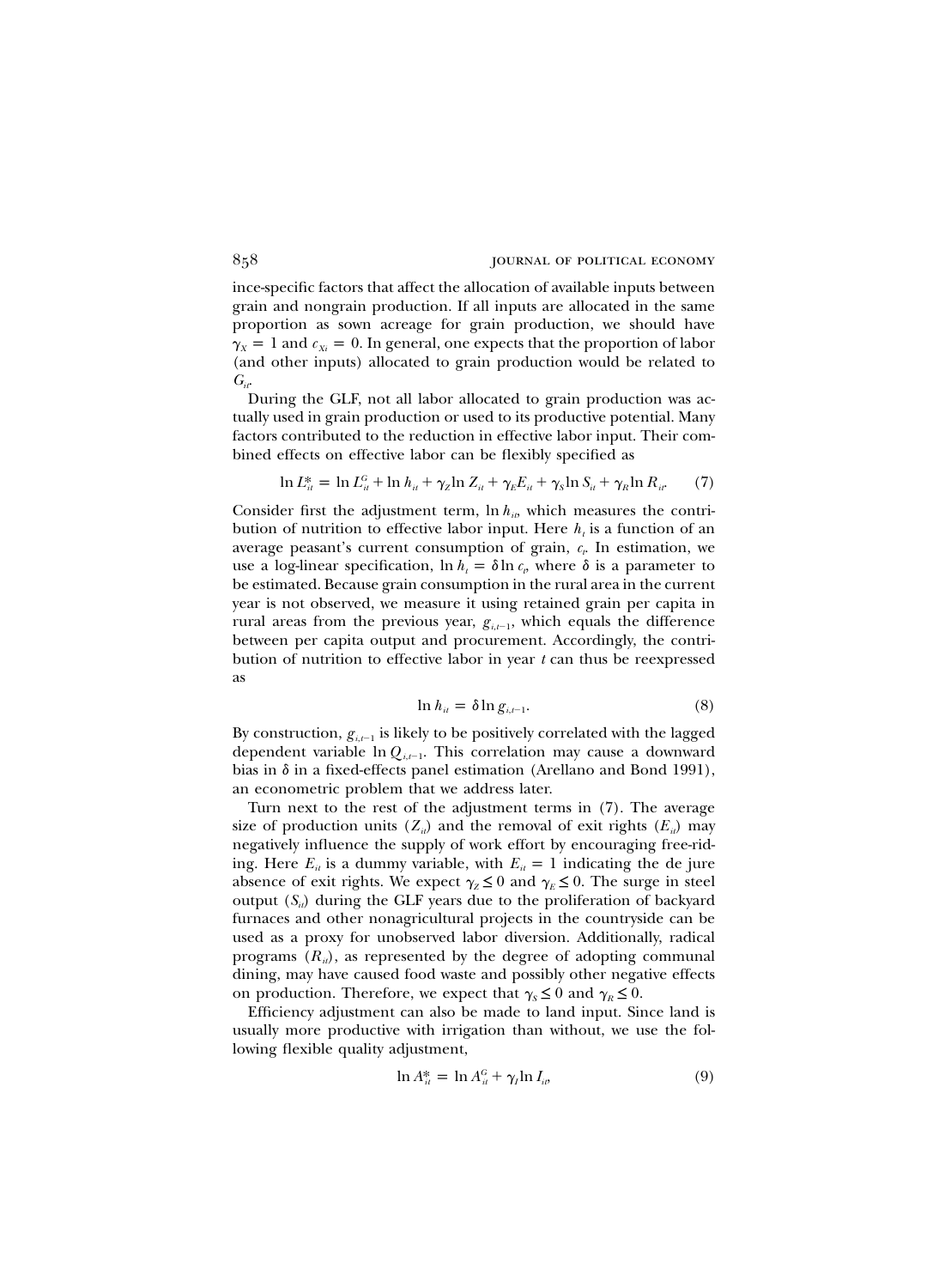where  $I_i$  is the proportion of sown area under irrigation. Because efficiency variations in chemical fertilizers and farm capital are unobserved and are presumably small, we make no efficiency adjustment to  $M_{it}^G$  and  $K_{it}^G$ .

By substituting (6)–(9) into (5) and letting  $u_i^* = \sum_{x} \alpha_x c_{xi} + u_i$  and  $\gamma_{\rm G} = \sum_{x} \gamma_{x} \alpha_{x}$  we derive the following fixed-effects regression model using only observed variables:

$$
\ln Q_{ii} = \alpha_A (\ln A_{ii} + \gamma_I \ln I_{ii}) + \alpha_M \ln M_{ii} + \alpha_K \ln K_{ii} + \gamma_G \ln G_{ii}
$$
  
+  $\alpha_L (\ln L_{ii} + \delta \ln g_{i,i-1} + \gamma_Z \ln Z_{ii} + \gamma_E E_{ii} + \gamma_S \ln S_{ii} + \gamma_R \ln R_{ii})$   
+  $\sum_{j=2}^5 \omega_j W^j_{ii} + u^*_i + v(t) + \epsilon_{ii}.$  (10)

To find an appropriate empirical strategy for estimating equation (10), we need to take into account the main features of Chinese agriculture. Section II indicates that, for the period between 1952 and 1977, resource allocation was centralized, with economic policies formulated at the national level.<sup>24</sup> This contrasts sharply with a market economy in which individual firms make independent production decisions, each taking price signals and local farming conditions as given. With decentralized decision making, changes in economic activities in each individual farm are usually determined more by changes in microeconomic factors, such as output and input prices as well as climate and soil conditions, than by changes in aggregate policy factors. In China, however, since agricultural collectives were under central control, production activities in all provinces were likely determined by the common policy directives formulated at the center. Consequently, we expect that the input and policy variables in (10) exhibit strong time-series comovements across provinces because of the common time-varying factor the central planning directives.

This conjecture is consistent with the data. In table 4, we report *F*statistics from analysis of variance (ANOVA) of the following fixed-effects specification:

$$
\ln\left(\frac{Y_{ii}}{Y_{i,t-1}}\right) = A_t^Y + B_i^Y + C_{w,ii}^Y + E_{ii}
$$
\n(11)

for all continuous input and policy variables in (10), where  $Y = L$ , *A*, *I*, *G*, *K*, *M*, *g*, *Z*, and *S*. Here  $A_i^Y$  and  $B_i^Y$  represent time- and provincespecific effects,  $C_{w,i}^{Y}$  measures the effect of weather conditions in years

<sup>&</sup>lt;sup>24</sup> After the GLF, while the government altered its policies, it did not loosen the grip of central planning in agriculture until 1978.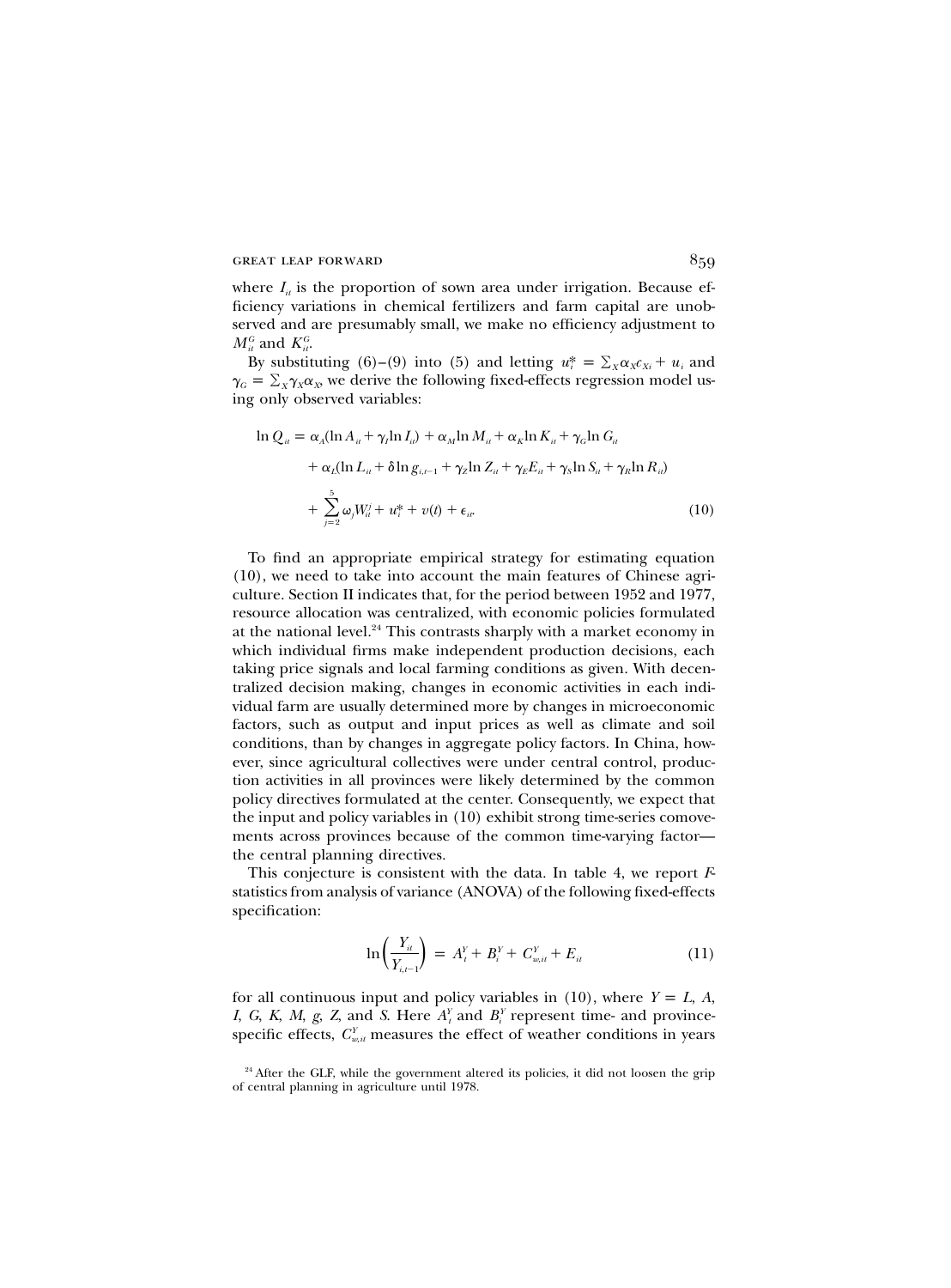| <b>DEPENDENT VARIABLE</b><br>(Annual Changes in the | CATEGORICAL EXPLANATORY VARIABLES |           |           |  |  |  |
|-----------------------------------------------------|-----------------------------------|-----------|-----------|--|--|--|
| Logarithm of)                                       | Year                              | Province  | Weather   |  |  |  |
| Sown area                                           | $9.57***$                         | 1.28      | $1.43*$   |  |  |  |
|                                                     | (22, 471)                         | (23, 471) | (24, 471) |  |  |  |
| % acreage irrigated                                 | $1.58**$                          | 1.16      | $1.86***$ |  |  |  |
|                                                     | (22, 470)                         | (23, 470) | (24, 470) |  |  |  |
| % acreage sown with grain                           | $2.09***$                         | .68       | .72       |  |  |  |
|                                                     | (22, 471)                         | (23, 471) | (24, 471) |  |  |  |
| Fertilizer                                          | $5.74***$                         | 1.11      | .87       |  |  |  |
|                                                     | (22, 471)                         | (23, 471) | (24, 471) |  |  |  |
| Farm capital                                        | $10.45***$                        | $1.52*$   | $1.90***$ |  |  |  |
|                                                     | (22, 471)                         | (23, 471) | (24, 471) |  |  |  |
| Labor                                               | $7.34***$                         | $1.70**$  | .93       |  |  |  |
|                                                     | (22, 471)                         | (23, 471) | (24, 471) |  |  |  |
| Food availability                                   | 9.31***                           | .26       | 1.34      |  |  |  |
|                                                     | (22, 369)                         | (18, 369) | (24, 369) |  |  |  |
| Steel production                                    | 31.83***                          | $.10\,$   | 1.01      |  |  |  |
|                                                     | (22, 424)                         | (23, 424) | (24, 424) |  |  |  |
| Production unit size                                | $9.50***$                         | .13       | .86       |  |  |  |
|                                                     | (22, 455)                         | (23, 455) | (24, 455) |  |  |  |

TABLE 4 **FSTATISTICS FROM ANOVA TESTS** 

NOTE. - The numbers in parentheses are numerator and denominator degrees of freedom for each of the listed *F*statistics. The weather variable measures the weather conditions in both the current year and the previous year. \* Statistically significant at the 10 percent level.

\*\* Statistically significant at the 5 percent level. \*\*\* Statistically significant at the 1 percent level.

 $t-1$  and  $t^{25}$  and  $E_{it}$  is the error term. If decisions were centralized, we would expect time effects to be statistically more significant than province effects, revealing strong comovements in the input and policy variables across provinces. Evidence reported in table 4 confirms this conjecture, showing that time effects clearly dominate province effects in explaining variation in input and policy variables, after we control for weather conditions.<sup>26</sup> The findings also indicate statistically weaker, but nonetheless measurable, regional variations in some input variables, such as labor and farm capital. However, consistent with the central planning conjecture, policy variables (*g*, *S*, and *Z*) show little regional variation.

The central planning mechanism that generated our data offers implications for choosing an appropriate empirical methodology. To the extent that the input and policy variables in (10) contain a common time-series component, we should be concerned about potential multicollinearity in our specification. In particular, we expect multicollinearity between  $v(t)$  and the input and policy variables. If  $v(t)$  is modeled

<sup>&</sup>lt;sup>25</sup> Since weather quality is classified into five categories, there are 25 possible categories of weather conditions (or 25 weather dummies) for any two years under consideration.

<sup>&</sup>lt;sup>26</sup> We obtain similar results when weather effects are removed from the analysis.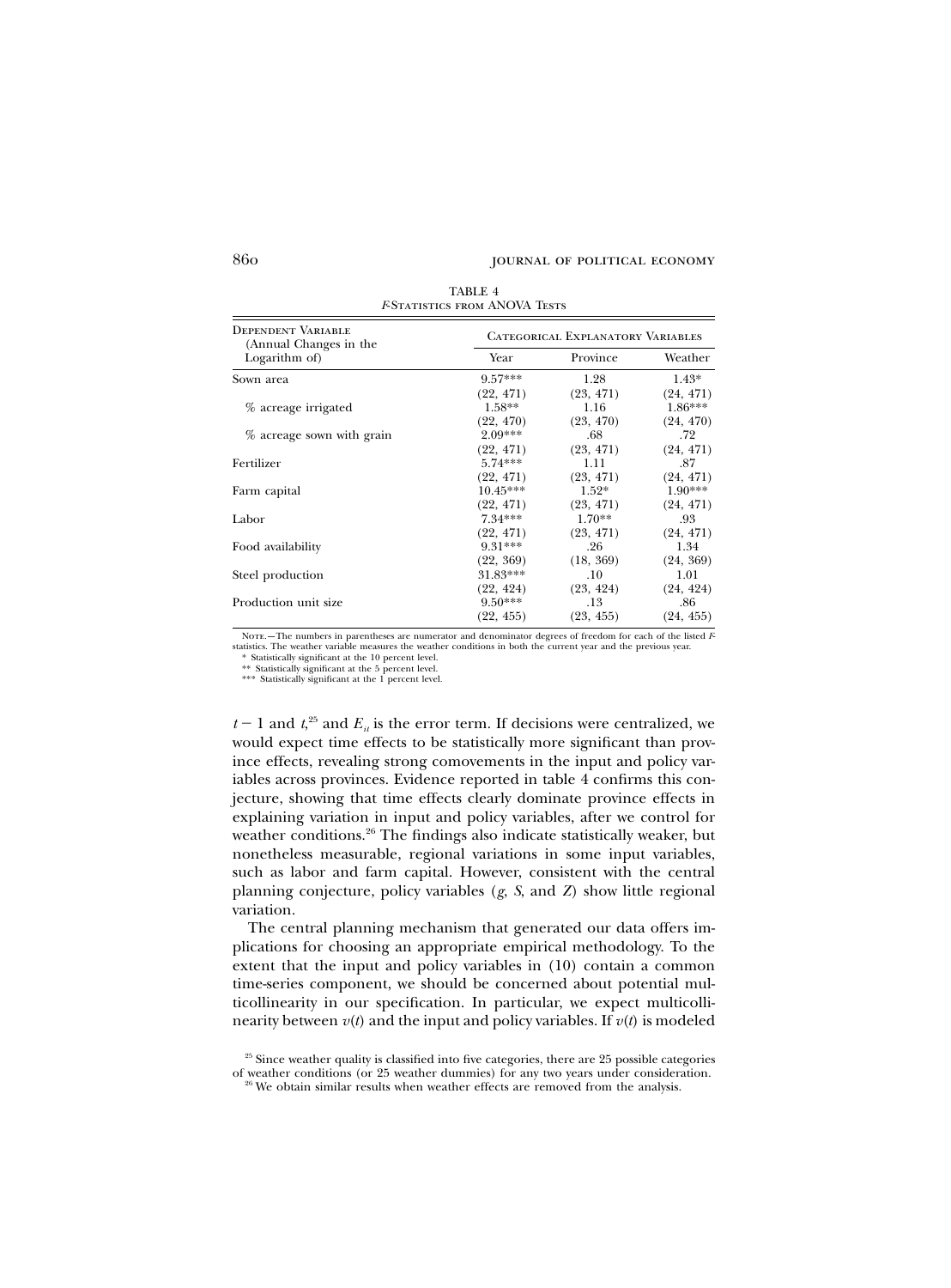using year dummies, the most flexible parametric specification, it may well capture the common time-series components induced by central planning that are also present in the input and policy variables, making it difficult to identify the effects of these variables. In general, econometricians (e.g., Arellano 2003, 61) suggest the exclusion of time dummies in short panels when the effects of macro-level explanatory variables are of substantive interest. Following this advice, we propose a parsimonious specification  $v(t) = \theta t$  to capture the effect of technological changes between 1952 and 1977 (e.g., the adoption of high-yield and disease-resistant varieties of crops), while minimizing the influence of multicollinearity. In estimation, we perform diagnostic tests on multicollinearity.

However, centralized decision making also makes an econometrician's job easier. Since allocation decisions at the provincial level were made by the central planner, they are unlikely to be correlated with the idiosyncratic error  $\epsilon_{ir}$ . While resource allocation decisions could be made on the basis of each individual province's specific features when they are observed, it would be difficult for the central government to get upto-date information on the idiosyncratic shock  $\epsilon_{ir}$ . The fact that the government continued its GLF policies in 1960 after experiencing a precipitous fall in grain production in many provinces in 1959 suggests that the government did not have access to up-to-date local information, or that it failed to act on it.

To the extent that decision variables are uncorrelated with the idiosyncratic error  $\epsilon_{i}$ , equation (10) represents a dynamic fixed-effects panel regression with exogenous input, policy, and weather variables on the right-hand side. The dynamics arises because food availability in year *t*,  $g_{i,t-1}$ , is equal to the difference between grain output and grain procurement in year  $t - 1$ . Since  $g_{i,t-1}$  is likely positively correlated with the lagged dependent variable,  $\ln Q_{i,t-1}$ , a standard fixed-effects regression applied to our short panel (1952–77), as argued in Arellano and Bond (1991), will likely underestimate  $\alpha_L \delta$ . To obtain consistent estimates, we adopt a simple instrumental variables approach. The instruments are lagged exogenous variables that are correlated with  $g_{i,t-1}$  but not with the demeaned idiosyncratic error,  $\epsilon_{it} - (\sum_i \epsilon_{it}/T)$ .

Finally, we note that the idiosyncratic error terms,  $\epsilon_{in}$  are unlikely to be independent between provinces. Owing to geographic affinity, an idiosyncratic shock in one province, say the emergence of a locust attack, may well spread into neighboring provinces, creating cross-sectional correlation in the idiosyncratic shocks. It is thus important that we obtain robust standard errors to account for clustering on year in estimation.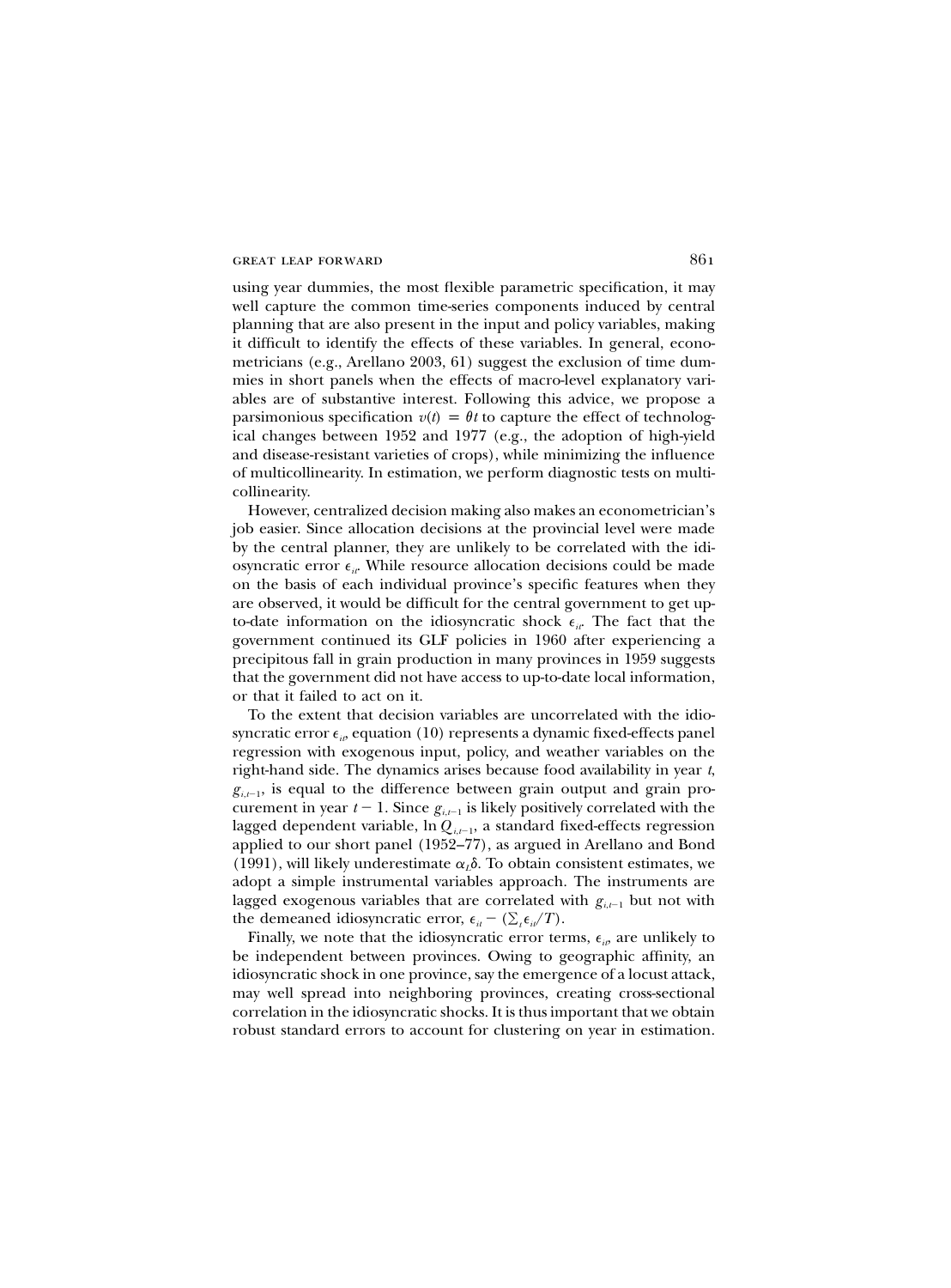# **VI. Empirical Findings**

Table 5 reports fixed-effects estimates of equation (10) and their robust standard errors in five variant specifications. Column 1 presents the ordinary least squares (OLS) estimates of the baseline regression, which includes only the four conventional agricultural inputs as explanatory variables. The results indicate that all conventional inputs contribute positively and significantly to grain output, with labor accounting for the largest input share. The sum of input coefficients is 1.04, which is statistically indistinguishable from one. We thus cannot reject the null hypothesis of constant returns to scale in Chinese agriculture. The estimated coefficient on the proportion of acreage sown with grain  $(\ln G_i)$  is small and statistically indistinguishable from zero, implying that, on the margin, available labor, capital, and fertilizers were allocated mostly to grain production. This result also holds true in the other four specifications.

The specification in column 1 does not include any variables that measure time effects. To examine the impact of central planning and aggregate weather fluctuations on grain production, we add year dummies to the baseline regression. Figure 2 plots the estimated time effects: figure 2*a* shows the effects without controlling for a time trend, and figure 2*b* shows the detrended effects. It is worth noting the similarity between the detrended time effects and the simulated output changes in figure 1*d*. However, while useful in shedding some light on the effects of aggregate GLF policies and weather fluctuations, the inclusion of year dummies makes it difficult to identify separately the effects of specific GLF policies and weather conditions. The main reason, argued in Section V, is the multicollinearity generated by correlation between the time effects, the common time-series component in input and policy variables, and aggregate weather fluctuations. Table 4 provides strong evidence of correlation between the time effects and input and policy variables. Our calculation pegs the correlation coefficient between the time effects and the effects of weather fluctuations based on estimates in column 4 of table 5 at 0.68 with statistical significance at the 1 percent level. Diagnostic tests suggest nearly perfect multicollinearity between the year dummies and other covariates included in specifications 2–4 of table 5. These results suggest that most of the time effects can be accounted for by the common time-series component in input and policy variables and in weather conditions. Given the paper's objectives, our discussion below focuses on the contributions of specific policy factors and weather conditions that are estimated on the basis of specifications that include only a time trend.

Column 2 of table 5 adds to the baseline model weather and irrigation variables, as well as policy variables emphasized in the existing literature.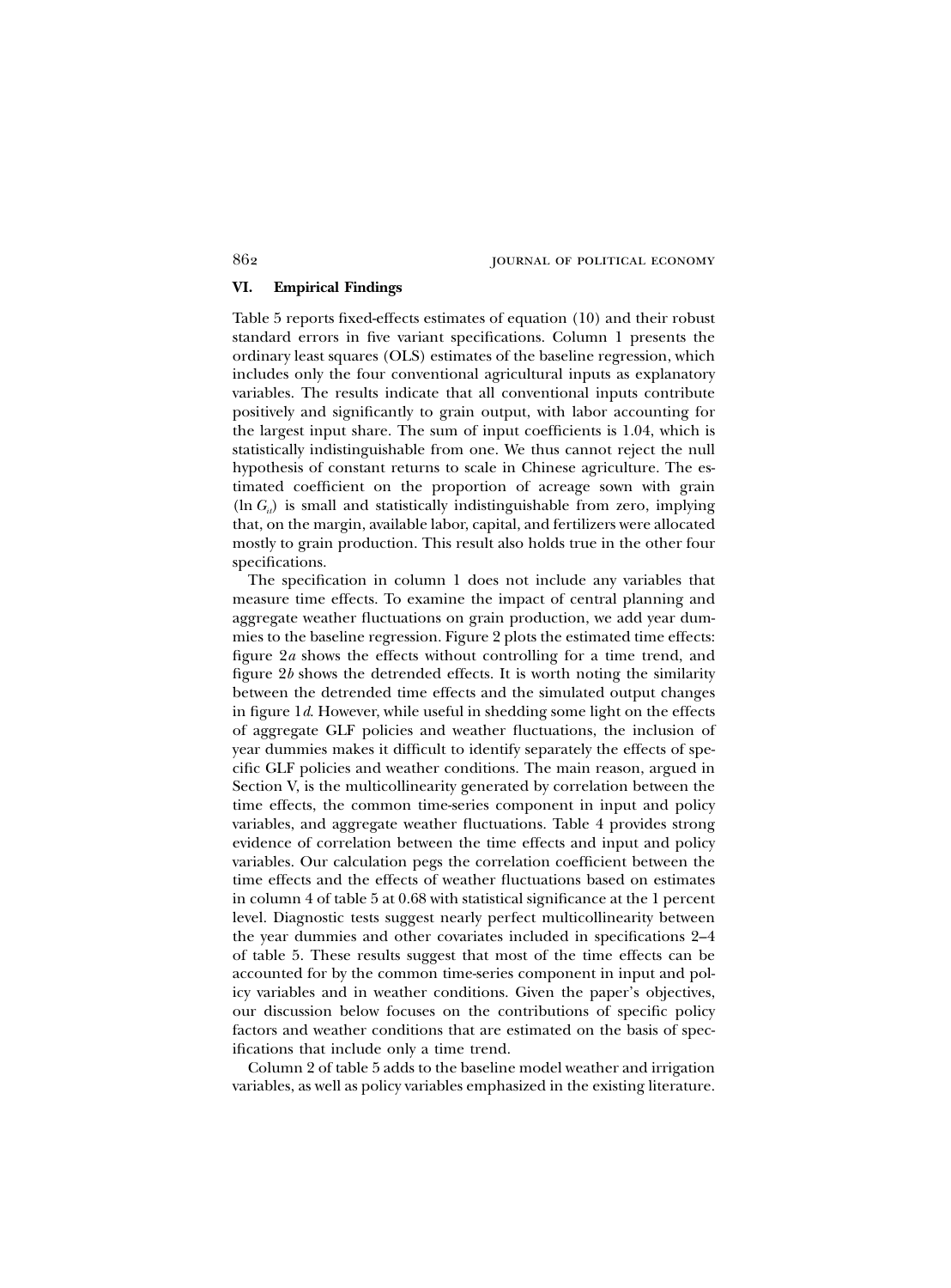| <b>EXPLANATORY</b>         |           | <b>FIXED-EFFECT OLS</b> | FIXED-EFFECT INSTRU-<br>MENTAL VARIABLES |            |            |
|----------------------------|-----------|-------------------------|------------------------------------------|------------|------------|
| VARIABLE                   | (1)       | (2)                     | (3)                                      | (4)        | (5)        |
| ln(sown area)              | $.206**$  | .448***                 | .479***                                  | $.474***$  | $.442***$  |
|                            | (.104)    | (.088)                  | (.088)                                   | (.092)     | (.087)     |
| $ln($ % acreage irrigated) |           | $.131***$               | $.129***$                                | $.127***$  | $.110***$  |
|                            |           | (.029)                  | (.027)                                   | (.025)     | (.025)     |
| $ln(\%$ acreage sown       | .019      | $-.114$                 | $-.059$                                  | $-.055$    | $-.091$    |
| with grain)                | (.059)    | (.065)                  | (.083)                                   | (.097)     | (.092)     |
| ln (fertilizer)            | $.012*$   | $.033***$               | $.022**$                                 | $.019*$    | $.025**$   |
|                            | (.007)    | (.011)                  | (.010)                                   | (.010)     | (.010)     |
| ln (farm capital)          | $.245***$ | $.224***$               | $.160***$                                | .138***    | .158***    |
|                            | (.030)    | (.027)                  | (.024)                                   | (.030)     | (.028)     |
| ln(labor)                  | .578***   | .532***                 | $.311***$                                | $.284***$  | $.343***$  |
|                            | (.107)    | (.125)                  | (.087)                                   | (.088)     | (.100)     |
| In (food availability)     |           |                         | $.180***$                                | .267***    |            |
|                            |           |                         | (.050)                                   | (.077)     |            |
| Tercile 1 (low)            |           |                         |                                          |            | .271***    |
|                            |           |                         |                                          |            | (.108)     |
| Tercile 2 (middle)         |           |                         |                                          |            | $.246*$    |
|                            |           |                         |                                          |            | (.137)     |
| Tercile 3 (high)           |           |                         |                                          |            | $.332**$   |
|                            |           |                         |                                          |            | (.167)     |
| In (steel production)      |           |                         | $-.093***$                               | $-.099***$ | $-.090***$ |
|                            |           |                         | (.027)                                   | (.028)     | (.028)     |
| ln(communal dining)        |           | $-.083$                 | $-.045$                                  | $-.076**$  | $-.034$    |
|                            |           | (.073)                  | (.031)                                   | (.037)     | (.039)     |
| In (production unit)       |           | $.008*$                 | $.014**$                                 | $.013**$   | $.012**$   |
| size)                      |           | (.005)                  | (.007)                                   | (.006)     | (.005)     |
| No exit (de jure)          |           | $-.006$                 | $-.026$                                  | $-.024$    | $-.038$    |
|                            |           | (.022)                  | (.019)                                   | (.018)     | (.023)     |
| Good weather               |           | $-.016$                 | .006                                     | .011       | $-.014$    |
|                            |           | (.021)                  | (.022)                                   | (.017)     | (.026)     |
| Average weather            |           | $-.048**$               | $-.036$                                  | $-.034*$   | $-.044*$   |
|                            |           | (.020)                  | (.023)                                   | (.020)     | (.025)     |
| Bad weather                |           | $-.116***$              | $-.080***$                               | $-.076***$ | $-.081***$ |
|                            |           | (.027)                  | (.026)                                   | (.023)     | (.023)     |
| Very bad weather           |           | $-.169***$              | $-.161***$                               | $-.156***$ | $-.158***$ |
|                            |           | (.031)                  | (.033)                                   | (.036)     | (.035)     |
| Time trend                 |           | $-.107***$              | $-.018$                                  | $-.002$    | $-.014$    |
|                            |           | (.042)                  | (.033)                                   | (.037)     | (.034)     |
| $R^2$                      | .704      | .764                    | .805                                     | .800       | .791       |
| <b>Observations</b>        | 624       | 551                     | 428                                      | 406        | 406        |

TABLE 5 Estimation of Grain Production Function in China, 1952–77 Dependent Variable: ln(Grain Output)

Norre.—Numbers in parentheses are robust standard errors adjusted for clustering on year.<br>\* Statistically significant at the 10 percent level.<br>\*\* Statistically significant at the 5 percent level.<br>\*\*\* Statistically signific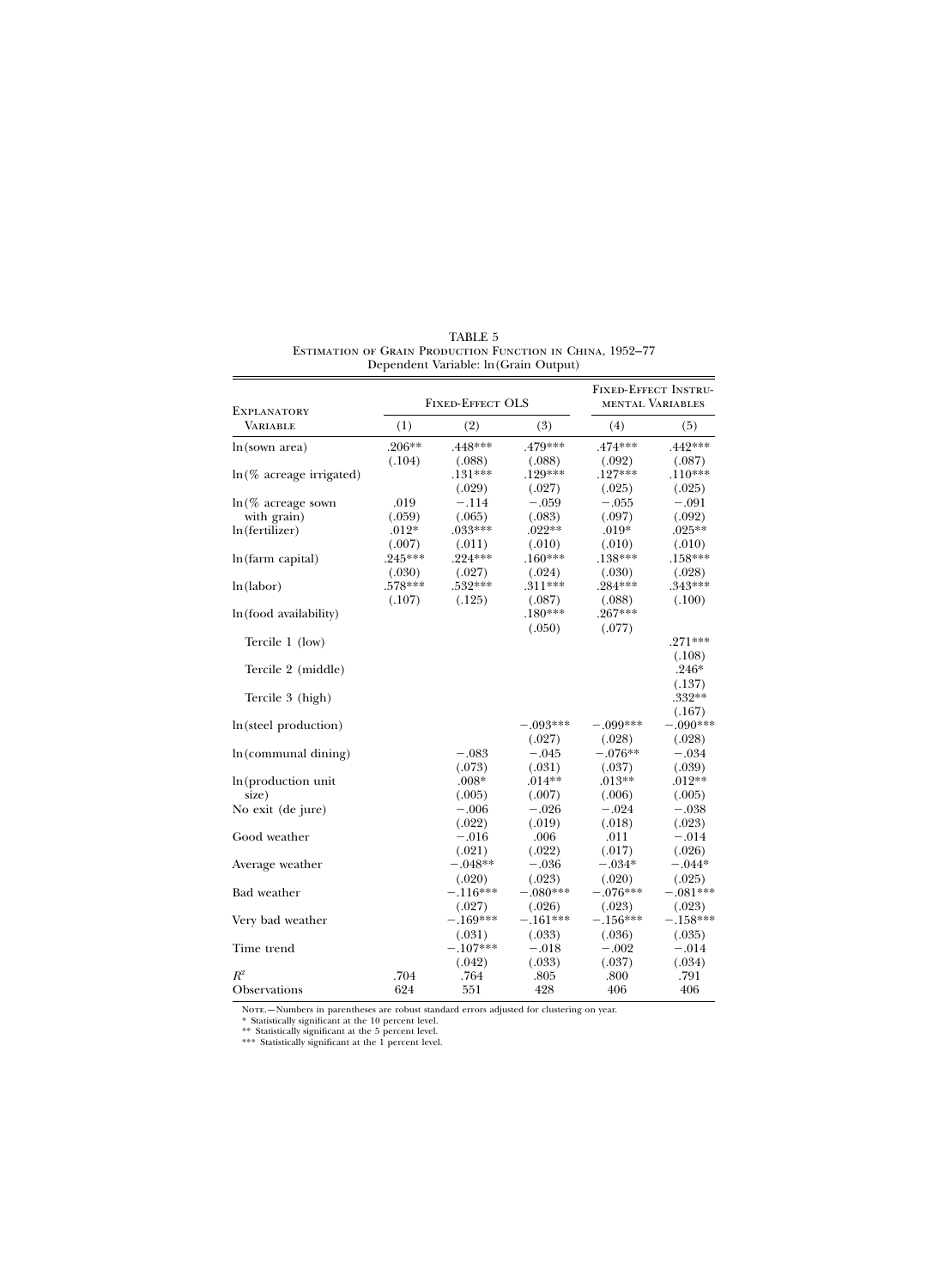

Fig. 2.—Estimated time effects after controlling for agricultural inputs: *a*, without detrending; *b*, with detrending.

As expected, irrigation raises grain output, whereas less than ideal weather conditions reduce it. Although the effect of good weather is not statistically significantly different from that of very good weather (the dummy variable omitted as the reference), the realization of average, bad, or very bad weather conditions would reduce grain output by 4.8, 11.6, or 16.9 percent, respectively. We also find that grain output is significantly lower in provinces with higher rates of participation in communal dining, a proxy that we use for regional radicalism. This result is consistent with previous findings of deleterious effects of re-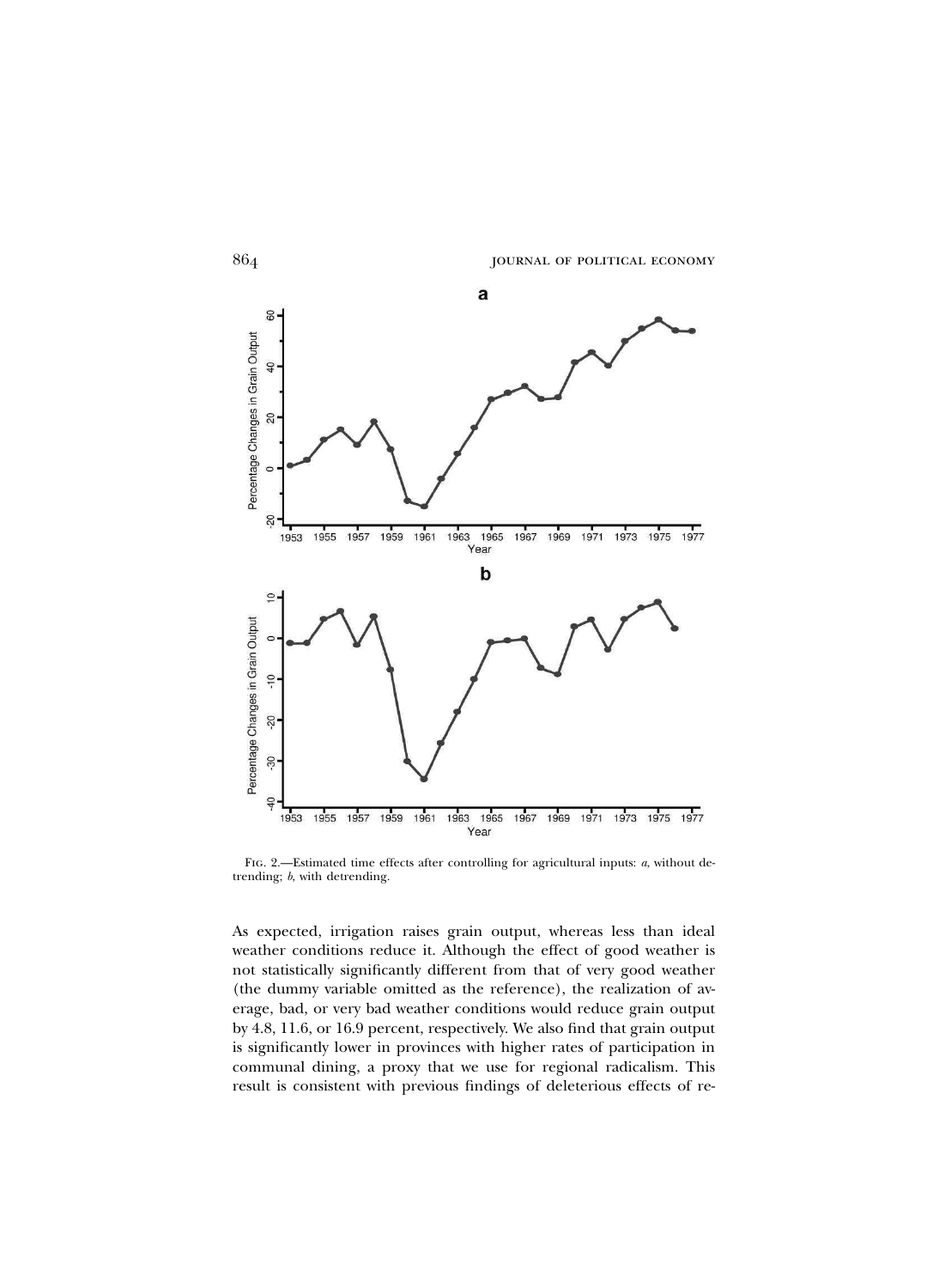gional radicalism (Yang 1996). The effects of the other two policy variables, however, merit more discussion.

Consider first the no-exit dummy variable. Lin (1990) hypothesized that the removal of the peasants' rights to withdraw from the communes in 1958 sharply reduced their work incentives. While the estimated coefficient on the no-exit dummy is negative, consistent with the hypothesis, it is not statistically significant. A plausible interpretation of this inconclusive result is measurement error. The no-exit dummy measures the de jure removal of exit rights (see App. A), which may significantly understate the de facto removal of exit rights across provinces. In the politicized environment surrounding the GLF, it was virtually inconceivable that a peasant could choose to leave the commune, even if there was no official policy prohibiting withdrawal. Turn next to the average size of production teams. While there may be economies of scale arising from the use of farm machines and other modern inputs, collective farming faces serious incentive problems as a result of the egalitarian income-sharing rule and the high costs of monitoring each member's work effort. Lack of managerial experience in running large organizations may also result in poor performance. While the net effect of the size of production unit cannot be ascertained theoretically, the estimate of the coefficient on the variable is positive but statistically insignificant, suggesting that the larger size of organizations per se did not reduce the quality of labor input.

The OLS and instrumental variables estimates of the full dynamic specification in equation (10), with the addition of food availability and the surge in steel production (resource diversion) variables, are reported in columns 3 and 4. While the signs of the estimated coefficients are mostly consistent with expectations, the inclusion of new variables reduces the magnitude of the estimated coefficient on labor to 0.311 and 0.284 from 0.532 in column 2. This is not surprising. With effective labor measured in the full specification, the marginal productivity of basic (i.e., not augmented) labor should be lower than that of the average labor. There is also a slight drop in the estimates of the coefficients on farm capital and fertilizer, whereas the estimates of the coefficients on other factor inputs remain largely unchanged.

Comparing the OLS and instrumental variables estimates in columns 3 and 4, we notice that they are very close for most coefficients. The most significant difference occurs between the OLS and instrumental variables estimates of the coefficient on food availability: The instrumental variables estimate is substantially larger. This is expected. Since food availability, as an increasing function of the lagged grain output, is negatively correlated with the demeaned error term in our short panel, the OLS estimate is downwardly biased. Since the instrumental variables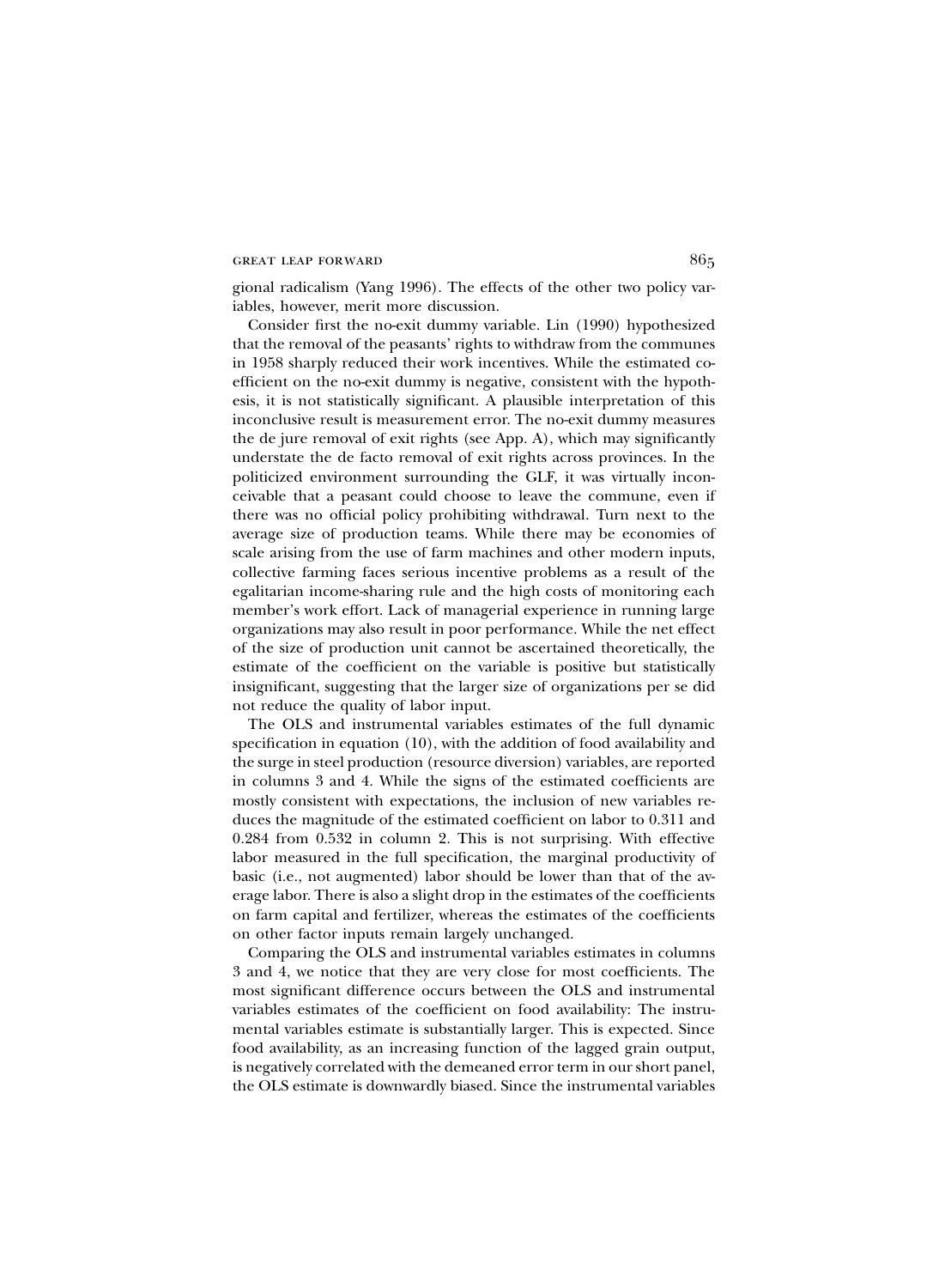estimates are expected to be consistent, our discussion below will focus on these estimates in column 4.

A comparison of estimates in columns 2 and 4 reveals that qualitative empirical findings based on column 2 remain valid in column 4. Less than ideal weather conditions reduce grain output markedly. Regional radicalism, epitomized by communal dining, has a negative and now significant effect on grain output. The average size of production units still has a positive and small effect on grain output, lending little support to the argument that a larger team necessarily leads to a net reduction in labor productivity. The estimate of the coefficient on the no-exit dummy is still negative and statistically insignificant. This finding is consistent with previous findings (Lin 1990; Wen 1993) that the removal of exit rights, or more generally the collectivization movement, reduced agricultural productivity. But given the purpose of this paper, we have limited our analysis to the period 1952–77 and therefore cannot take advantage of the decollectivization event after 1978 to measure the negative effect of compulsive, collective institutions.

The two most important findings in column 4 relate to the two newly added variables, steel production and food availability. As expected, the coefficient on steel production, a proxy for labor quantity as well as quality diversions, is negative and statistically significant. An increase in the GLF-led surge in steel output by 10 percent, ceteris paribus, reduces the effective agricultural labor and hence grain output by about 0.99 percent. Given the dramatic surge in provincial average steel output for three consecutive years between 1958 and 1960 (see table 3), this variable alone should explain a good part of the decline in grain output in those years. This finding implies that backyard steel smelters and large land reclamation and irrigation projects represented an important dimension of resource diversion during the GLF. Combined with the fact that the government also directed productive inputs out of the rural sector (see table 2), resource diversion should be a major factor explaining the collapse of grain output.

The estimated coefficient on food availability, a proxy for an average worker's physical capacity, is positive and statistically significant. This implies, not surprisingly, that better nutrition enhances labor productivity. The magnitude of the estimate is substantial. A 10 percent reduction in retained grain from the previous year would lead to a 2.67 percent drop in grain output in the current year. This finding implies that the severe nutritional deficiency among agricultural workers during the GLF (see table 3) was another important factor explaining the collapse of grain output.

As expressed in (10), the coefficient on food availability is the product of the coefficient on labor and  $\delta$ , where  $\delta$  is the food elasticity of work capacity (see [8]). On the basis of the instrumental variables estimates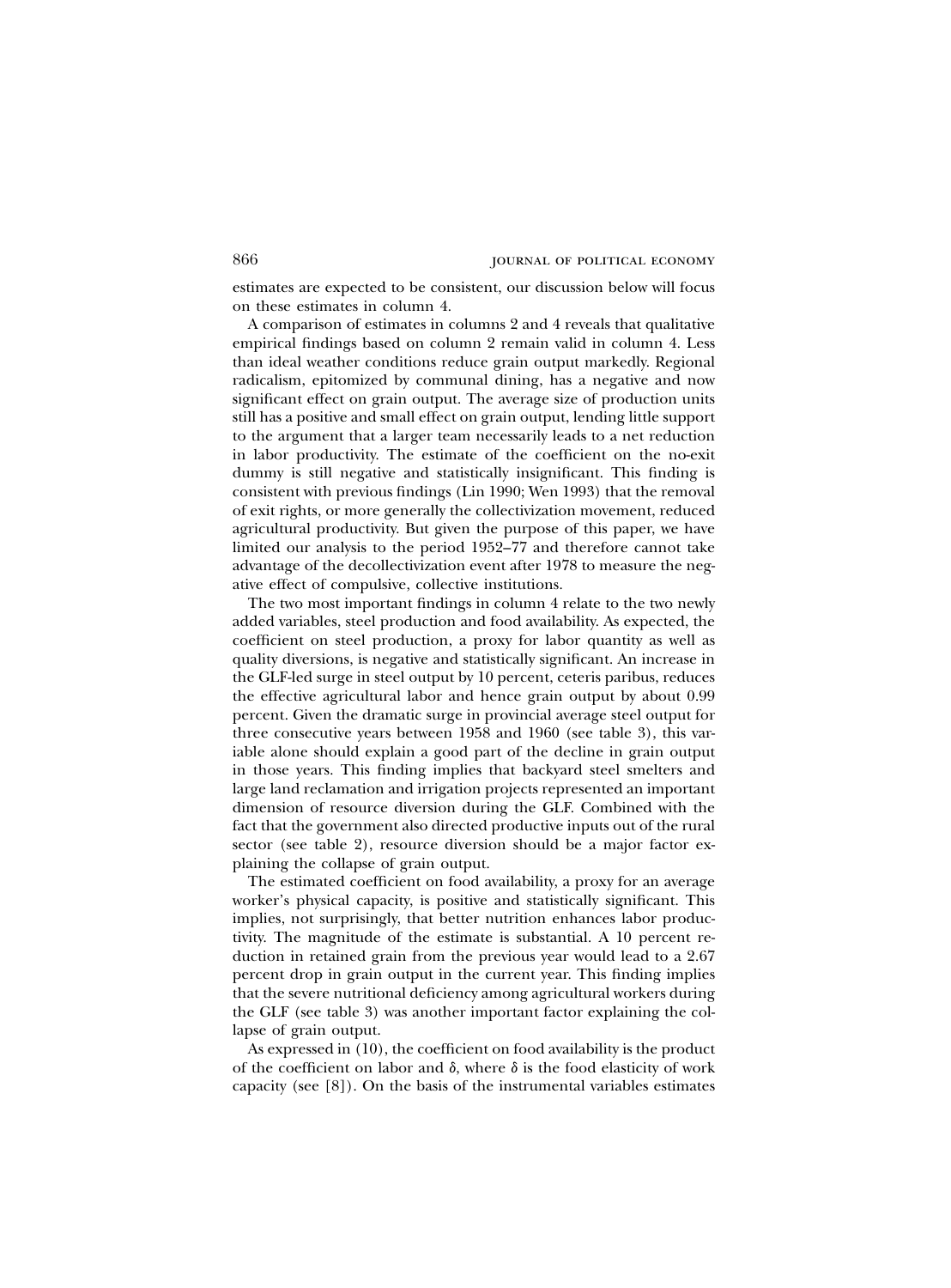in column 4, we find that the estimate of  $\delta$  is 0.94 (or 0.267/0.284) with a standard error of 0.48, which is obtained using the delta method. This estimated size of the food elasticity of work capacity is large and consistent with Strauss's (1986) estimates of the calorie elasticity among Sierra Leone farm households at low levels of calorie intake (e.g., 1,500 per day per person). One can thus infer that nutritional deficiency was a major contributor to the collapse of grain production.

Using microeconomic data, previous studies (e.g., Strauss 1986) also find that the relationship between calorie intake and labor productivity is nonlinear: the calorie elasticity is high at low levels of food consumption. To see whether a nonlinear relationship exists in our aggregate data, we rerun the instrumental variables estimation using a piecewise linear specification to allow food elasticities to vary across the lower, middle, or higher terciles of food consumption. The estimates reported in column 5 of table 5 show that food availability at all three levels has significant effects on grain output. The food elasticities at the lower, middle, and higher terciles of food availability are 0.79, 0.72, and 0.97, respectively, with standard errors of 0.43, 0.49, and 0.61. Given the relatively large standard errors, we cannot reject the null hypotheses that the three estimates are pairwise identical and that they are equal to the estimate of 0.94 based on the simple linear specification. In sum, we find that with aggregate data the food elasticity is high and does not appear to exhibit strong nonlinearity. But there are reasons that this finding is not surprising. One reason may be that we use aggregate rather than household data. Since aggregation masks any consequences of food distribution, there is not necessarily a one-to-one correspondence between household and aggregate food elasticities.<sup>27</sup> Perhaps more important, because of the combination of low agricultural productivity and high procurement burdens, rural food availability was low throughout the central planning period (Lin and Yang 2000). As a result, food elasticities are expected to be high. The fact that peasants in China were barely capable of keeping up with feeding a burgeoning postwar population also helps explain why the GLF crisis had such tragic consequences.

We have so far presented a systematic empirical analysis of the determination of grain output in China between 1952 and 1977. Before we proceed to estimate the extent to which the GLF crisis is attributable to each of the identified factors, it seems prudent to first check the robustness of the results using alternative samples and alternative mea-

<sup>&</sup>lt;sup>27</sup> In fact, as aggregation reduces the cross-sectional variation in food availability but not the negative effect of malnutrition, it is plausible that the aggregate estimate of the food elasticity is higher than household estimates.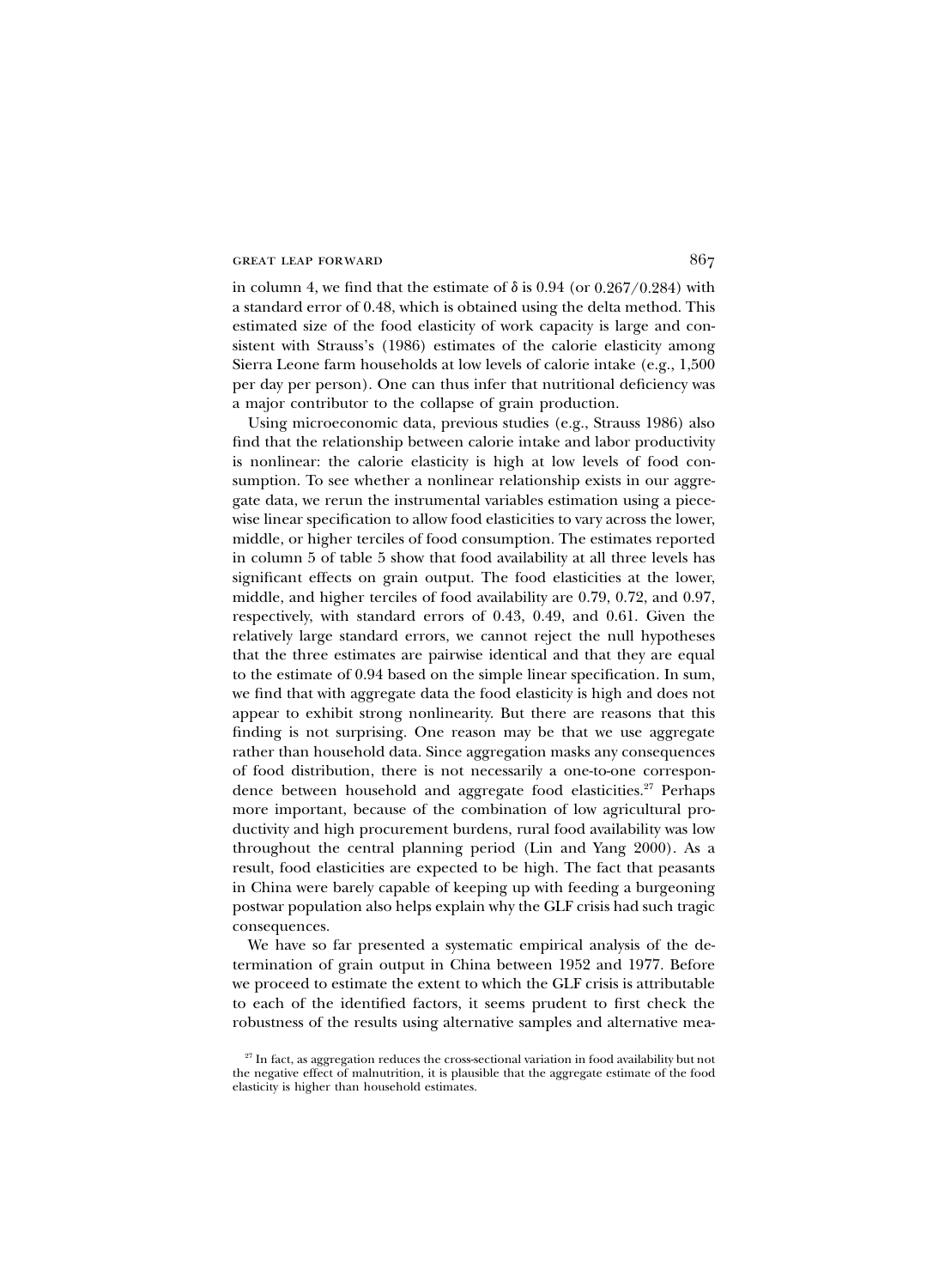| Dependent Variable: ln (Grain Output) |            |            |            |            |  |  |  |
|---------------------------------------|------------|------------|------------|------------|--|--|--|
| <b>Explanatory Variable</b>           | (1)        | (2)        | (3)        | (4)        |  |  |  |
| ln(sown area)                         | $.471***$  | .378***    | $.347**$   | $.435***$  |  |  |  |
|                                       | (.160)     | (.095)     | (.157)     | (.093)     |  |  |  |
| $ln(\%$ acreage irrigated)            | $.069**$   | $.102***$  | $.058**$   | $.116***$  |  |  |  |
|                                       | (.027)     | (.025)     | (.025)     | (.023)     |  |  |  |
| $ln(\%$ acreage sown with grain)      | .121       | $-.016$    | .010       | $-.049$    |  |  |  |
|                                       | (.210)     | (.104)     | (.147)     | (.099)     |  |  |  |
| ln(fertilizer)                        | .009       | $.028**$   | .013       | $.020**$   |  |  |  |
|                                       | (.016)     | (.012)     | (.013)     | (.010)     |  |  |  |
| ln (farm capital)                     | $.091**$   | $.117***$  | $.162***$  | $.141***$  |  |  |  |
|                                       | (.044)     | (.030)     | (.057)     | (.029)     |  |  |  |
| ln(labor)                             | .106       | $.347***$  | $.235*$    | $.219***$  |  |  |  |
|                                       | (.142)     | (.082)     | (.122)     | (.083)     |  |  |  |
| In (food availability)                | $.301***$  | $.312***$  | .135       | $.270***$  |  |  |  |
|                                       | (.088)     | (.082)     | (.130)     | (.080)     |  |  |  |
| In(steel production)                  | $-.099***$ | $-.092***$ | $-.104***$ | $-.021$    |  |  |  |
|                                       | (.029)     | (.027)     | (.021)     | (.019)     |  |  |  |
| ln(commund dining)                    | $-.065**$  | $-.079**$  | $-.005$    |            |  |  |  |
|                                       | (.030)     | (.035)     | (.055)     |            |  |  |  |
| In (time of liberation)               |            |            |            | $-.010***$ |  |  |  |
|                                       |            |            |            | (.003)     |  |  |  |
| In (production unit size)             | .008       | $.012**$   | $.017**$   | .010       |  |  |  |
|                                       | (.008)     | (.005)     | (.007)     | (.006)     |  |  |  |
| No exit (de jure)                     | $-.005$    | $-.019$    | $-.010$    | $-.019$    |  |  |  |
|                                       | (.036)     | (.018)     | (.037)     | (.019)     |  |  |  |
| Good weather                          | .020       | .006       |            | .014       |  |  |  |
|                                       | (.027)     | (.022)     |            | (.017)     |  |  |  |
| Average weather                       | $-.032$    | $-.037$    |            | $-.026$    |  |  |  |
|                                       | (.029)     | (.025)     |            | (.019)     |  |  |  |
| Bad weather                           | $-.114***$ | $-.070***$ |            | $-.063***$ |  |  |  |
|                                       | (.032)     | (.028)     |            | (.023)     |  |  |  |
| Very bad weather                      | $-.223***$ | $-.150***$ |            | $-.124***$ |  |  |  |
|                                       | (.036)     | (.039)     |            | (.035)     |  |  |  |
| $ln($ % acreage affected by           |            |            | $-.077***$ |            |  |  |  |
| calamity)                             |            |            | (.010)     |            |  |  |  |
| Time trend                            | .042       | .001       | .008       | .010       |  |  |  |
|                                       | (.043)     | (.038)     | (.053)     | (.034)     |  |  |  |
| $R^2$                                 | .531       | .801       | .543       | .811       |  |  |  |
| Observations                          | 207        | 363        | 210        | 406        |  |  |  |

TABLE 6 Sensitivity Analysis

\* Statistically significant at the 10 percent level. \*\* Statistically significant at the 5 percent level. \*\*\* Statistically significant at the 1 percent level.

sures of weather and regional radicalism. In table 6, we present instrumental variables estimates of (10) under these different specifications.

To begin with, we would like to know whether our results are sensitive to the selection of the particular time period included in the analysis. Column 1 in table 6 presents the instrumental variables fixed-effects estimates using a shorter time period: 1952–66. We choose 1966 to be an alternative ending year because it marks the beginning of another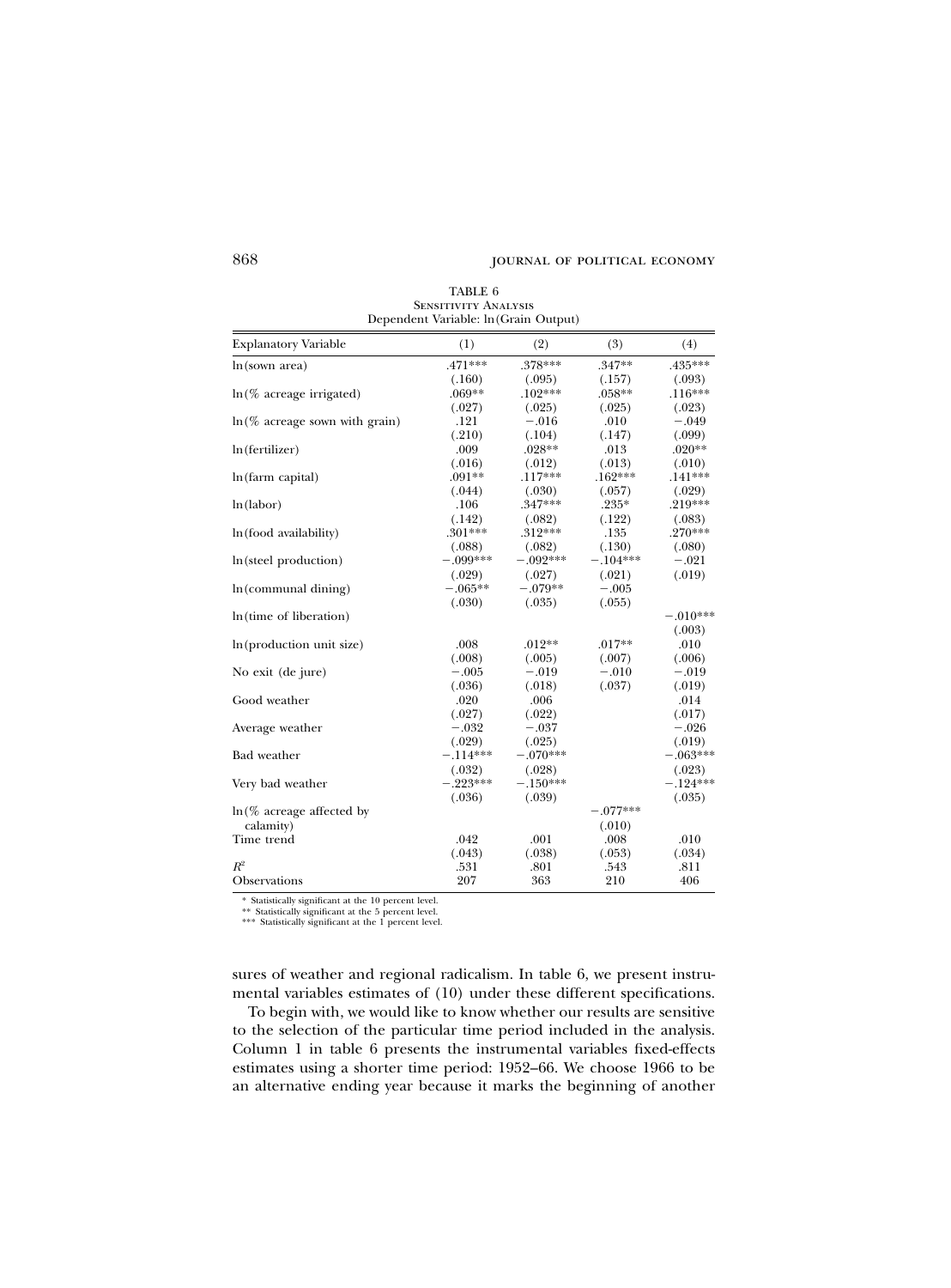period of political upheaval in China—the Cultural Revolution. Compared with estimates in column 4 of table 5, the  $R^2$  drops to 0.53 from the previous 0.80, as the sample size shrinks from 406 to 207. With the shorter panel, the negative effects of bad and very bad weather appear to be stronger. A plausible explanation is that as the time period is shortened, it is less likely that we would find weather conditions in non-GLF years that are comparable to the extreme weather conditions in GLF years. It is thus likely that some of the policy effects could have been attributed to weather conditions. However, the estimates on the coefficients of the other variables remain mostly unchanged, although their standard errors tend to be larger than those in column 4 of table 5.

Next, we investigate whether our findings are unduly influenced by a few provinces that experienced excessively high mortality during the GLF period. Previous studies (e.g., Lin and Yang 1998) find that provinces with high mortality exhibited some unusual characteristics, such as radical leadership and extreme policies, that our data may not capture. To address this concern, we remove from our sample the three provinces with the highest mortality rates during the GLF period— Sichuan, Anhui, and Guizhou<sup>28</sup>—and reestimate the full model. Reported in column 2 of table 6, the results indicate a fair degree of stability, with all significant coefficients maintaining the same signs as in column 4 of table 5.

We also examine whether our earlier results are sensitive to using an alternative weather variable. The weather dummies used in the regressions in table 5 were collected by us in a supplemental survey (see App. A). One might argue that the information collected may not be comparable across provinces since different respondents might have used somewhat different classification schemes in filling out our survey questionnaire. Responding to this concern, we rerun the instrumental variables regression using the existing official weather index, which measures the sown area affected by natural calamities (see n. 23 for more information on this variable). Given the party line explanation of the GLF disaster, it is likely that crop failures caused by the failed GLF policies may have been attributed to bad weather. As a result, we expect the inclusion of this weather variable to potentially reduce the estimated effects of policy variables. Consistent with this conjecture, the estimates reported in column 3 show that while all estimates have the right signs, the effect of food availability is now much smaller and statistically in-

<sup>&</sup>lt;sup>28</sup> The period average mortality rates for the three provinces are 43.5, 31.1, and 26.4 per thousand, respectively. These rates are much higher than both the pre-GLF mortality rates of 11.3, 11.7, and 8.2 per thousand recorded in the three provinces and the national average mortality rate of 17.3 for the GLF period (Lin and Yang 1998).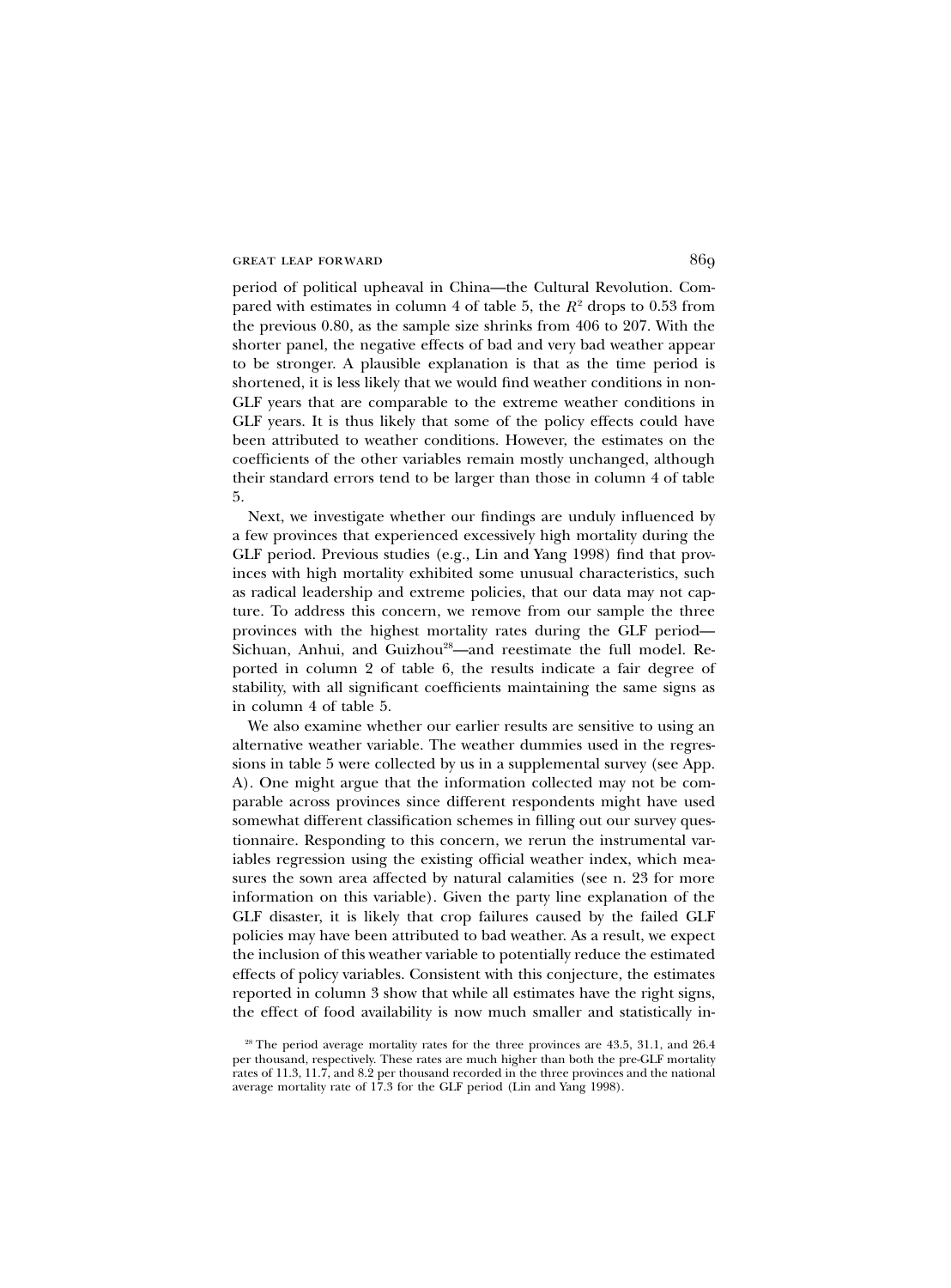significant. Because about half of the official weather variables are missing in published sources, the sample size shrinks from 406 to 210.

And finally, we remove the rate of participation in communal dining as a proxy for a province's radicalism during the GLF and replace it with the time of liberation in each province as a proxy. Previous researchers (Yang 1996; Kung and Lin 2003) have found that provinces taken over by the Communist forces at later times were often appointed with more left-leaning leaders. The estimates reported in column 4 are again not systematically different from the estimates in table 5.

Using the estimates in column 4 of table 5, we next assess quantitatively the contributions of various identified factors to changes in grain output during the GLF crisis. To begin, we group various factors into five broad categories: (1) excessive procurement and nutrition as measured by per capita food availability; (2) resource diversion as measured by changes in sown area, labor, capital, and steel production; (3) weather conditions; (4) institutional factors, including communal dining/radicalism, the removal of exit rights, and the average size of production units; and (5) modern inputs, consisting of the use of fertility and irrigation. To assess quantitatively the contribution of each category of factors to the collapse (1958–61) and the subsequent recovery (1961–  $66$ ) of grain output,<sup>29</sup> we estimate the effects on grain output of the observed changes in each of the right-hand-side variables in equation (10), using the estimates reported in column 4 of table 5. We report the results in table 7 and provide a brief description of our method in Appendix C.

The results in table 7 suggest that our empirical model fits the data well: The estimated changes account for 66.1 and 70.7 percent of the observed changes in grain output for the two periods. For the collapse between 1958 and 1961, resource diversion was the most important contributing factor, responsible for 33 percent of the observed declines in grain output. The intertemporal effect of excessive procurement and nutrition was the second-largest contributor to the decline, accounting for 28.3 percent of the production shortfall. Adverse weather conditions also played a significant role, reducing food supplies by 12.9 percent. The increased usage of fertilizer and irrigation helped mitigate the negative GLF policies, but their magnitude was small. The effects of institutional or policy factors tended to neutralize each other within the four-year period. Because the participation in communal dining and various radical activities peaked at the end of 1958 and the rectification of the GLF policies led to the closure of most dining halls in 1961 (Chang and Wen 1997), the effect of this variable on grain output was actually positive for the period, which mitigated the negative effects

<sup>&</sup>lt;sup>29</sup> The lowest provincial average grain output was reached in 1961 (see table 2).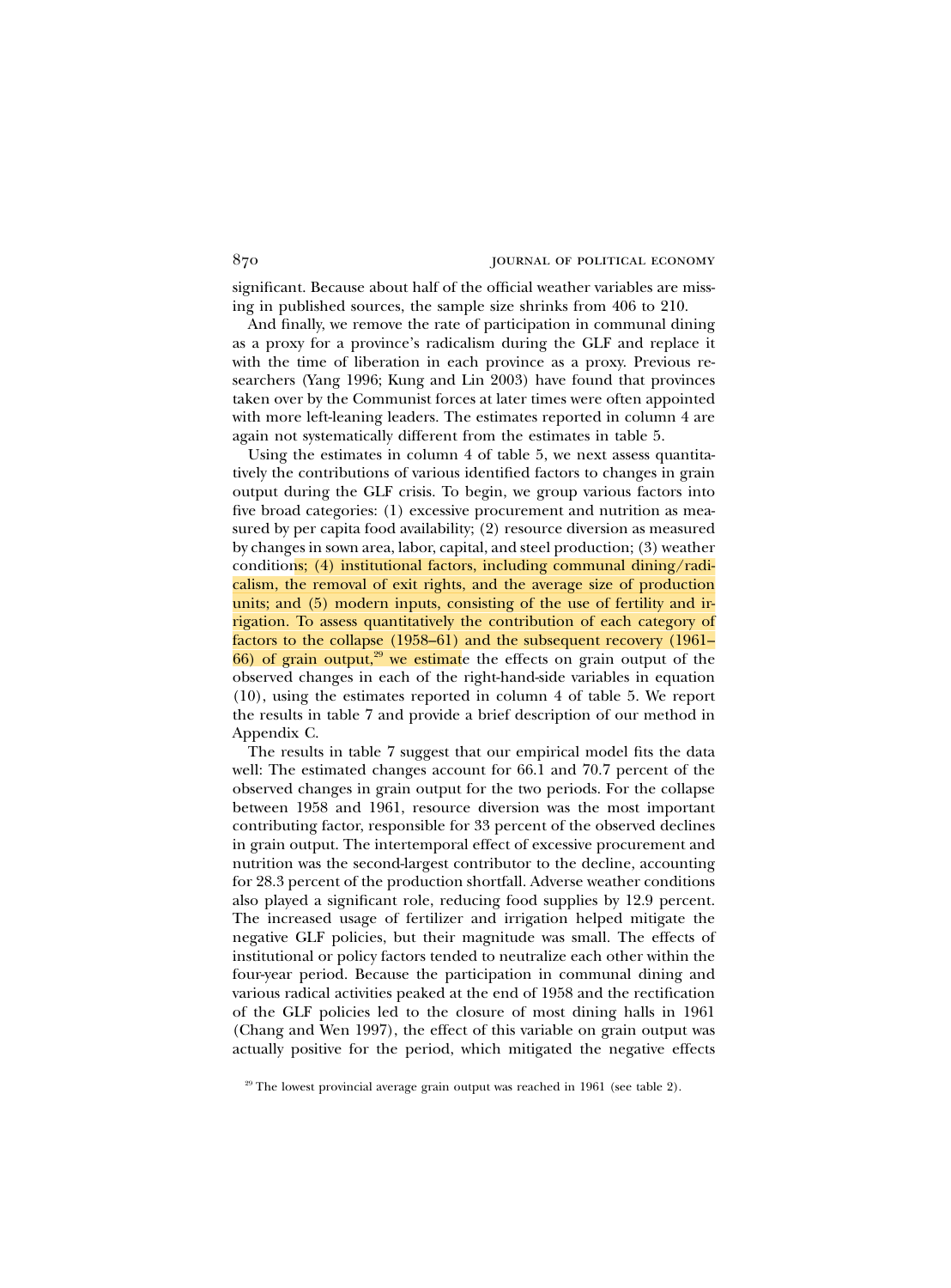|                        |                          | THE COLLAPSE (1958-61)            | THE RECOVERY (1961-66)   |                                   |  |
|------------------------|--------------------------|-----------------------------------|--------------------------|-----------------------------------|--|
| CONTRIBUTING           | Changes in<br>ln(Output) | % Contribution<br>to Total Change | Changes in<br>ln(Output) | % Contribution<br>to Total Change |  |
| <b>FACTORS</b>         | (1)                      | (2)                               | (3)                      | (4)                               |  |
| Observed total change  | $-.352$                  | $-100.0$                          | .445                     | 100.0                             |  |
| Estimated total change | $-.232***$               | $-66.1$                           | .315***                  | 70.7                              |  |
|                        | (.038)                   |                                   | (.024)                   |                                   |  |
| Procurement/nutrition  | $-.100***$               | $-28.3$                           | $.042***$                | 9.4                               |  |
|                        | (.029)                   |                                   | (.002)                   |                                   |  |
| Resource diversion     | $-.116***$               | $-33.0$                           | .165***                  | 37.1                              |  |
|                        | (.024)                   |                                   | (.029)                   |                                   |  |
| Sown area              | $-.023***$               | $-6.6$                            | $.010***$                | 2.2                               |  |
|                        | (.005)                   |                                   | (.002)                   |                                   |  |
| Farm capital           | $-.009***$               | $-2.5$                            | $.041***$                | 9.2                               |  |
|                        | (.002)                   |                                   | (.009)                   |                                   |  |
| Labor                  | $-.004***$               | $-1.2$                            | $.035***$                | 7.8                               |  |
|                        | (.001)                   |                                   | (.011)                   |                                   |  |
| Steel production       | $-.080***$               | $-22.6$                           | $.080***$                | 17.9                              |  |
|                        | (.023)                   |                                   | (.023)                   | 14.7                              |  |
| Weather conditions     | $-.045***$               | $-12.9$                           | $.052***$                |                                   |  |
|                        | (.008)<br>.019           | 5.5                               | (.012)<br>$-.013**$      | $-3.0$                            |  |
| Policy factors         |                          |                                   | (.006)                   |                                   |  |
| Communal dining/       | (.026)<br>$-.049**$      | 13.9                              | .000                     | $_{0}$                            |  |
| radicalism             | (.024)                   |                                   |                          |                                   |  |
| No exit (de jure)      | $-.001$                  | $-.3$                             | $-.001$                  | $-.2$                             |  |
|                        | (.001)                   |                                   | (.001)                   |                                   |  |
| Production unit size   | $-.029**$                | $-8.1$                            | $-.012**$                | $-2.8$                            |  |
|                        | (.012)                   |                                   | (.005)                   |                                   |  |
| Modern inputs          | $.011**$                 | 3.0                               | $.055***$                | 12.3                              |  |
|                        | (.005)                   |                                   | (.017)                   |                                   |  |
| Fertilizer             | $.009*$                  | 2.6                               | $.028*$                  | 6.4                               |  |
|                        | (.005)                   |                                   | (.015)                   |                                   |  |
| % acreage irrigated    | $.0014***$               | $\cdot^4$                         | $.026***$                | 5.9                               |  |
|                        | (.003)                   |                                   | (.005)                   |                                   |  |
| Miscellaneous          | $-.0014$                 | $-.4$                             | .001                     | .3                                |  |
|                        | (.0131)                  |                                   | (.016)                   |                                   |  |
| % acreage sown with    | $-.0008$                 | $-.2$                             | .002                     | .5                                |  |
| grain                  | (.0014)                  |                                   | (.004)                   |                                   |  |
| Time trend             | $-.0006$                 | $-.2$                             | $-.001$                  | $-.2$                             |  |
|                        | (.0131)                  |                                   | (.015)                   |                                   |  |
| Residuals              | $-.119***$               | $-33.9$                           | .130***                  | 29.3                              |  |
|                        | (.038)                   |                                   | (.024)                   |                                   |  |

TABLE 7 Contribution of Explanatory Variables to the GLF Grain Output Collapse and the Post-GLF Recovery

Note.—The numbers in parentheses are robust standard errors. \* Statistically significant at the 10 percent level. \*\* Statistically significant at the 5 percent level. \*\*\* Statistically significant at the 1 percent level.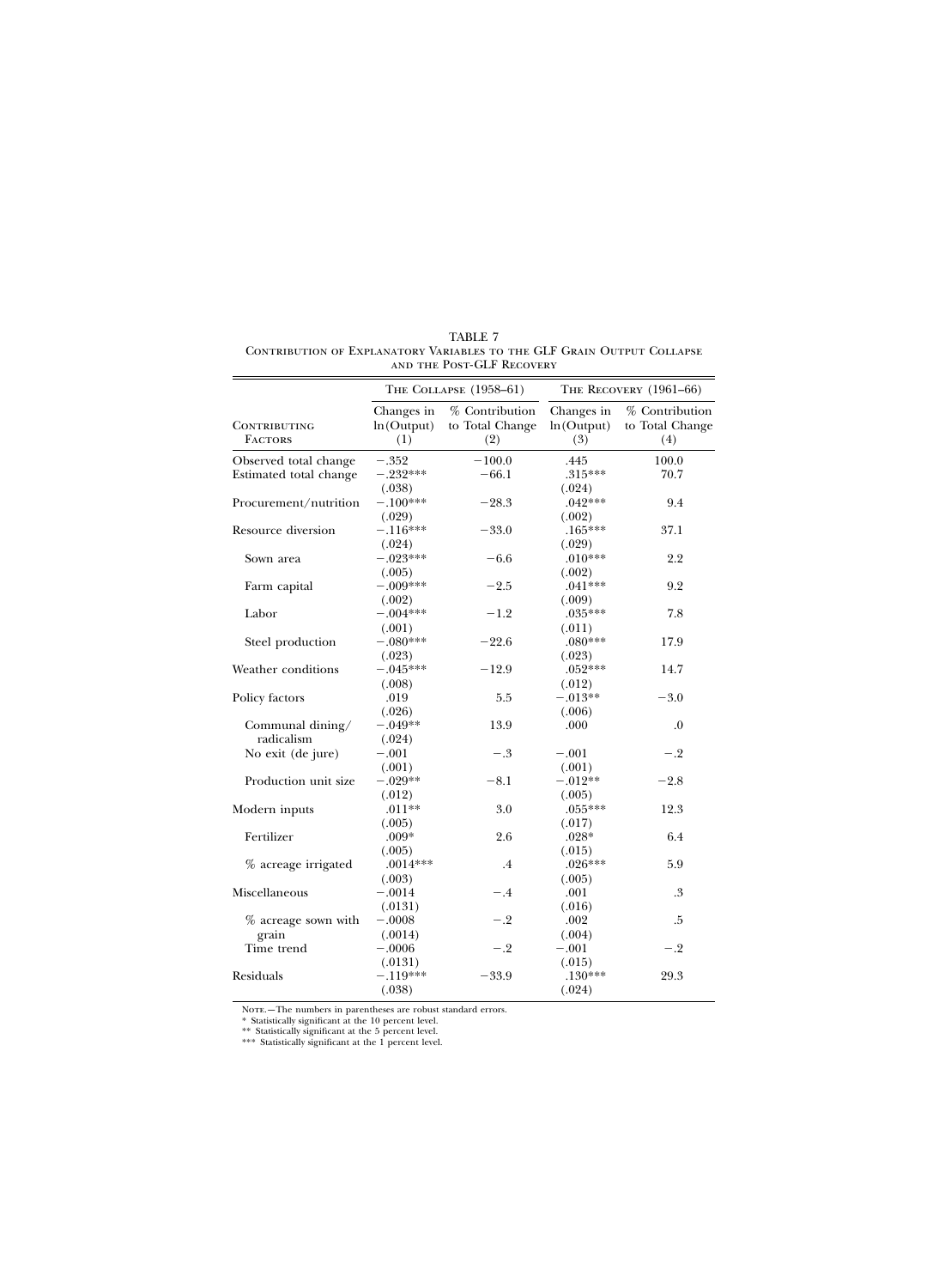associated with the scale of production. Finally, the de jure removal of exit rights appears to have played a limited role in affecting grain output during the collapse period. But as discussed earlier, the effect of the no-exit policy may have been underestimated.

It is interesting to observe that the recovery was achieved mainly by allocating massive amounts of resources back to the agricultural sector, something that a central planner knew how to do well. Improved weather conditions and increased use of modern agricultural inputs were also responsible for the rebound in grain output. And finally, the procurement stabilization program implemented after the GLF helped restore peasants' nutrition and work capacity, which in turn contributed to the recovery.

# **VII. Conclusion**

Throughout history and in different parts of the world, natural disasters have often been blamed as the leading cause of massive crop failures. The Chinese experience was special because the dramatic decline in grain output coincided with the inception of the Great Leap Forward movement as well as a spell of bad weather. Contrary to the official story, which pinned the blame for disaster mainly on bad weather, our theoretical and empirical analysis suggests that the main culprit was the GLF policies.

The dynamic model that we developed in this paper seeks to rationalize the behavior of the government that adopted central planning as the means of organizing economic activities in postwar China. Encouraged by expectations of a great leap in agricultural productivity from collectivization, the government switched to an accelerated timetable for industrialization. With agriculture collectivized in the countryside, the government diverted massive amounts of agricultural resources to industry and sharply raised grain procurement from the peasants. As the great leap in agricultural productivity turned out to be a pipe dream, both resource diversion and grain procurement were excessive. When agricultural inputs were reduced and peasants who carried on farming were left with insufficient food to maintain their productivity, grain output fell sharply. Recovery started gradually only when the GLF policies were reversed.

Combining data from published sources and from our own survey, we are able to construct variables needed for testing the implications of our theory as well as hypotheses proposed in previous studies. By estimating a production function that incorporates both quantitative and qualitative efficiency adjustments made to factor inputs, we find that resource diversion and excessive procurement were the main contributors to the collapse of output. Diversion of resources from agri-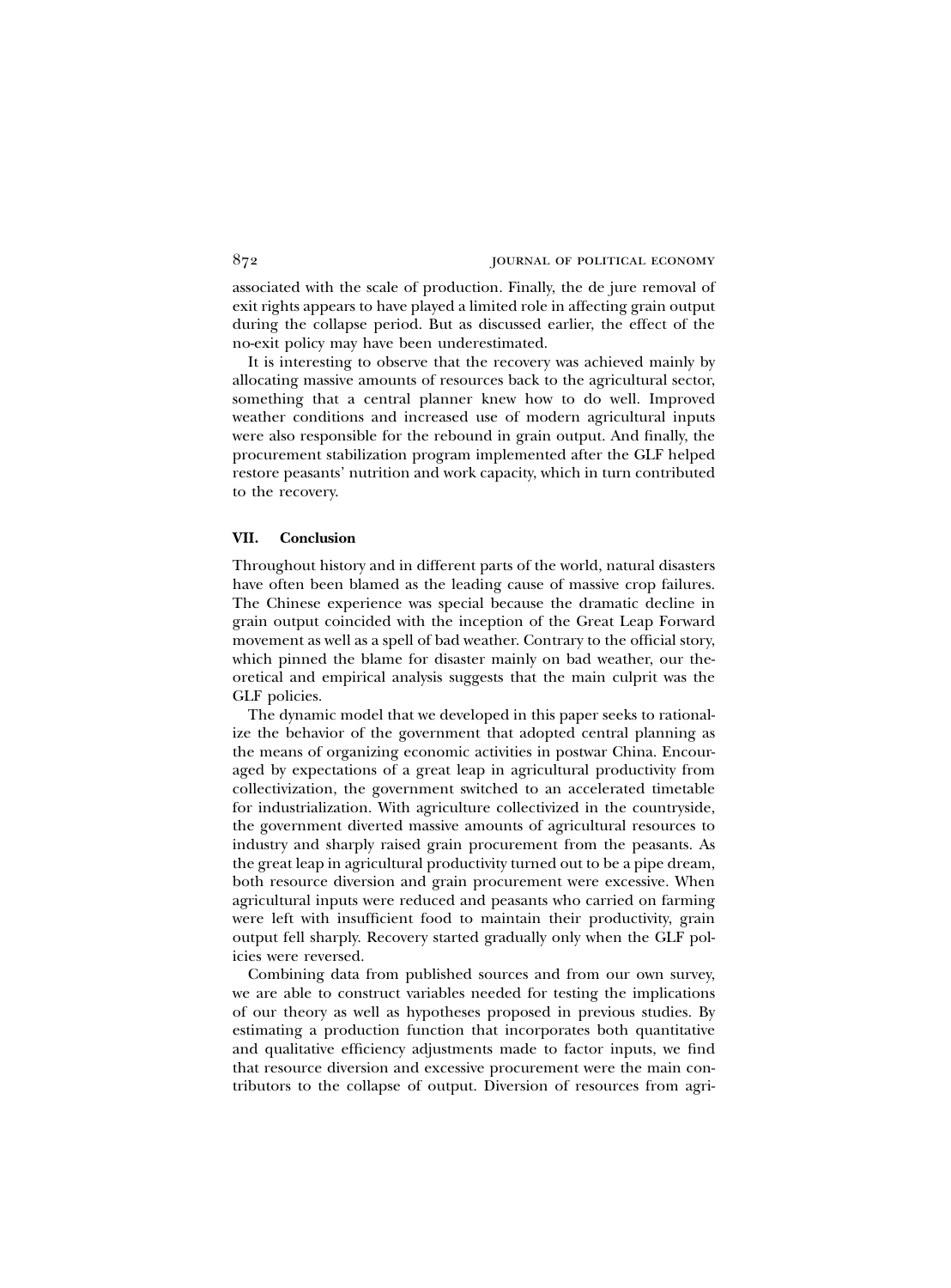culture was responsible for 33.0 percent of the decline in grain output for the period between 1958 and 1961. Excessive procurement, which decimated the physical strength of rural workers, was responsible for 28.3 percent of the decline. Bad weather also played a role and was responsible for 12.9 percent of the decline.

The dynamic progression of the crisis observed in the data is consistent with our theoretical predictions. Massive diversion of agricultural resources to industry at the inception of the GLF reduced grain output in 1959. The excessive extraction of food grain from peasants in 1958 and again in 1959 severely reduced food available for consumption in rural areas, igniting a famine in some regions in the winter/spring of 1959. The famine soon spread to much of the countryside in 1960. Weakened by malnutrition, peasants could not exert sufficient labor input into planting or harvesting crops, leading to sharp declines in grain output. Adverse weather conditions exacerbated the collapse of output.

We hope that this study provides not only insights into the tragedy of China's Great Leap Forward but also a better understanding of the more general relationship between economic system and economic performance. Our research identifies a major weakness in central planning. As decisions became centralized, any policy failure would have economywide repercussions, thereby exposing the economy to new systemic risks. In addition, the centrally planned system as practiced in China in the late 1950s lacked checks and balances and proved ineffective in arresting the momentum of apparently deleterious policy initiatives. The GLF crisis could have been far less devastating had local officials not faced strong political incentives to implement apparently poorly conceived policies and to conceal unfavorable information on local economic performance. However, given the design of the system, the observed policies, no matter how irrational they were to an outside observer, were rationalizable within the confines of the system. By conducting a detailed analysis of China's GLF disaster, we have therefore come to some understanding about the nature of central planning and the systemic risk to which it exposes the economy.

#### **Appendix A**

#### **Description of the Survey and Data**

# *A. The Survey*

The retrospective survey was conducted by the authors during the summer of 1999 in cooperation with the General Organization of Rural Socio-economic Survey (GORSES), a division of the State Statistical Bureau of China. Members of GORSES's branch offices in each province implemented the survey. The survey team filled out the questionnaire by first using available historical and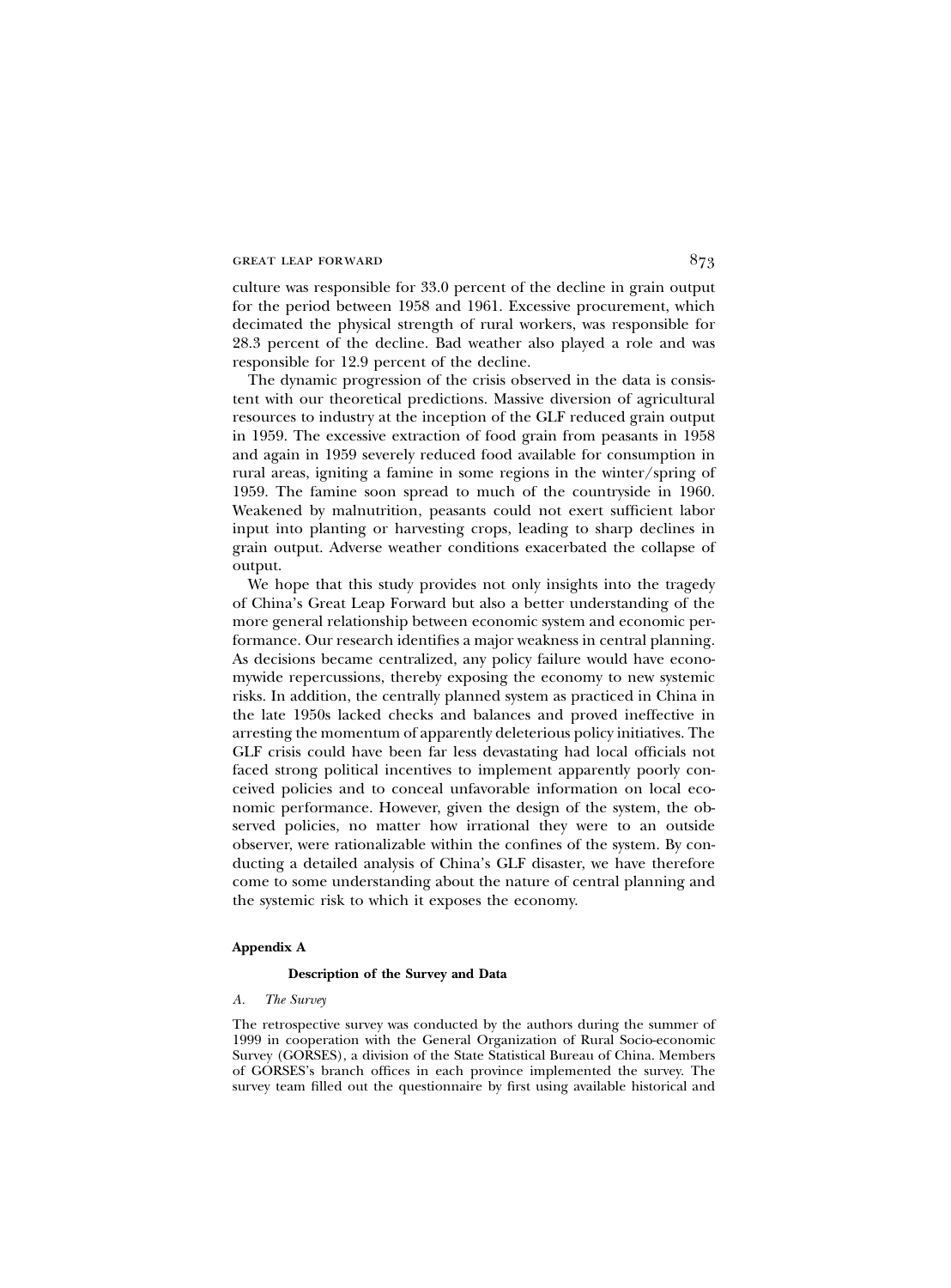### 874 JOURNAL OF POLITICAL ECONOMY

statistical records. When archived historical records were incomplete, the team would then conduct an interview meeting to assess, estimate, and supplement the missing data. The interviewees were selected in each province from a pool of local agricultural experts and local academic researchers who were knowledgeable about the history of agricultural production in that province. To ensure that we collected first-hand information, we required that at least two of the interviewees be older than 55. For variables concerning weather, average size of production units, and the evolution of rural institutions, we requested answers to the following questions for each year between 1954 and 1989:

- 1. What is the name of the basic accounting unit for agricultural production? (*a*) elementary team; (*b*) advanced team; (*c*) commune; (*d*) production brigade; (*e*) production team; (*f*) household.
- 2. According to official provincial regulations, are farmers permitted to withdraw from their collective production units (e.g. withdraw from elementary collectives)? (*a*) yes; (*b*) no.
- 3. What is the average scale of the basic production accounting units in this province? Please give your estimate on the number of households in a unit.
- 4. Please rate the overall weather conditions for agricultural production: (*a*) very good; (*b*) good; (*c*) average; (*d*) bad; (*e*) very bad.

#### *B. Variable Descriptions*

Provincial-level agricultural input and output came mainly from the *Compilation of China's Rural Economic Statistics: 1949–86* (Ministry of Agriculture 1989). When there were missing data, we then searched for information from various volumes of *China Statistical Yearbook* and *Agricultural Statistical Yearbook* published by individual provinces in various years. Using multiple sources allowed us to crosscheck the data. Most variables we use are described in the text, with units noted in tables 2 and 3. We give more detailed descriptions to the following variables.

*Grain output*.—The simple arithmetic sum of the gross physical output of eight main varieties of starches and beans: rice, wheat, corn, potato, sorghum, millet, soybeans, and other coarse grains. Output of each variety is not available from published data.

*Sown area*.—Land on which crops are planted and from which a harvest is expected. Since land is frequently sown two or more times a year (*multiple cropping*), sown area is often substantially larger than cultivated area.

*Draft animals*.—The available numbers are end-of-year head of draft animals. We compute the simple arithmetic mean of the two end-of-year numbers for a more accurate proxy for draft animals for the corresponding calendar year.

*Farm capital*.—The sum, in equivalent power units, of all farm machines and draft animals in a given year. Measured in millions of horsepower (HP), the formula for aggregation recommended by the State Statistical Bureau is farm capital in million HP = machine power in million kilowatts/0.7457 + draft animals in million head  $\times$  0.7.

### **Appendix B**

#### **Choice of Model Parameters**

Model parameters that characterize the pre-GLF economy are chosen as follows. We set  $\beta = 9/10$ , a relatively small discount factor, to reflect the government's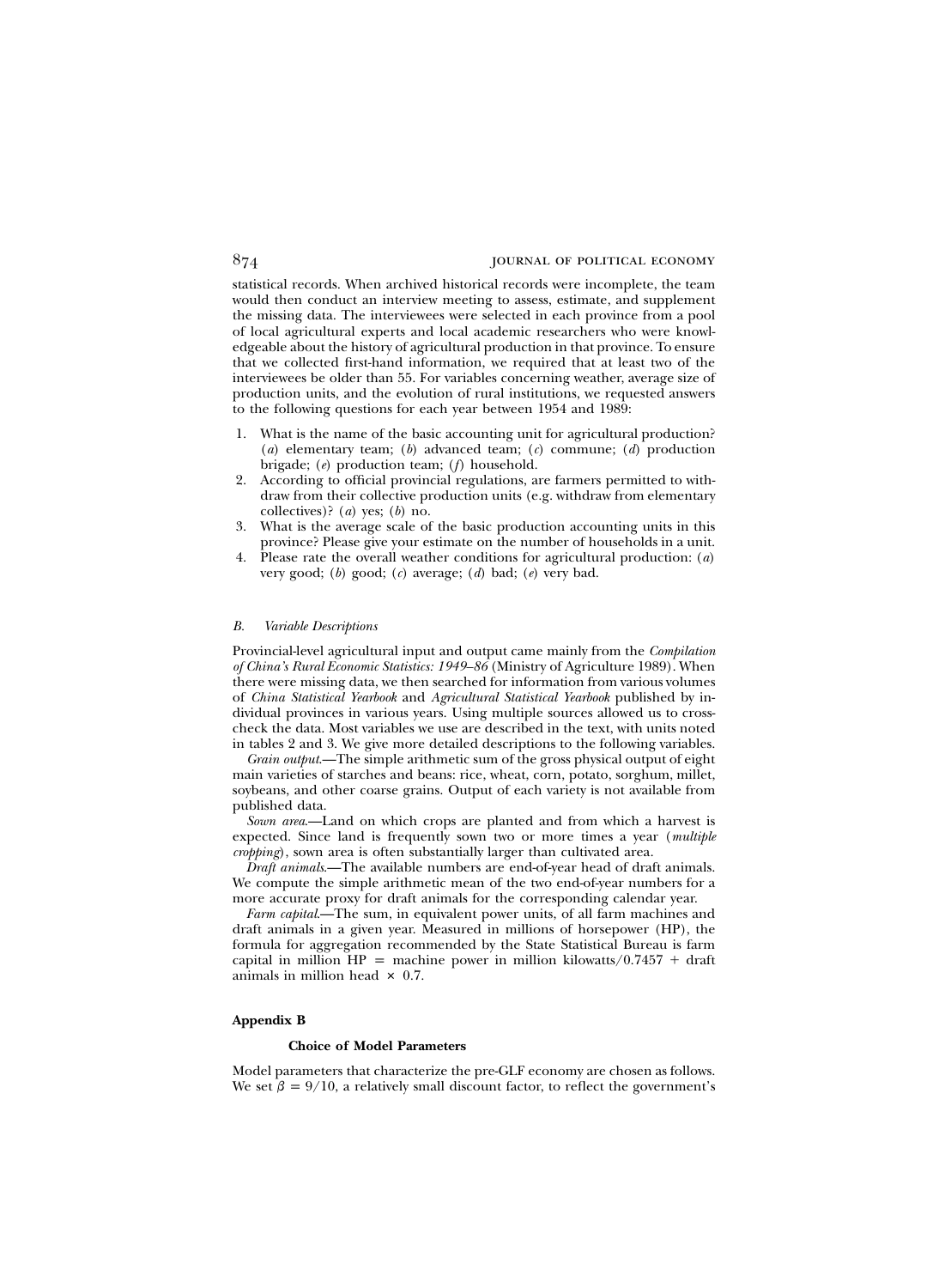desire for speedy industrialization. We set the work capacity augmentation function as  $h_t = f(c_t) = c_t^{\delta}$ , with  $\delta = 0.85$ , a value that is close to the average of the estimates of  $\delta$  implied by results reported in column 5 of table 5. For the productivity parameter, we set  $a = 1.8465$  and  $m + n = 27.6471$  such that, in the steady state,  $\bar{c} = 10$  and the proportion of labor allocated to agriculture is 90 percent.

# **Appendix C**

#### **Method for Estimating Factor Contributions**

We describe briefly the method that we used to estimate the contribution of each explanatory variable to the collapse in grain output during the GLF and the subsequent recovery. Consider a variable  $X_j$  with estimated coefficient  $\hat{\gamma}_j$ . The contribution of this variable to the collapse in grain output in logarithm can be computed as

$$
\widehat{\Delta \ln Q_{j,58-61}} = \hat{\gamma}_j \Delta \ln X_{j,58-61},\tag{C1}
$$

where  $\Delta \ln X_{j,58-61} \equiv \ln X_{j,61} - \ln X_{j,58}$  measures the observed changes in the factor over the period 1958–61. For factors not specified in logarithmic form, such as weather,  $\Delta \ln Q_{i,58-61} = \hat{\gamma}_i \Delta X_{i,58-61}$ . When *n* explanatory variables (e.g., sown area, capital, labor, and steel production) belong to the same category (e.g., resource diversion), their aggregate effect *z* on the collapse of production is the sum of each individual effect:

$$
\hat{z} = \sum_{j=1}^{n} \hat{\gamma}_j \Delta \ln X_{j,58-61}.
$$
 (C2)

We derive the variance of this aggregate effect on the basis of the variancecovariance of  $\hat{\gamma}_j$ :

$$
v(\hat{z}) = \sum_{k=1}^{n} \sum_{j=1}^{n} \text{Cov}(\hat{\gamma}_{k}, \hat{\gamma}_{j}) \Delta \ln X_{k, 58 - 61} \Delta \ln X_{j, 58 - 61}.
$$
 (C3)

Finally, using (C1) and (C2), we compute the percentage contribution made by  $X<sub>o</sub>$  or by a group of factors, to the total observed changes in  $ln(\text{output})$  as

$$
\frac{\Delta \widehat{\ln Q}_{j,58-61}}{\Delta \ln Q_{58-61}} \quad \text{or} \quad \frac{\hat{z}}{\Delta \ln Q_{58-61}}, \tag{C4}
$$

where  $\Delta \ln Q_{58-61} = \ln Q_{61} - \ln Q_{58}$ . Using the same approach, we also evaluate the contribution of these explanatory variables to the recovery in the period 1961–66.

### **References**

Arellano, Manuel. 2003. *Panel Data Econometrics*. Oxford: Oxford Univ. Press.

- Arellano, Manuel, and Stephen Bond. 1991. "Some Tests of Specification for Panel Data: Monte Carlo Evidence and an Application to Employment Equations." *Rev. Econ. Studies* 58 (April): 277–97.
- Ashton, Basil, Kenneth Hill, Alan Piazza, and Robin Zeitz. 1984. "Famine in China, 1958–61." *Population and Development Rev.* 10 (December): 613–45.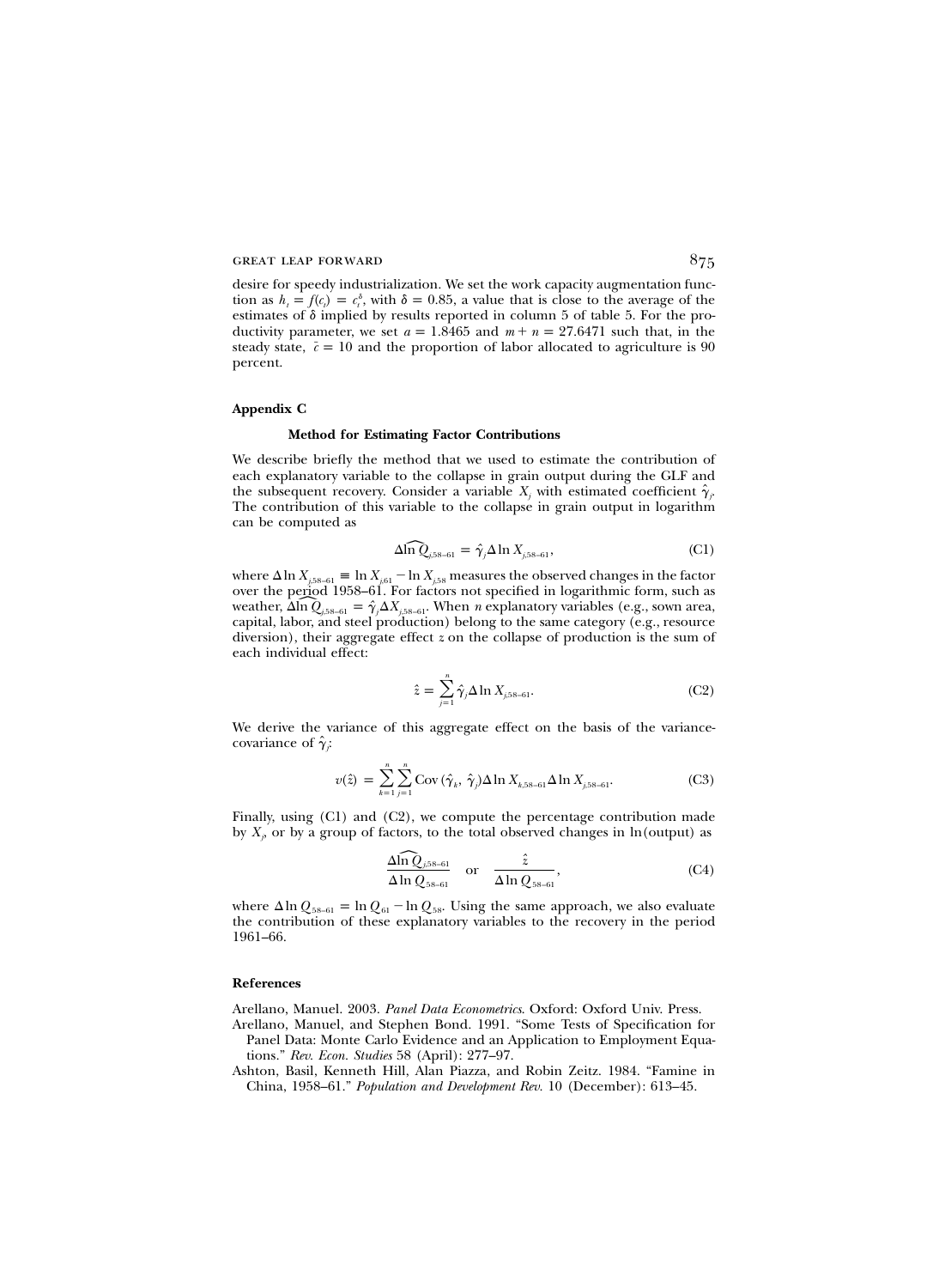- Banister, Judith. 1987. *China's Changing Population*. Stanford, CA: Stanford Univ. Press.
- Becker, Jasper. 1996. *Hungry Ghosts: Mao's Secret Famine*. New York: Holt.
- Behrman, Jere R., Andrew D. Foster, and Mark R. Rosenzweig. 1997. "The Dynamics of Agricultural Production and the Calorie-Income Relationship: Evidence from Pakistan." *J. Econometrics* 77 (March): 187–207.
- Bliss, Christopher, and Nicholas Stern. 1978*a*. "Productivity, Wages and Nutrition, Part I: The Theory." *J. Development Econ.* 5 (December): 331–62.
- ———. 1978*b*. "Productivity, Wages and Nutrition, Part II: Some Observations." *J. Development Econ.* 5 (December): 363–98.
- Chang, Gene Hsin, and Guanzhong James Wen. 1997. "Communal Dining and the Chinese Famine of 1958–1961." *Econ. Development and Cultural Change* 46 (October): 1–34.
- Cheng, Chu-yuan. 1982. *China's Economic Development: Growth and Structural Change*. Boulder, CO: Westview.
- Chinese Communist Party Central Committee. 1981. *Decisions on Several Historical Issues of the Communist Party of China since the Founding of the Republic*. Beijing: People's Press.
- Chow, Gregory C. 1997. *Dynamic Economics: Optimization by the Lagrange Method*. New York: Oxford Univ. Press.
- Coale, Ansley J. 1981. "Population Trends, Population Policy, and Population Studies in China." *Population and Development Rev.* 7 (March): 85–97.
- Dasgupta, Partha. 1993. *An Inquiry into Well-Being and Destitution*. Oxford: Oxford Univ. Press.
- Johnson, D. Gale. 1998. "China's Great Famine: Introductory Remarks." *China Econ. Rev.* 9 (Fall): 103–9.
- Kueh, Y. Y. 1995. *Agricultural Instability in China, 1931–1990: Weather, Technology, and Institutions*. Oxford: Clarendon.
- Kung, James Kai-sing, and Justin Yifu Lin. 2003. "The Causes of China's Great Leap Famine, 1959–1961." *Econ. Development and Cultural Change* 52 (October): 51–73.
- Kung, James Kai-sing, and Louis Putterman. 1997. "China's Collectivization Puzzle: A New Resolution." *J. Development Studies* 33 (August): 741–63.
- Lin, Justin Yifu. 1990. "Collectivization and China's Agricultural Crisis in 1959– 1961." *J.P.E.* 98 (December): 1228–52.
- Lin, Justin Yifu, and Dennis Tao Yang. 1998. "On the Causes of China's Agricultural Crisis and the Great Leap Famine." *China Econ. Rev.* 9 (Fall): 125– 40.
- . 2000. "Food Availability, Entitlements and the Chinese Famine of 1959– 61." *Econ. J.* 110 (January): 136–58.
- Mao Zedong. 1977. *Selected Works*. 5 vols. Beijing: Foreign Language Press.
- Ministry of Agriculture. 1989. *Compilation of China's Rural Economic Statistics: 1949– 86*. Beijing: Agricultural Pub. House.
- Peng, Xizhe. 1987. "Demographic Consequences of the Great Leap Forward in China's Provinces." *Population and Development Rev.* 13 (December): 639–70.
- Perkins, Dwight H., and Shahid Yusuf. 1984. *Rural Development in China*. Baltimore: Johns Hopkins Univ. Press (for World Bank).
- Ravallion, Martin. 1997. "Famines and Economics." *J. Econ. Literature* 35 (September): 1205–42.
- Riskin, Carl. 1987. *China's Political Economy: The Quest for Development since 1949*. Oxford: Oxford Univ. Press.